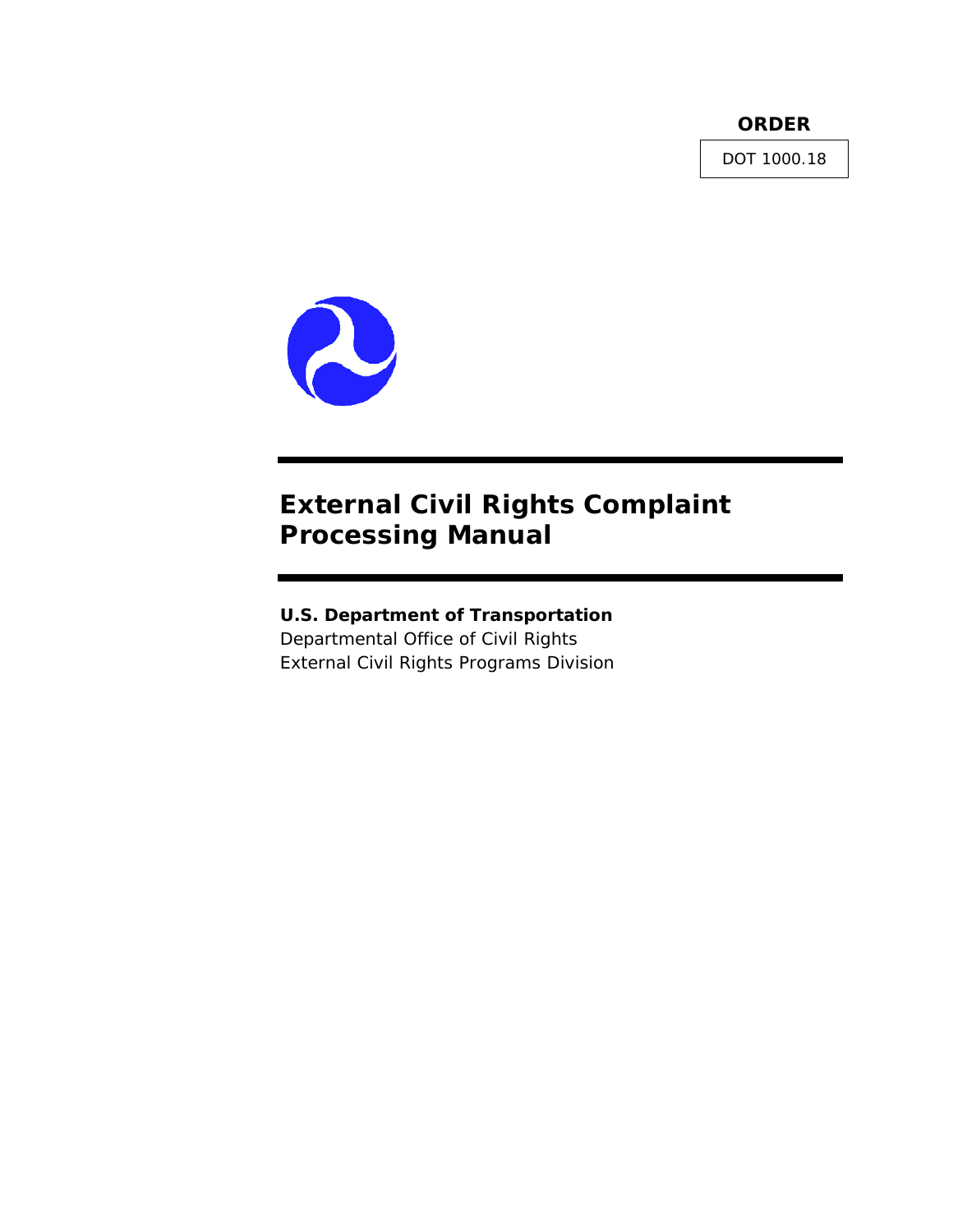**\***This manual is for internal agency use.

 *Publication date:* September 2007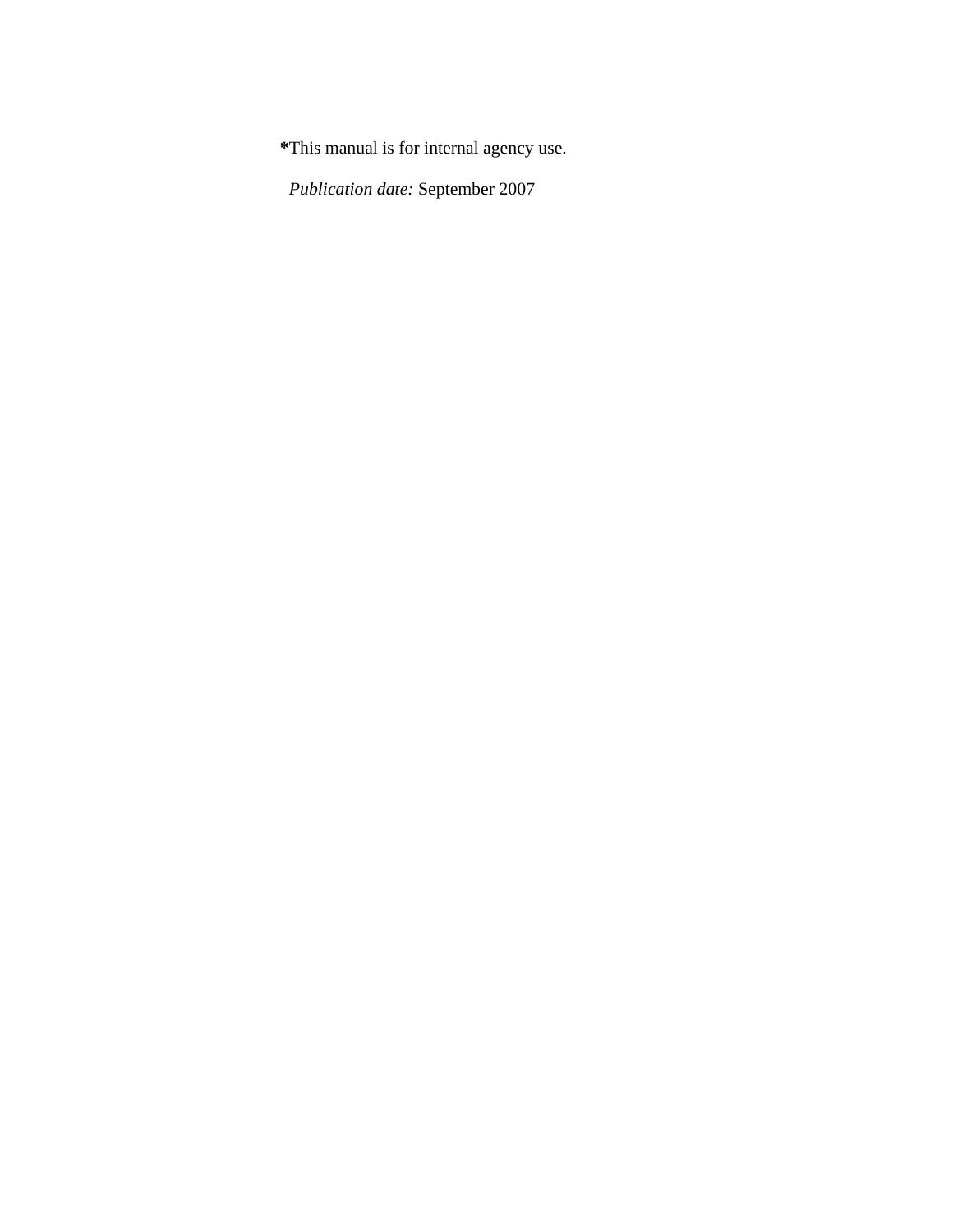# **Preface**

This manual is designed to provide guidance on processing discrimination complaints against U.S. Department of Transportation (DOT) Federal financial assistance recipients. It has been prepared by the Departmental Office of Civil Rights (DOCR), with significant input from representatives of DOT's Operating Administrations' (OA) civil rights offices who participated in a working group during the development of the manual.

The procedures outlined in this document will be reviewed and updated periodically. OAs are asked to notify DOCR when their investigative practices change and no longer match the procedures in this manual and to forward any new internal policy or guidance documents that relate to complaint processing. This information and any suggestions for edits to the manual should be directed to:

**Departmental Office of Civil Rights External Civil Rights Programs Division (S-33) U.S. Department of Transportation 1200 New Jersey Avenue, SE Washington, DC 20590 (202) 366-4070**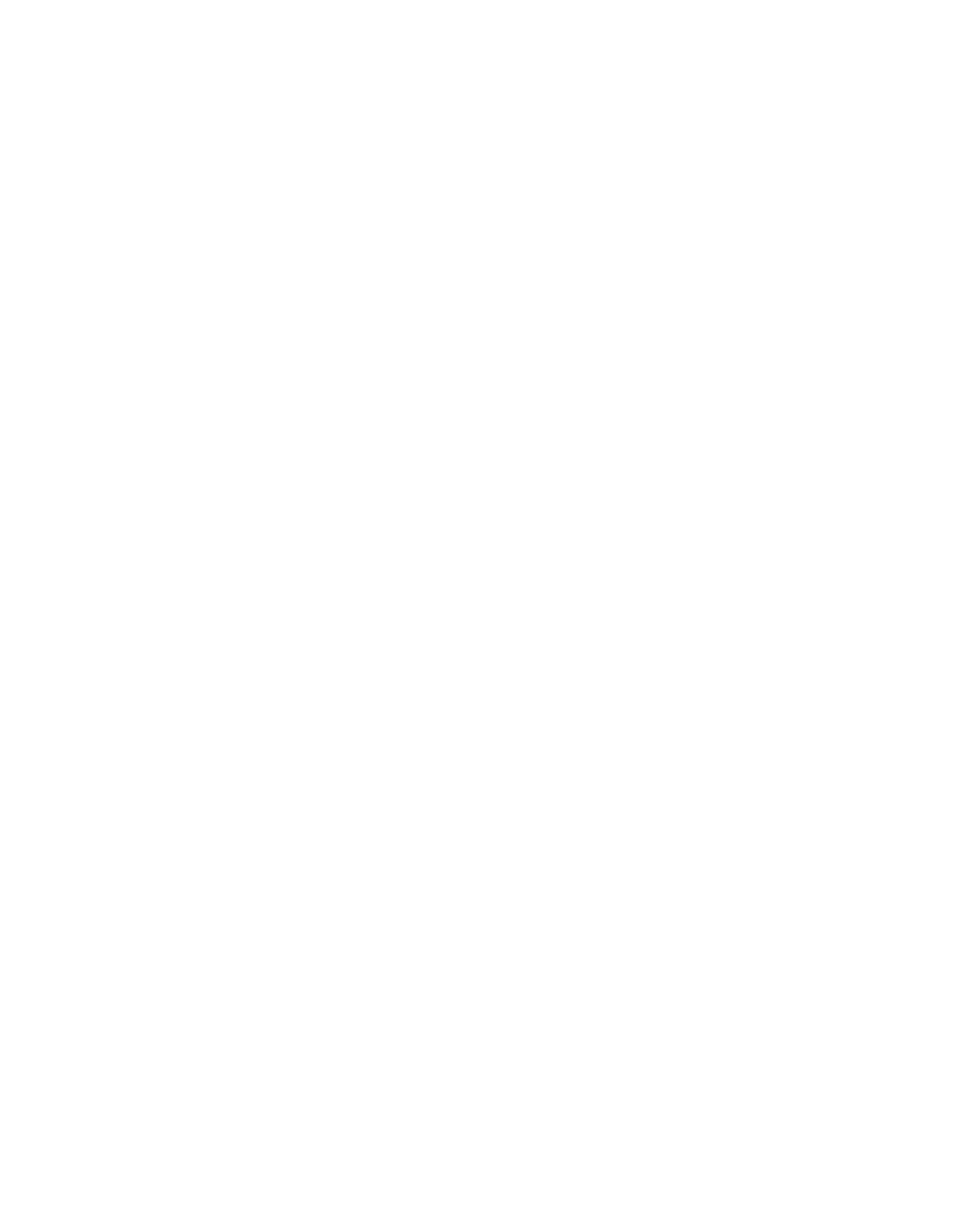# **Contents**

| 2–2: Accepting Complaints in Alternative Formats or Languages10 |  |
|-----------------------------------------------------------------|--|
|                                                                 |  |
|                                                                 |  |
| 2-5: Determining Whether the Complaint is Complete 12           |  |
| Contacting the Complainant for More Information  12             |  |
|                                                                 |  |
|                                                                 |  |
| 2-6: Determining Whether the Complaint is Timely 14             |  |
| Chapter 3: Determining Jurisdiction and Identifying Issues 16   |  |
|                                                                 |  |
| 3-2: Referring the Complaint to Another Agency  16              |  |
|                                                                 |  |
|                                                                 |  |
|                                                                 |  |
|                                                                 |  |
|                                                                 |  |
|                                                                 |  |
|                                                                 |  |
|                                                                 |  |
|                                                                 |  |
|                                                                 |  |
|                                                                 |  |
| Requesting and Accessing Recipient Information25                |  |
|                                                                 |  |
|                                                                 |  |
|                                                                 |  |
|                                                                 |  |
|                                                                 |  |
|                                                                 |  |
| Interviews with Minors or Legally Incompetent Individuals29     |  |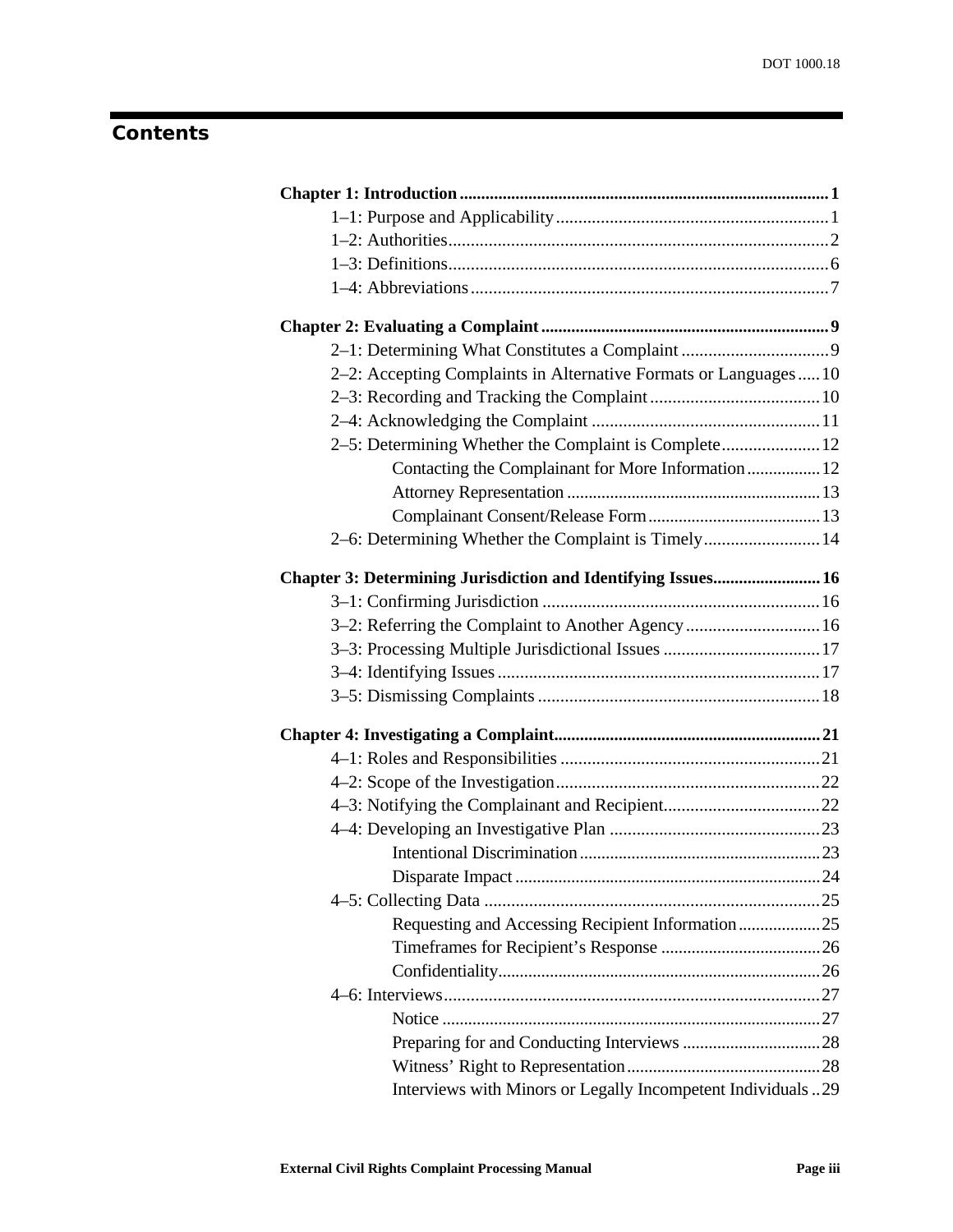| 4–7: Failure by the Recipient to Provide Access to Information 30     |  |
|-----------------------------------------------------------------------|--|
|                                                                       |  |
|                                                                       |  |
|                                                                       |  |
| Analyzing Evidence After the On-site Visit 33                         |  |
|                                                                       |  |
|                                                                       |  |
| Chapter 5: Resolving a Complaint Before or After an Investigation  36 |  |
|                                                                       |  |
|                                                                       |  |
|                                                                       |  |
|                                                                       |  |
|                                                                       |  |
| 5-6: Reconsideration Rights and Final Agency Decisions  40            |  |
| 5–7: Developing and Monitoring Settlement Agreements 42               |  |
|                                                                       |  |
|                                                                       |  |
|                                                                       |  |
| A Recipient's Failure to Comply with an Agreement 43                  |  |
|                                                                       |  |
|                                                                       |  |
|                                                                       |  |
|                                                                       |  |
|                                                                       |  |
|                                                                       |  |
| 6-3: Letter to the Recipient Regarding Imminent Enforcement 46        |  |
| 6-4: Special Procedures for Short-Term Programs 47                    |  |
|                                                                       |  |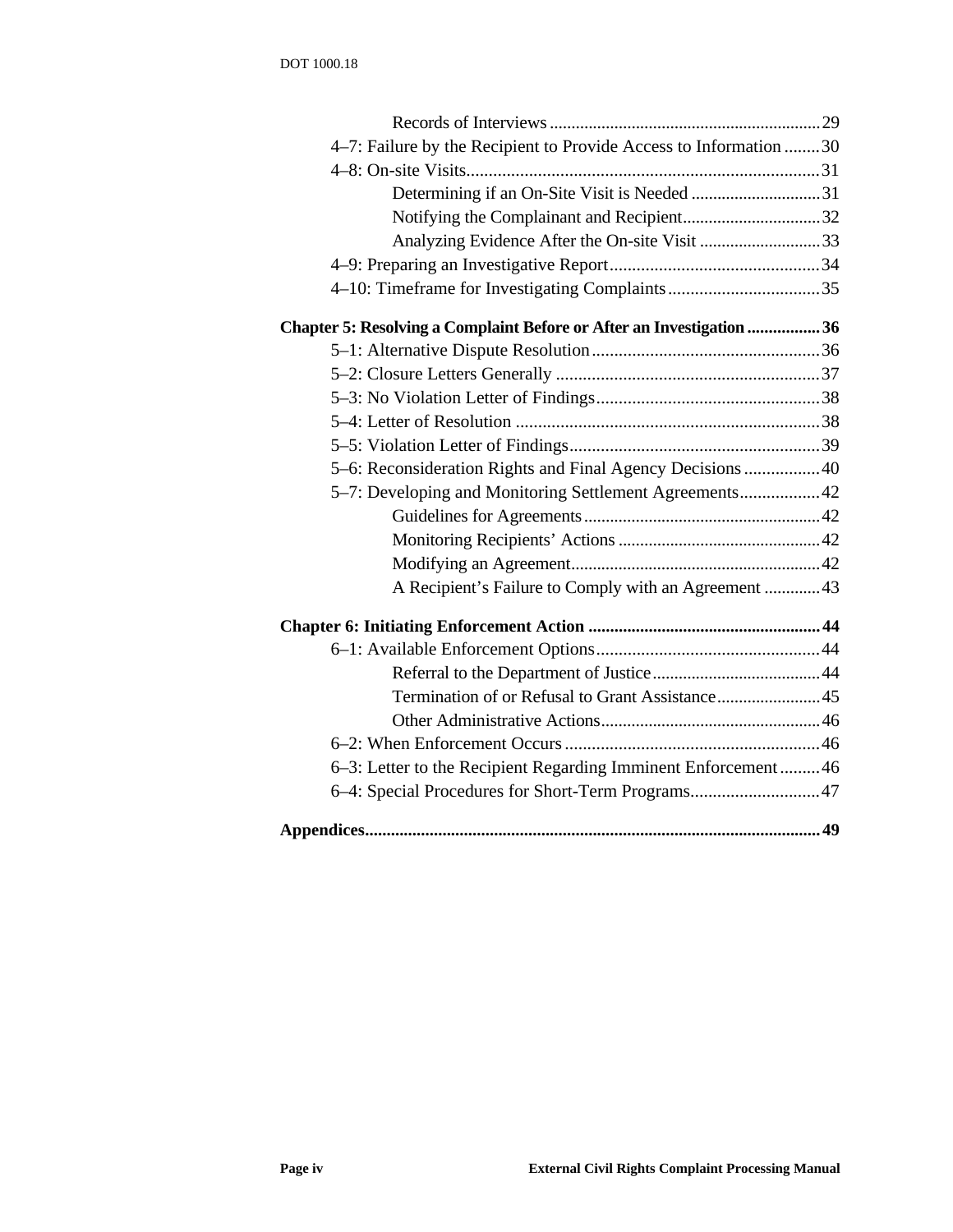# <span id="page-6-0"></span>**Chapter 1: Introduction**

#### **1–1: Purpose and Applicability**

The Director of the Departmental Office of Civil Rights (DOCR) provides leadership, policy guidance, and technical assistance to the Operating Administrations (OAs) for implementing DOT's civil rights responsibilities. Each OA has an Office of Civil Rights, or individuals assigned these responsibilities, to ensure civil rights compliance for their respective organization and programs. The Department's civil rights activities fall into two broad categories: *Internal* civil rights programs—affecting DOT employees and applicants for employment, and *External* civil rights programs—relating to the beneficiaries and potential beneficiaries of the various transportation programs receiving Federal financial assistance through DOT.

This External Civil Rights Complaint Processing Manual provides guidance to DOT's Offices of Civil Rights for investigating and resolving complaints against Federal financial assistance recipients allegedly engaged in discriminatory practices.<sup>[1](#page-6-1)</sup> The manual is not intended to offer an exhaustive explanation of external complaint processing and resolution procedures. For additional guidance, see the Department of Justice's (DOJ) *Investigation Procedures Manual for the Investigation and Resolution of Complaints Alleging Violations of Title VI and Other Nondiscrimination Statutes* (September 1998), the document on which much of this manual is based. When guidance in DOJ's manual differs from guidance in this manual, this manual should be followed.

In discussing investigative procedures, this manual often references obligations under Title VI of the Civil Rights Act of 1964, which prohibits discrimination based on race, color, and national origin in any program or activity receiving Federal financial assistance. However, its general investigative guidance should be applied to investigate complaints of discrimination under other statutes as well, including Section 504 of the Rehabilitation Act and Title II of the Americans with Disabilities Act.

Because OAs operate and fund different types of programs, certain complaint procedures within the offices will vary. Some OAs may supplement this manual with their own internal guidance tailored to their caseload. However, any complaint processing procedures an OA adopts should be no less

<span id="page-6-1"></span><sup>&</sup>lt;sup>1</sup> Unless otherwise noted, references in the manual to "staff," "office," "DOT," "investigating office," etc., generally refer to the OA Office of Civil Rights responsible for processing external complaints.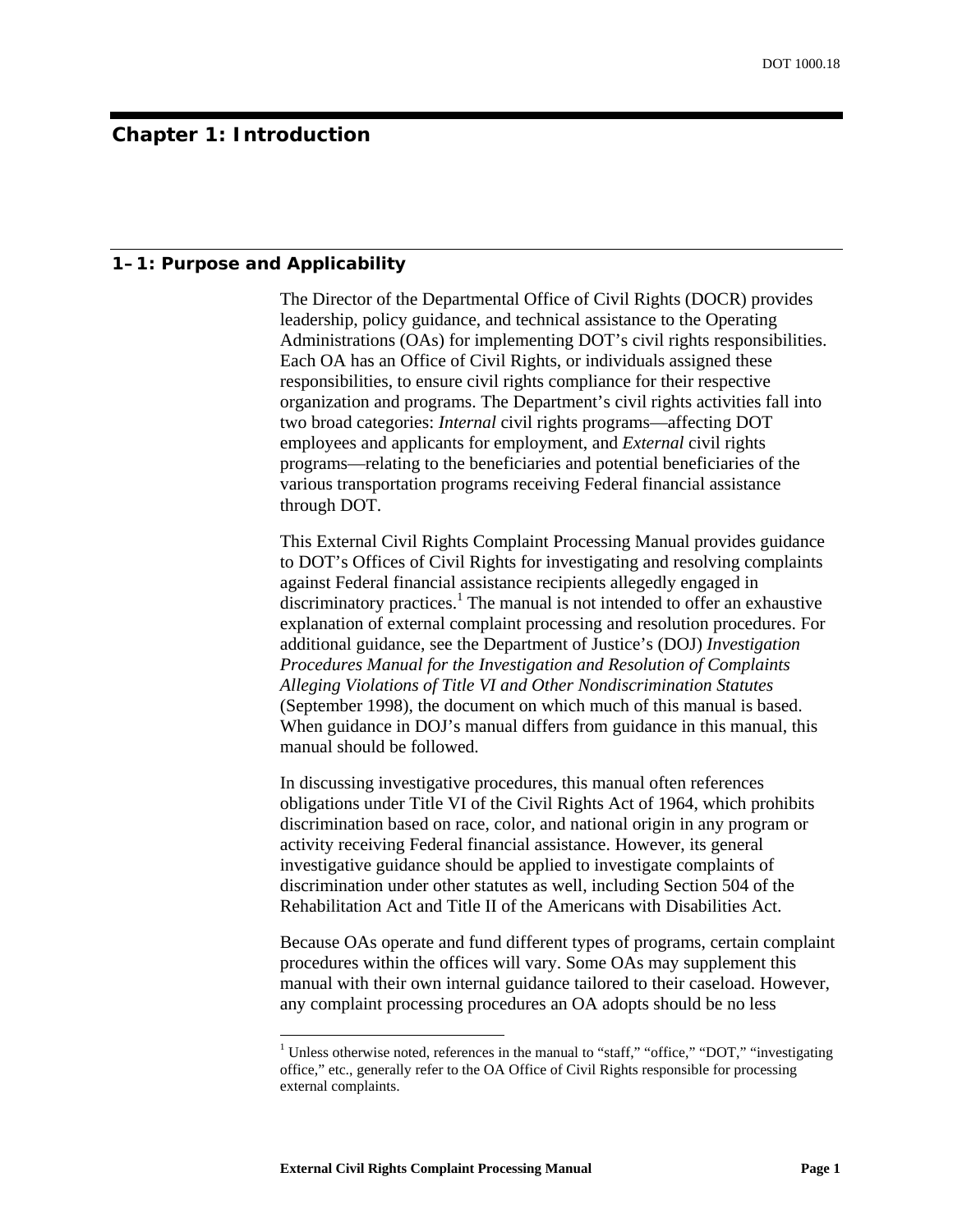comprehensive than the guidelines outlined in this manual. Despite sometimes differing approaches, all offices share the same goal: to ensure that all civil rights laws, regulations, and executive orders for which the Department is responsible are implemented and enforced consistently, correctly, and expeditiously.

# <span id="page-7-2"></span><span id="page-7-0"></span>**1–2: Authorities**

#### **General Nondiscrimination Statutes, Regulations, and Guidelines**

- Title VI of the Civil Rights Act of 1964, 42 U.S.C. § 2000d *et seq*.
- 49 CFR Part 21 (DOT's Implementation of Title VI of the Civil Rights Act of 1964, as amended)
- 28 CFR Part 42, Subpart C (DOJ's Regulations Implementing Title VI of the Civil Rights Act of 1964)
- 28 CFR § 50.3 (DOJ's Guidelines for Enforcement of Title VI of the Civil Rights Act of 1964)
- 23 CFR Part 200 (FHWA Title VI Program Implementation and Review Procedures)
- 49 CFR Part 265 (Nondiscrimination in Federally Assisted Railroad Programs)
- 49 CFR Part 25 (DOT's Implementation of Title IX of the Education Amendments Act of 197[2](#page-7-1))<sup>2</sup>
- Executive Order 13160, Nondiscrimination on the Basis of Race, Sex, Color, National Origin, Disability, Religion, Age, Sexual Orientation, and Status as a Parent in Federally Conducted Education and Training Programs
- Age Discrimination Act of 1975, as amended, 42 U.S.C. § 6101
- Civil Rights Restoration Act of 1987, Pub. L. No. 100-209
- 40 U.S.C. § 476 (Prohibiting sex discrimination in any program or activity carried on or receiving Federal Assistance under Title 40 United States Code (Public Buildings, Property, and Works))
- 49 U.S.C. §§ 47113, 47107, and 47123 (Formerly § 505(f), 511(a)(17), and 520 of the Airport and Airway Improvement Act of 1982, as amended)

<span id="page-7-1"></span><sup>&</sup>lt;sup>2</sup> Under 49 CFR § 25.210, Title IX regulations do not apply to institutions whose primary purpose is to train individuals for service in the merchant marine industry.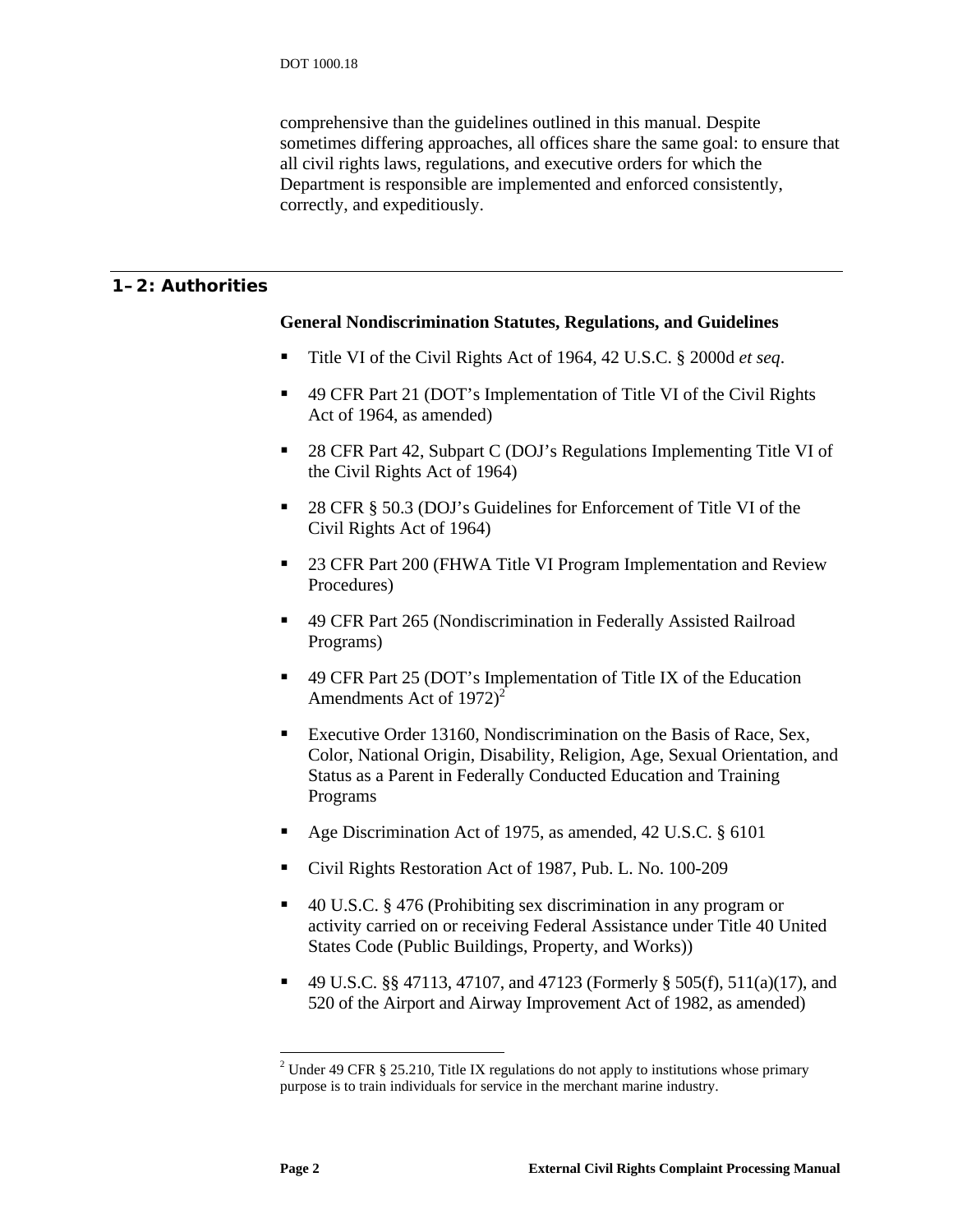- Federal-Aid Highway Act, as amended, 23 U.S.C. §§ 140 and 324
- 49 U.S.C. § 306 (Duties of the Secretary of Transportation to prohibit discrimination)
- DOT Order 1000.12, "Implementation of the Department of Transportation Title VI Program," 1977
- 49 U.S.C. §§ 5310, 5332 (Formerly §§ 16 and 19 of the Federal Transit Act, as amended)
- Safe, Accountable, Flexible, Efficient Transportation Equity Act: A Legacy for Users (SAFETEA-LU), Pub. L. No 109-59 (2005)
- Transportation Equity Act for the 21st Century (TEA-21), Pub. L. No. 105-178 (1998)
- Intermodal Surface Transportation Efficiency Act of 1991, Pub. L. No. 102-240, 105 Stat. 1919, § 1003
- $\blacksquare$  Highway Safety Act of 1966, as amended, 23 U.S.C. § 402(b)(1)(D)
- Executive Order 12250, Leadership and Coordination of Nondiscrimination Laws
- 49 CFR Part 1, §1.70 (Delegations to the Director of the Departmental Office of Civil Rights)
- 28 CFR § 42.401, Subpart F (Coordination of Enforcement of Nondiscrimination in Federally Assisted Programs)
- 28 CFR § 42.601 (Procedures for Complaints of Employment Discrimination Filed Against Recipients of Federal Financial Assistance— DOJ)
- 29 CFR Part 1691 (Procedures for Complaints of Employment Discrimination Filed Against Recipients of Federal Financial Assistance— EEOC)

#### **Environmental Justice**

- Executive Order 12898, Federal Actions to Address Environmental Justice in Minority Populations and Low-Income Populations
- DOT Order 5610.2, "Department of Transportation (DOT) Order to Address Environmental Justice in Minority Populations and Low-Income Populations"
- FHWA Order 6640.23, "FHWA Actions to Address Environmental Justice in Minority Populations and Low-Income Populations"
- Joint Memorandum by FHWA and FTA, "Implementing Title VI Requirements in Metropolitan and Statewide Planning" (1999)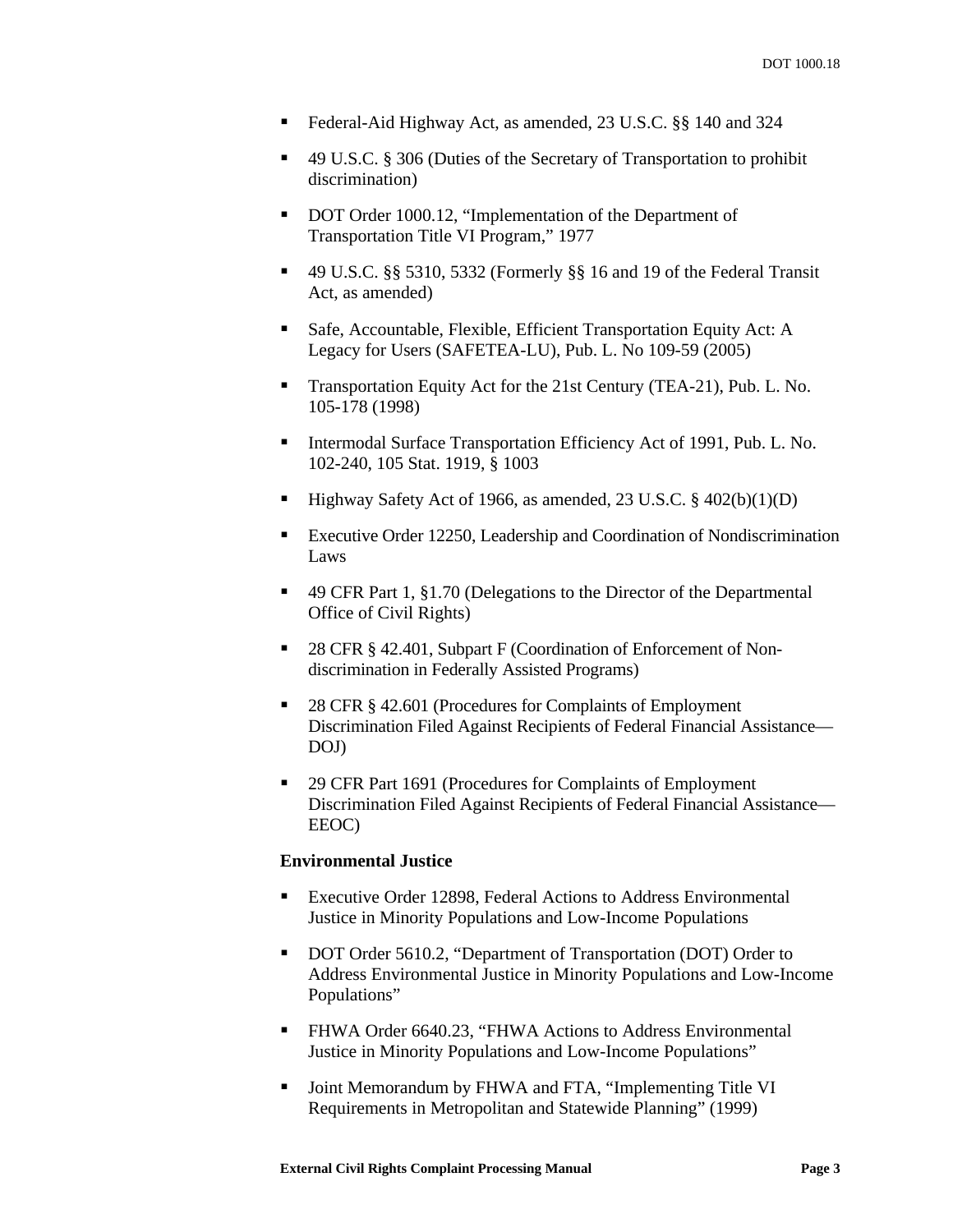- 23 CFR Part 771 (Environmental Impact and Related Procedures)
- Executive Order 13045, Protection of Children from Environmental Health Risks and Safety Risks

## **Disability Rights**

- Americans with Disabilities Act of 1990, Pub. L. No. 101-336, § 2, 104 Stat. 328 (1991)
- Rehabilitation Act of 1973, as amended, 29 U.S.C. §§ 794 and 794a
- 49 CFR Part 27 (Implementing Section 504 of the Rehabilitation Act of 1973, as amended, 29 U.S.C. §§ 794 and 794a)
- 49 CFR Part 28 (Enforcement of Nondiscrimination on the Basis of Handicap in Programs or Activities Conducted by the Department of Transportation)
- 49 CFR Part 37 (Transportation Services for Individuals with Disabilities, implementing the transportation and related provisions of Title II and III of the ADA)
- 49 CFR Part 38 (ADA Accessibility Standards for Transportation Vehicles)
- 36 CFR Part 1191, Americans with Disabilities Act (ADA) Accessibility Guidelines for Buildings and Facilities; Architectural Barriers Act (ABA) Accessibility Guidelines
- <sup>14</sup> CFR Part 382 (Nondiscrimination on the Basis of Disability in Air Travel, implementing the Air Carrier Access Act of 1986, as amended)
- FAA Advisory Circular 150/5360-14 (Access to Airports by Individuals with Disabilities), June 30, 1999
- FAA Order 1400.9 (ADA and Rehabilitation Act Operating Procedures), November 18, 1999
- 14 CFR § 271.9 (Nondiscrimination portion of the guidelines for subsidizing air carriers providing essential air service transportation)
- 23 CFR Part 1235 (FHWA/NHTSA joint regulation governing Uniform System for Parking for Persons with Disabilities)
- 49 CFR Part 609 (FTA/Transportation for Elderly and Handicapped Persons)
- 49 CFR § 374.101 *et seq.* (Discrimination in Operations of Interstate Motor Common Carriers of Passengers)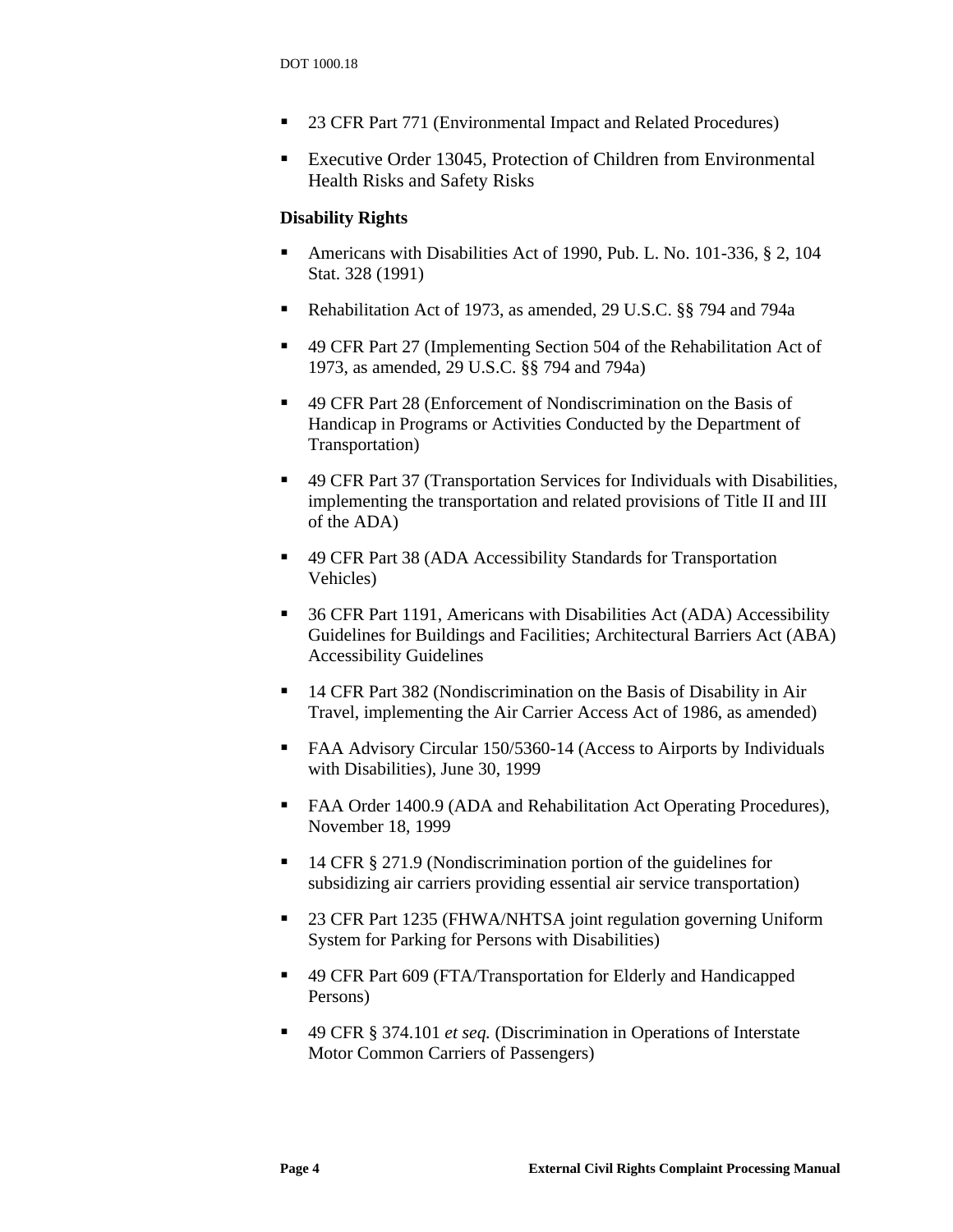- 28 CFR Part 41 (Implementing Executive Order 12250, Nondiscrimination on the Basis of Handicap in Federally Assisted Programs, provides guidelines for determining discriminatory practices)
- 28 CFR Part 37 (Procedures for Coordinating the Investigation of Complaints or Charges of Employment Discrimination Based on Disability Subject to the Americans with Disabilities Act and Section 504 of the Rehabilitation Act of 1973—DOJ)
- <sup>29</sup> CFR Part 1640 (Procedures for Coordinating the Investigation of Complaints or Charges of Employment Discrimination Based on Disability Subject to the Americans with Disabilities Act and Section 504 of the Rehabilitation Act of 1973—EEOC)

#### **Disadvantaged Business Enterprises**

- 49 CFR Part 23 (Participation by Disadvantaged Business Enterprises in Airport Concessions)
- 49 CFR Part 26 (Participation by Disadvantaged Business Enterprises in DOT Financial Assistance Programs)
- 23 CFR § 420.121 (Requirements Applicable to the Administration of FHWA Planning and Research Funds)

#### **American Indians, Alaska Natives, and Tribes**

DOT Order 5301.1 (Lists statutes, executive orders, and memoranda as well as DOT orders on the concerns of American Indians, Alaska Natives, and tribes)

#### **Limited English Proficiency**

- DOT Guidance to Federal Financial Assistance Recipients Regarding Title VI Prohibition Against National Origin Discrimination Affecting Limited English Proficient Persons, Federal Register, vol. 70, no. 239, December 14, 2005
- DOJ Guidance to Federal Financial Assistance Recipients Regarding Title VI Prohibition Against National Origin Discrimination Affecting Limited English Proficient Persons, Federal Register, vol. 67, no. 117, June 18, 2002
- Executive Order 13166, Improving Access to Services for Persons with Limited English Proficiency

#### **Alternative Dispute Resolution**

- DOT Statement of Policy on Alternative Dispute Resolution, Federal Register, vol. 67, no. 113, June 12, 2002
- Administrative Dispute Resolution Act of 1996, 5 U.S.C. §§ 571–583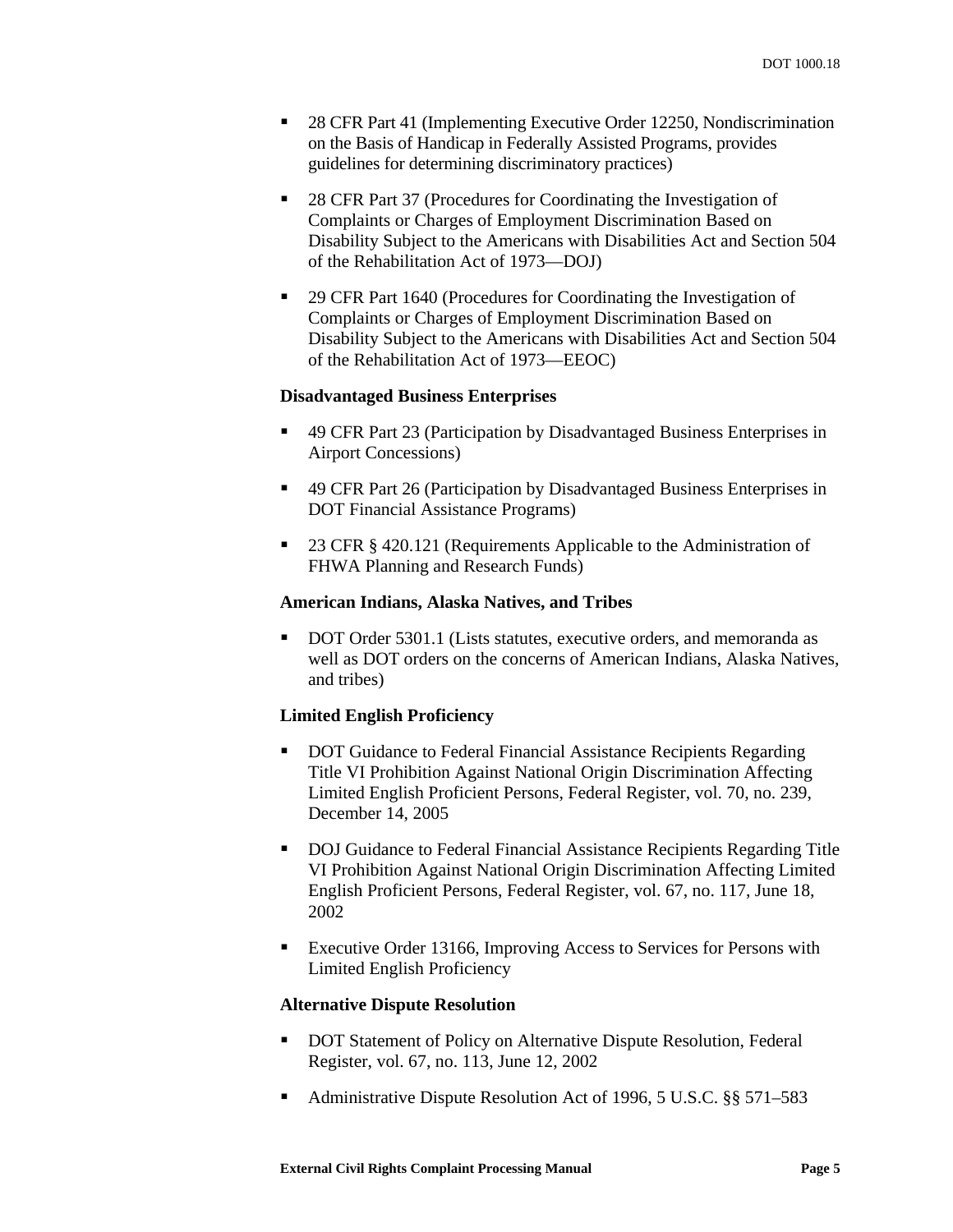<span id="page-11-0"></span>■ Executive Order 12988, Civil Justice Reform

# **Other**

- DOT Regulations Implementing the Privacy Act (49 CFR Part 10)
- DOT Regulations Implementing the Freedom of Information Act (49 CFR Part 7)

# **1–3: Definitions**

- (a) **Applicant** means a person who submits an application, request, or plan required to be approved by the Secretary, or by a primary recipient, as a condition to eligibility for Federal financial assistance, and "application" means such an application, request, or plan.
- (b) **Complainant** is a party that makes a complaint that he or she or any specific class of persons has been subjected to discrimination or retaliation prohibited by any civil rights authority.
- (c) **Discrimination** involves any act or inaction, whether intentional or unintentional, in any program or activity of a Federal aid recipient, subrecipient, or contractor that results in disparate treatment, disparate impact, or perpetuating the effects of prior discrimination based on such characteristics as race, color, sex, national origin, disability or in the case of disability, failing to make a reasonable accommodation.
- (d) **Facility** includes all or any part of structures, equipment, or other real or personal property or interests therein, and the provision of facilities includes the construction, expansion, renovation, remodeling, alteration, or acquisition of facilities.
- (e) **Federal financial assistance** includes (1) grants and loans of Federal funds; (2) the grant or donation of Federal property and interests in property; (3) the detail of Federal personnel; (4) the sale and lease of, and the permission to use (on other than a casual or transient basis), Federal property or any interest in such property without consideration or at a nominal consideration, or at a consideration which is reduced for the purpose of assisting the recipient, or in recognition of the public interest to be served by such sale or lease to the recipient; and (5) any Federal agreement, arrangement, or other contract that has as one of its purposes the provision of assistance.
- (f) **Flex funding** refers to the program funds originally designated to one OA that may be transferred to and obligated by another OA.
- (g) **Investigator** refers to DOT or contract personnel responsible for conducting complaint investigations. Investigation of complaints may be part of one's primary job duties, or a duty assigned only occasionally.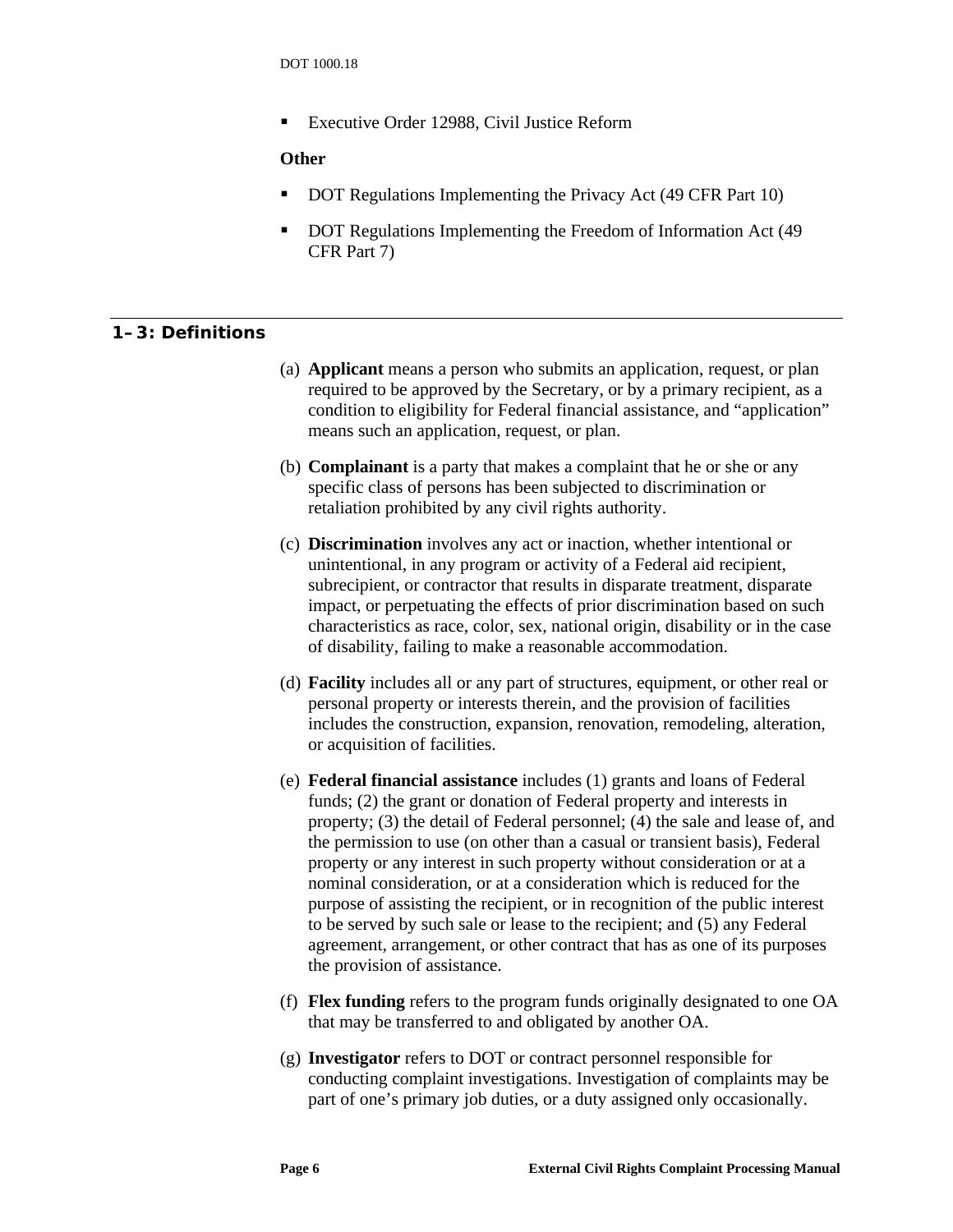- <span id="page-12-0"></span>(h) **Operating Administrations (OAs)** refer to the Federal Aviation Administration (FAA), the Federal Highway Administration (FHWA), the Federal Motor Carrier Safety Administration (FMCSA), the Federal Railroad Administration (FRA), the Federal Transit Administration (FTA), the Maritime Administration (MARAD), the National Highway Traffic Safety Administration (NHTSA), the Pipeline and Hazardous Materials Safety Administration (PHMSA), the Research and Innovative Technology Administration (RITA), and the St. Lawrence Seaway Development Corporation (SLSDC).
- (i) **Primary recipient** means any recipient that is authorized or required to extend Federal financial assistance to another recipient for the purpose of carrying out a program.
- (j) **Programs or activities** mean all the operations of any entity receiving DOT financial assistance, as described in 49 CFR § 21.23(e). The Civil Rights Restoration Act of 1987 clarifies the definition of "programs and activities" covered by the nondiscrimination provisions of Title VI and other civil rights statutes (Title IX of the Education Amendments of 1972, Section 504 of the Rehabilitation Act of 1973, as amended, and the Age Discrimination Act of 1975). Under the act, discrimination is prohibited throughout an entire agency or institution, if any part of that agency or institution receives Federal financial assistance. Title VI applies to discrimination throughout an agency, not just to actions involving the federally assisted program. Therefore, if an agency receives any Federal financial assistance for any program or activity the entire agency is required to comply with Title VI, not just that particular program or activity.
- (k) **Recipient** may mean any state, territory, possession, the District of Columbia, or Puerto Rico, or any political subdivision thereof, or instrumentality thereof, any public or private agency, institution, or organization, or other entity, or any individual, in any state, territory, possession, the District of Columbia, or Puerto Rico, to whom Federal financial assistance is extended, directly or through another recipient, for any program, including any successor, assignee, or transferee thereof, but such term does not include any ultimate beneficiary under any such program.
- (l) **Secretary** means the Secretary of Transportation or any person to whom he or she has delegated authority in the matter concerned.

| 1–4: Abbreviations |                                         |
|--------------------|-----------------------------------------|
| ADA.               | Americans with Disabilities Act of 1990 |
| ADR -              | <b>Alternative Dispute Resolution</b>   |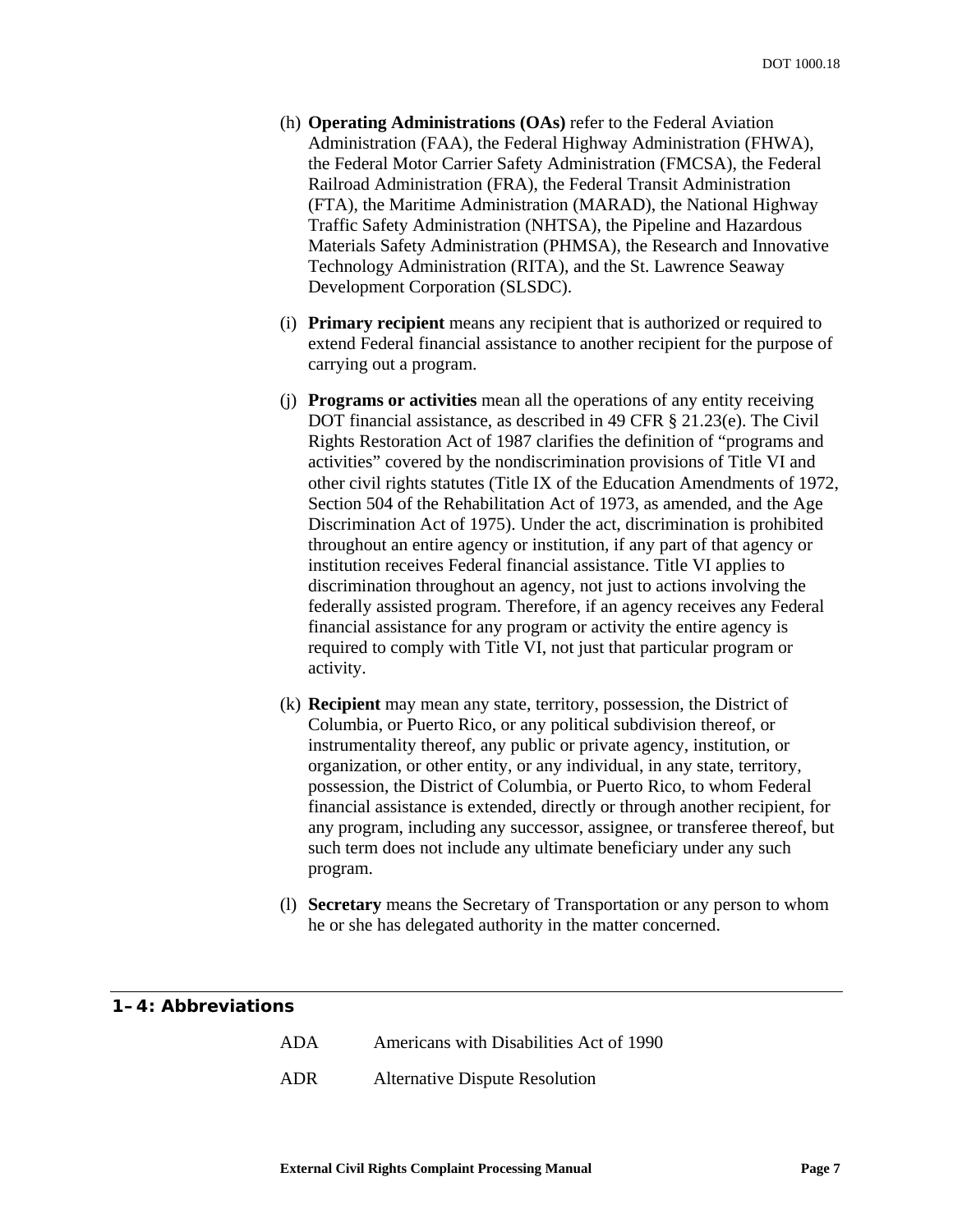DOT 1000.18

| DBE          | Disadvantaged Business Enterprise             |
|--------------|-----------------------------------------------|
| <b>DOCR</b>  | Departmental Office of Civil Rights           |
| <b>DOJ</b>   | U.S. Department of Justice                    |
| <b>DOT</b>   | U.S. Department of Transportation             |
| <b>EEOC</b>  | U.S. Equal Employment Opportunity Commission  |
| <b>FOIA</b>  | Freedom of Information Act                    |
| IP           | <b>Investigative Plan</b>                     |
| IR           | <b>Investigative Report</b>                   |
| <b>LEP</b>   | Limited English Proficiency                   |
| <b>OA</b>    | <b>Operating Administration</b>               |
| $S-33$       | External Civil Rights Programs Division, DOCR |
| <b>STA</b>   | <b>State Transportation Agency</b>            |
| <b>XTRAK</b> | <b>External Complaints Tracking System</b>    |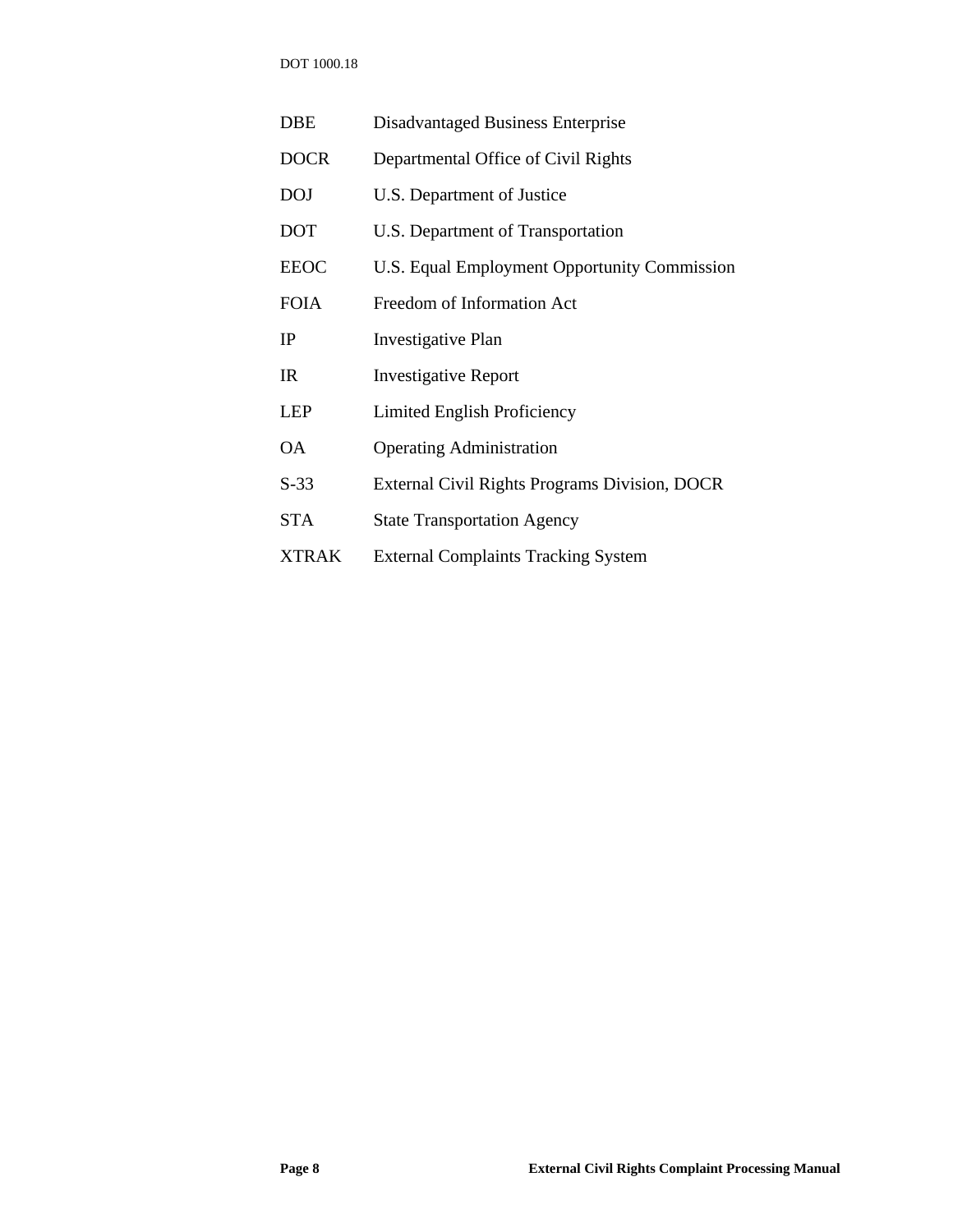# <span id="page-14-0"></span>**Chapter 2: Evaluating a Complaint**

#### **2–1: Determining What Constitutes a Complaint**

Any individual, or his or her representative, who believes that he or she or any specific class of persons has been subjected to discrimination or retaliation prohibited by any civil rights authority listed in Section [1–2,](#page-7-2) based on such characteristics as race, color, sex, age, national origin, religion, or disability may file a complaint with DOT. A complaint is a written or electronic statement concerning an allegation of discrimination that contains a request for the receiving office to take action. Complaints should be in writing and may be filed by mail or fax, in person, or online. (Section [2–2](#page-15-1) below addresses unique situations wherein complaints can be accepted in alternative formats.) Some correspondence DOT receives alleging a violation may not constitute a complaint. Immediately upon receipt, the receiving office should determine whether the correspondence is a complaint.

The following are examples of items that should not be considered a complaint:

- (a) Anonymous correspondence;
- (b) Inquiries seeking advice or information;
- (c) Courtesy copies of correspondence or complaints filed with other agencies; and
- (d) Oral allegations (exceptions should be made for people with disabilities on request).

Correspondence that is not a complaint but nevertheless potentially involves a civil rights issue may be recorded in DOT's External Complaints Tracking System (XTRAK) as an inquiry. This feature is especially useful when staff believes an issue might eventually rise to a complaint, as the inquiry can be easily converted to an open complaint if more information is received.

Callers wishing to file a complaint should be sent a discrimination complaint form. The Complainant Consent/Release Form (see form, [Tab 2\)](#page-54-1) and the Notice About Investigatory Uses of Personal Information (see notice, [Tab 3\)](#page-54-2) should accompany the complaint form. However, staff should always advise the complainant that he or she is *not required* to use the complaint form to submit the complaint, but rather may choose to provide the information it asks for in some other format.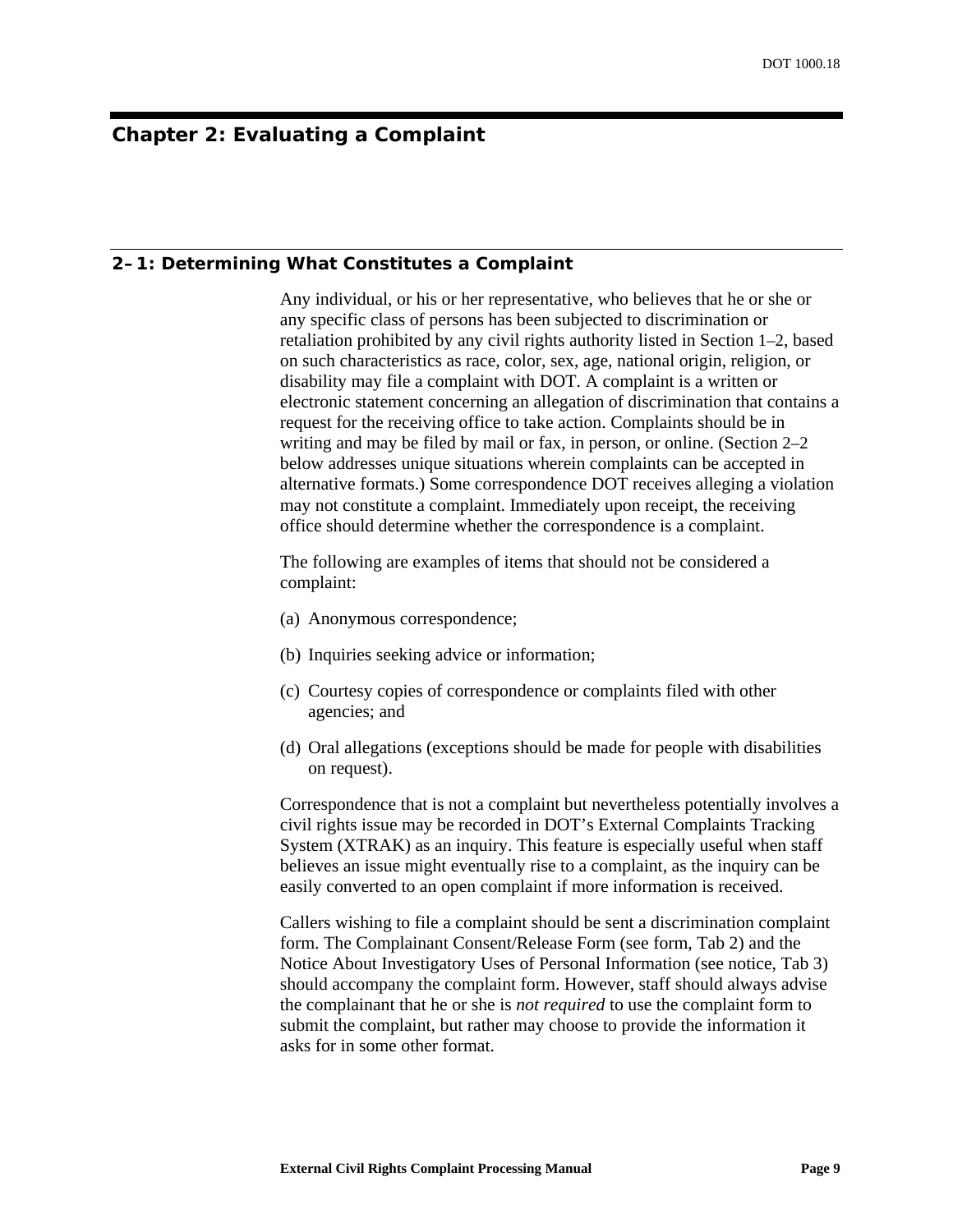The guidelines in this section do not preclude an office from attempting to informally resolve issues and complaints that are not written.

## <span id="page-15-1"></span><span id="page-15-0"></span>**2–2: Accepting Complaints in Alternative Formats or Languages**

Although information above indicates that complaints must be in writing, DOT must accept complaints in alternative formats from people with disabilities. For example, the complaint may be filed by audiotape or in Braille. If a complainant is unable to write, staff may need to transcribe the allegations.

DOT must also ensure that people with limited English proficiency (LEP) can meaningfully access the agency's programs and activities, including its complaint processes, as set forth in Executive Order 13166, "Improving Access to Services for Persons with Limited English Proficiency." Complaints in languages other than English should be translated and responded to in the language in which they were sent, whenever possible. Staff should consult DOT's "Guidance to Federal Financial Assistance Recipients Regarding Title VI Prohibition Against National Origin Discrimination Affecting Limited English Proficient Persons" for direction on how to appropriately serve LEP individuals.

For both LEP complainants and those with disabilities, staff must provide the Complainant Consent/Release Form and other vital documents in alternative formats (e.g., in Spanish or an electronic text file). Steps also must be taken to ensure the complainant understands the legal implications of signing any document. Some people with disabilities will be unable to sign forms, and in those cases, staff should use other means to ensure they understand their rights, such as through an oral confirmation or via e-mail. For LEP complainants, the Department of Justice has posted Spanish versions of the Complainant Consent/Release Form and a discrimination complaint form on the Internet at *www.lep.gov*.

It is important to recognize that the need to modify practices to serve LEP complainants and those with disabilities may extend beyond the complaint intake stage. Throughout the complaint resolution process, staff should ensure these individuals understand their rights and responsibilities, as well as the status of their complaint.

# **2–3: Recording and Tracking the Complaint**

A complaint (or potential complaint) should be date stamped by the receiving office immediately upon receipt. This step is important because the date DOT receives the complaint may affect a complainant's ability to seek redress, even if the complaint is ultimately referred to another agency. Once correspondence has been deemed a complaint, the office should enter the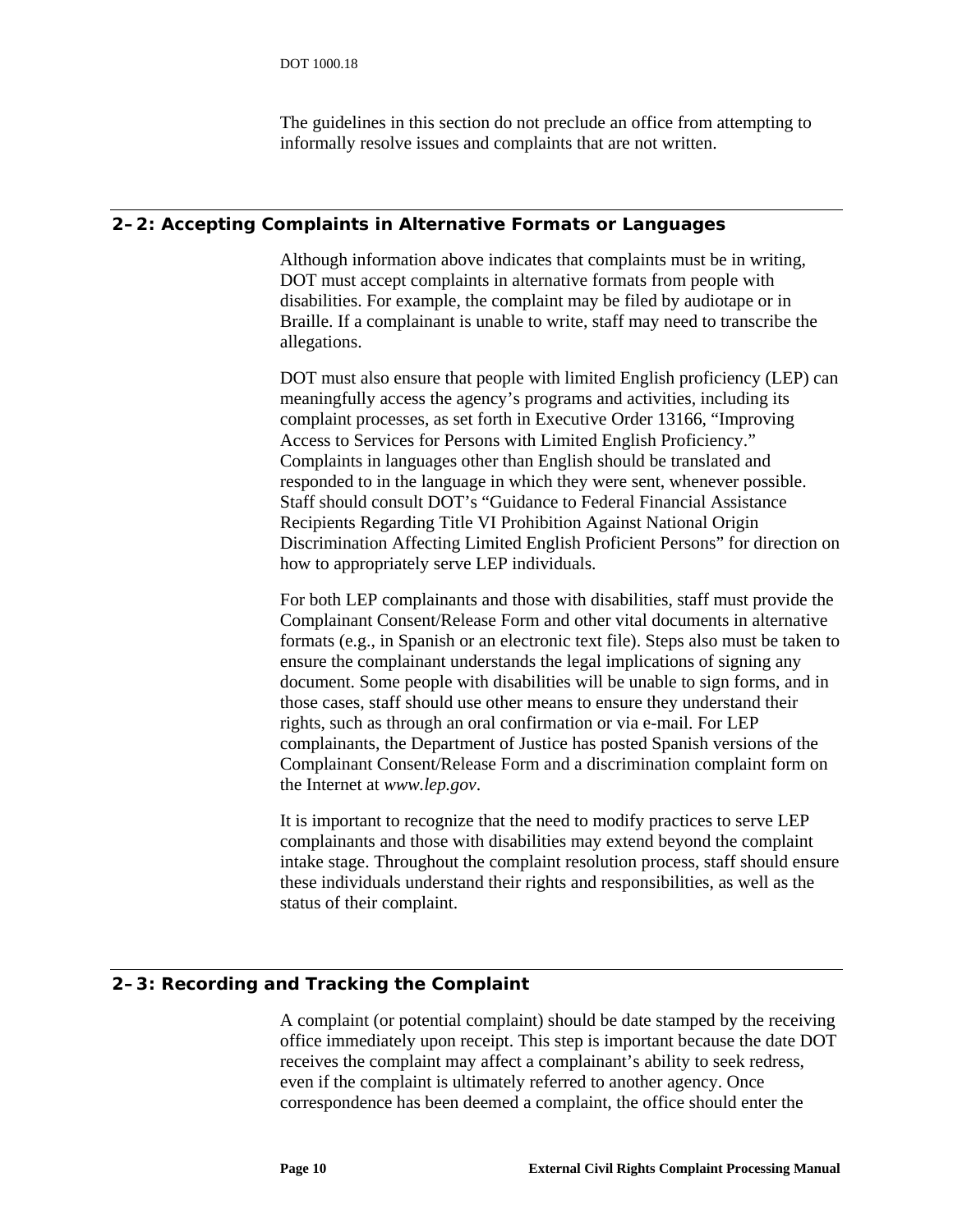<span id="page-16-0"></span>appropriate information into XTRAK and create an investigative case file to hold all documents and information pertaining to the complaint.

If DOCR's External Civil Rights Programs Division (S-33) receives a complaint, it will determine which OA is responsible for the complaint, enter the appropriate information into XTRAK, send a letter of acknowledgment to the complainant indicating the OA to which the complaint is being sent, and forward all complaint materials to the respective Civil Rights Director or other appropriate official. If it is clear that DOT lacks jurisdiction over an allegation, S-33 will attempt to refer the complaint to the appropriate agency and inform the complainant of the referral.

For multiple complaints, the following guidelines should be applied to determine how many case numbers should be assigned through XTRAK:

- (a) Each named recipient in the complaint should be assigned a separate case number;
- (b) Complaints filed by more than one person that raise substantially identical allegations against the same recipient may be treated as one complaint and assigned one case number;
- (c) Complaints filed by more than one person against the same recipient should be assigned separate case numbers if they contain different allegations;
- (d) New allegations filed by the same complainant against the same recipient after the investigative process has begun should be reviewed on a caseby-case basis to determine whether the allegations should be added to the existing complaint or treated as a new complaint; and
- (e) Complaints filed by such entities as advocacy groups, the Protection & Advocacy Network, and Independent Living Centers, where there are multiple complainants but one entity handling all complaints should receive one case number.

OAs should contact S-33 with any questions on XTRAK.

#### **2–4: Acknowledging the Complaint**

A letter should be sent to the complainant within 10 business days of receiving the complaint acknowledging that the correspondence has been received. The acknowledgment letter should state that the complaint will be evaluated to determine whether DOT will investigate the allegations and that further communications about the complaint will occur in the future. Two documents should be referenced in the letter and attached: (1) the Complainant Consent/Release Form (if not already provided by the complainant) with instructions that the signed form must be returned within 30 days; and (2) the Notice About Investigatory Uses of Personal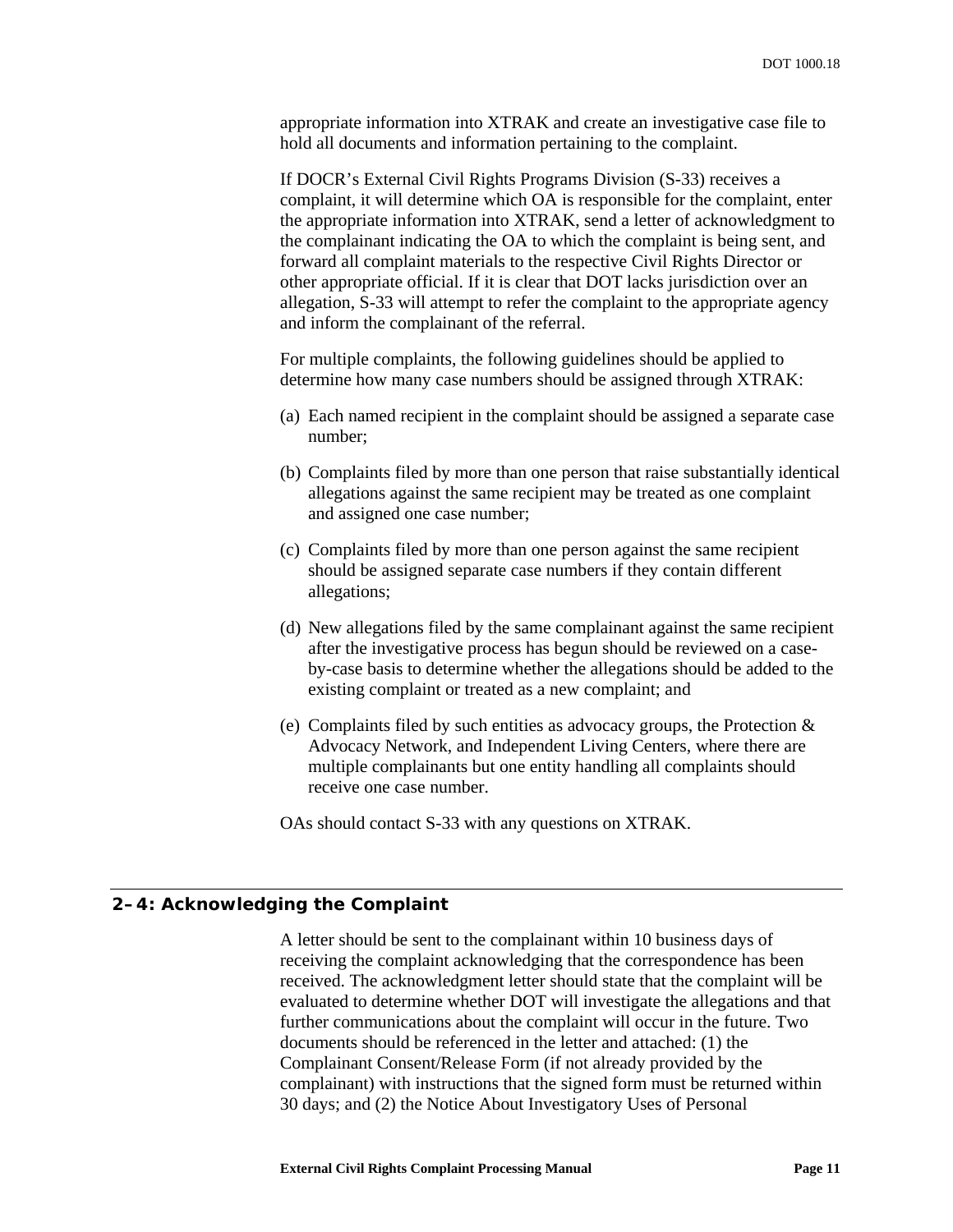<span id="page-17-0"></span>Information, which outlines the complainant's rights and protections during an investigation (see acknowledgment letter, [Tab 4\)](#page-54-3).

If it is immediately clear from the information provided that DOT does not have jurisdiction over the complaint, staff should attempt to refer the complaint to the appropriate agency (see Section [3–2](#page-21-1) and agency referral letter, [Tab 7\)](#page-54-4). A "dismissal" letter, instead of the standard acknowledgment letter described above, should be sent to the complainant within 10 business days of receiving the complaint informing the complainant that the complaint has been received, that the allegations fall outside DOT's jurisdiction and, where applicable, that the complaint has been referred to another agency (see dismissal letter, [Tab 6,](#page-54-5) and Section [3–2](#page-21-1) for more information on referring complaints).

# **2–5: Determining Whether the Complaint is Complete**

Once staff concludes that correspondence is a complaint it should determine whether the complaint is "complete" in order to proceed with complaint processing and resolution. For a complaint to be complete it must include at least the following:

- (a) A written explanation of what happened;
- (b) Information necessary to contact the complainant (if the complaint is filed by e-mail, DOT should request the sender's actual name and address, if not provided);
- (c) Identification of the person or group injured by the alleged discrimination;
- (d) Identification of the person or organization alleged to have discriminated;
- (e) The basis for the alleged discrimination, e.g., race, sex, or disability; and
- (f) Sufficient information to understand the facts that led the complainant to believe discrimination occurred and when the discrimination took place.

#### *Contacting the Complainant for More Information*

Staff may contact the complainant by telephone or e-mail to obtain missing information. In instances in which further information is needed in writing, especially when the complainant cannot be reached by telephone, staff may wish to send the individual a complaint form. However, staff should always advise the complainant that he or she is *not required* to use the complaint form to submit the complaint or additional information, but rather may choose to provide the information it asks for in some other format. The cover letter may explain that, without the information requested in the items marked with an asterisk, DOT will be unable to process the complaint.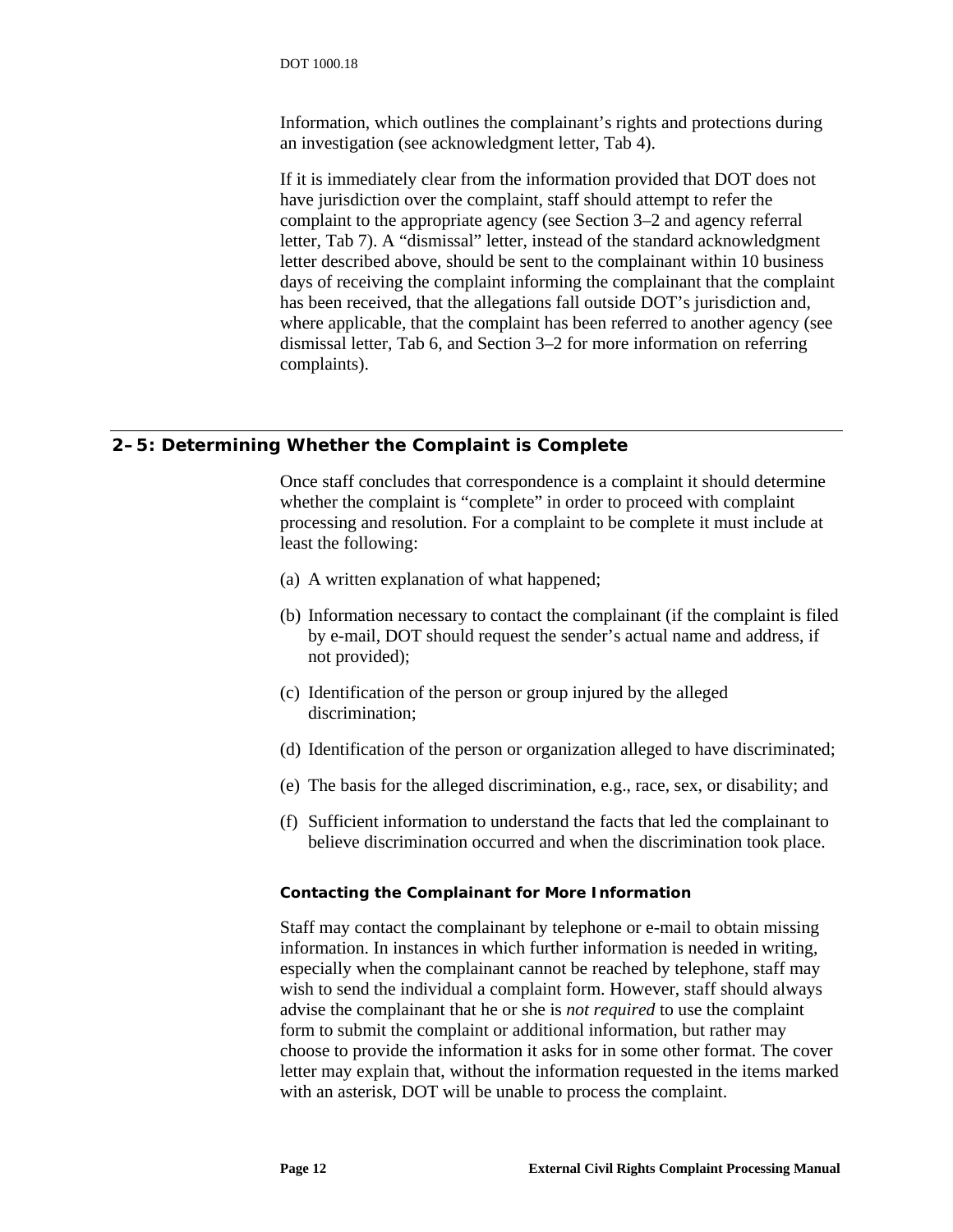<span id="page-18-0"></span>An information request also may be combined with the standard acknowledgment letter provided it can be sent within 10 business days of DOT receiving the complaint (see combined acknowledgment letter and request for information, [Tab 5\)](#page-54-6). Regardless of the method of contact or at what stage in the investigation information is requested, the complainant should be informed that DOT will close the case if the information is not provided within 30 days. DOT may extend the deadline depending on the extent of the information request or other special circumstances. The complainant should be notified in writing of any closure.

If the complaint contains sufficient information for at least one allegation, but lacks sufficient information for other allegations, staff should attempt to obtain the missing information, as described above. Allegations lacking sufficient information that is not supplied within the 30-day timeframe will be closed; DOT will initiate complaint processing and resolution only for those allegations for which sufficient information has been provided.

Staff should work with each complainant to ensure receipt of sufficient information to evaluate the complaint. People with disabilities and limited English proficiency, in particular, may need assistance preparing complaint materials.

#### *Attorney Representation*

If the complaint is submitted on behalf of a complainant by an attorney, staff should call the attorney for additional information or to request permission to contact the complainant directly. In addition, if it appears the complainant may be represented by an attorney (especially if the complaint states that the matter raised has been or will be filed in court), staff should ask the complainant whether he or she is represented by an attorney concerning the complaint. If so, staff should contact the attorney for permission before further contacting the complainant directly.

#### *Complainant Consent/Release Form*

DOT must receive a signed Complainant Consent/Release Form from the complainant authorizing release of personal information (see form, [Tab 2\)](#page-54-1). The form is usually sent along with the letter acknowledging receipt of the complaint. A person filing a complaint on behalf of another person is responsible for securing the written consent from that individual. Where the person is a minor (under 18) or a legally incompetent adult, the consent form must be signed by that person's parent or legal guardian. DOT will inform the complainant that the complaint will be closed if written consent is not received within 30 days of the date of request.

In responding to requests for information, the Department complies with provisions of the Federal Freedom of Information and Privacy Acts (5 U.S.C. §§ 552 and 552a). The Department may make available to the public any information concerning the complaint, the release of which is not prohibited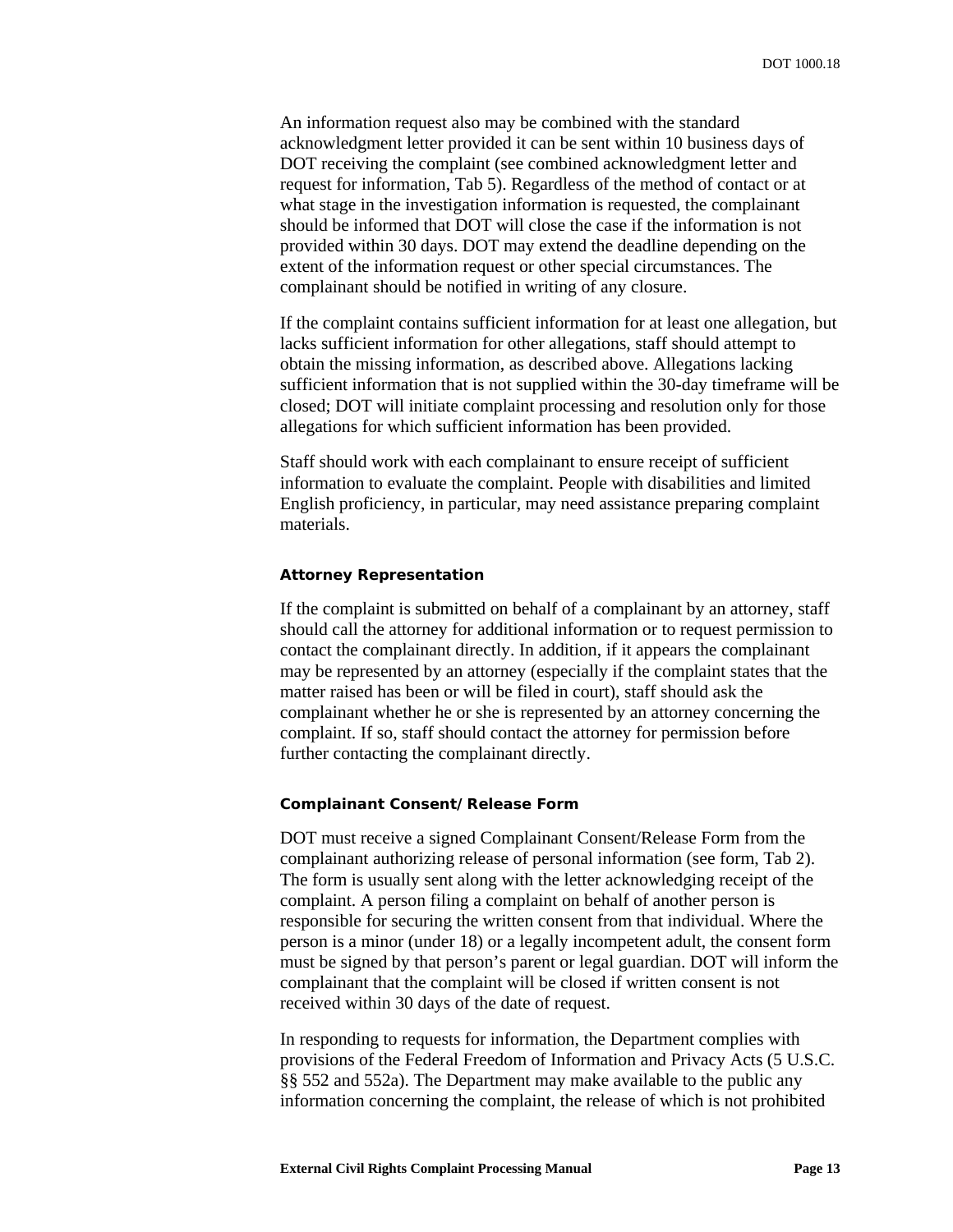<span id="page-19-0"></span>by Federal law. Nevertheless, the identity of complainants shall be kept confidential at their election. A complainant's refusal to release his identity, however, may hinder the investigation or result in a denial of appropriate administrative due process to other parties. The complainant should be advised that failure to authorize the release may impede the investigation or result in closure of the complaint.

# **2–6: Determining Whether the Complaint is Timely**

Complaints must be filed within 180 days of the last date of the alleged discrimination, unless the time for filing is extended by DOT (49 CFR §§ 21.11 and 27.123). The filing date of the complaint is the earlier of: (1) the postmark of the complaint or (2) the date the complaint is received by any DOT office.

If a complaint is not filed within the 180-day timeframe, the office should notify the complainant of the right to request a waiver (see waiver letter, [Tab](#page-54-7)  [8\)](#page-54-7). The Office Director, or designee, may grant an extension under any of the following circumstances:

- (a) The complainant could not reasonably be expected to know the act was discriminatory within the 180-day period, and the complaint was filed within 60 days after the complainant became aware of the alleged discrimination;
- (b) The complainant was unable to file a complaint because of incapacitating illness or other incapacitating circumstances during the 180-day period, and the complaint was filed within 60 days after the period of incapacitation ended;
- (c) The complainant filed a complaint alleging the same discriminatory conduct within the 180-day period with another Federal, state, or local civil rights enforcement agency, and filed a complaint with DOT within 60 days after the other agency had completed its investigation or notified the complainant that it would take no further action;
- (d) The complainant filed, within the 180-day period, an internal grievance alleging the same discriminatory conduct that is the subject of the DOT complaint, and the complaint is filed no later than 60 days after the internal grievance is concluded;
- (e) Unique circumstances generated by DOT action have adversely affected the complainant; or
- (f) The discriminatory act is of a continuing nature.

Some complaints will be referred to DOT by other agencies. In the event the referring agency has possessed the complaint for an inordinately long period of time—and the complainant filed his or her complaint with that agency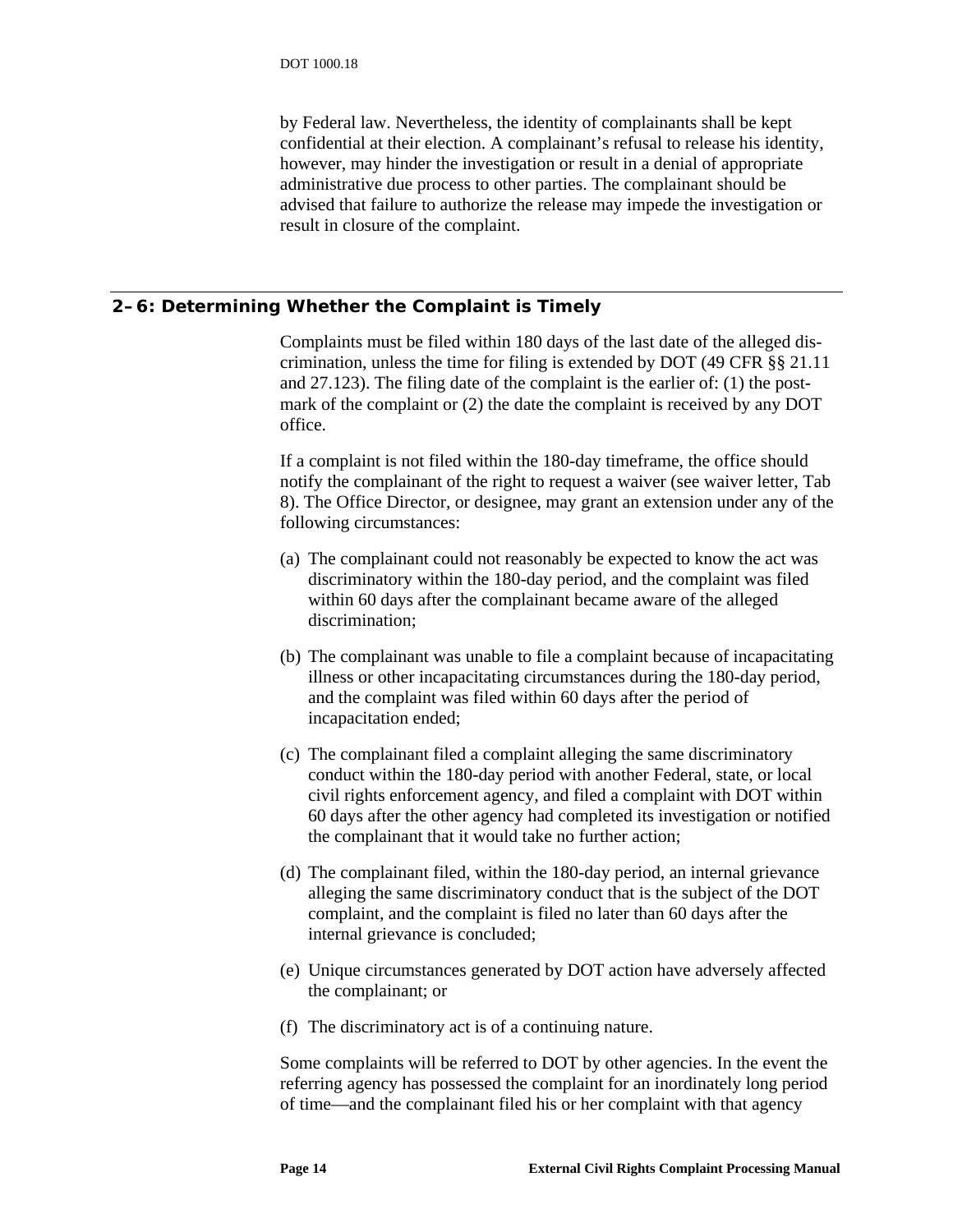within the 180-day timeframe—DOT will automatically grant an informal extension. In these cases, staff does not need to notify the complainant of the extension.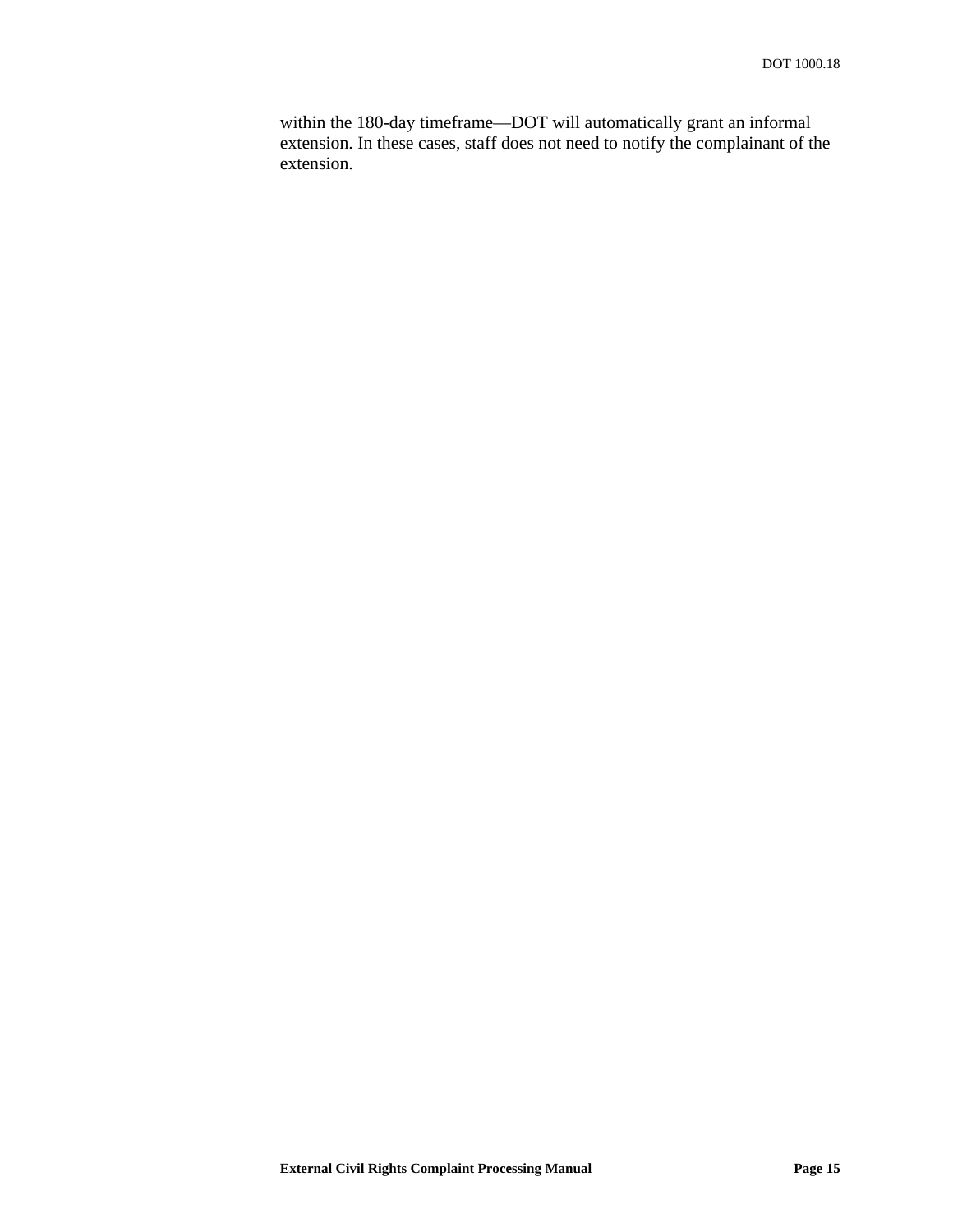# <span id="page-21-0"></span>**Chapter 3: Determining Jurisdiction and Identifying Issues**

#### **3–1: Confirming Jurisdiction**

DOT must have jurisdiction over the subject matter of the complaint. For DOT to establish jurisdiction, the complaint must allege, or DOT must be able to infer from the available facts, an allegation of discrimination based on (1) such protected classifications as race, color, national origin, sex, age, or disability; or (2) retaliation as a result of filing or participating in the resolution of a complaint. DOT has jurisdiction in the authorities listed in Section 1–2.

DOT must also have jurisdiction over the entity alleged to have discriminated that receives Federal financial assistance from the Department. In disabilitybased complaints under Title II of the Americans with Disabilities Act (ADA), DOT has jurisdiction over certain entities whether or not they receive Federal financial assistance (49 CFR §§ 37.11, 37.21). These include any public entity that provides designated public transportation or intercity or commuter rail transportation; any private entity that provides specified public transportation; and any private entity that is not primarily engaged in the business of transporting people but operates a demand responsive or fixed route system. If a complaint is not filed against an entity subject to DOT jurisdiction or does not state a claim under the statutes identified earlier, DOT will not investigate the allegations.

# <span id="page-21-1"></span>**3–2: Referring the Complaint to Another Agency**

If it becomes clear that DOT lacks jurisdiction over a complaint, staff should make a good-faith effort to refer the complaint to the appropriate agency. A referral letter should be sent to the agency along with the complaint materials (see agency referral letter, [Tab 7\)](#page-54-4). When jurisdiction cannot be determined, staff may call S-33 for guidance or send the complaint to S-33, which will attempt to make an appropriate referral.

A letter should be sent to the complainant stating that the complaint has been referred to another agency and that DOT has closed the complaint (see dismissal letter, [Tab 6\)](#page-54-5).

*Employment-Related Complaints.* Employment discrimination complaints, most of which are filed with the Equal Employment Opportunity Commission (EEOC), can form the basis for a complaint against a DOT funding recipient and can be filed with an OA. Although unlikely, a complainant can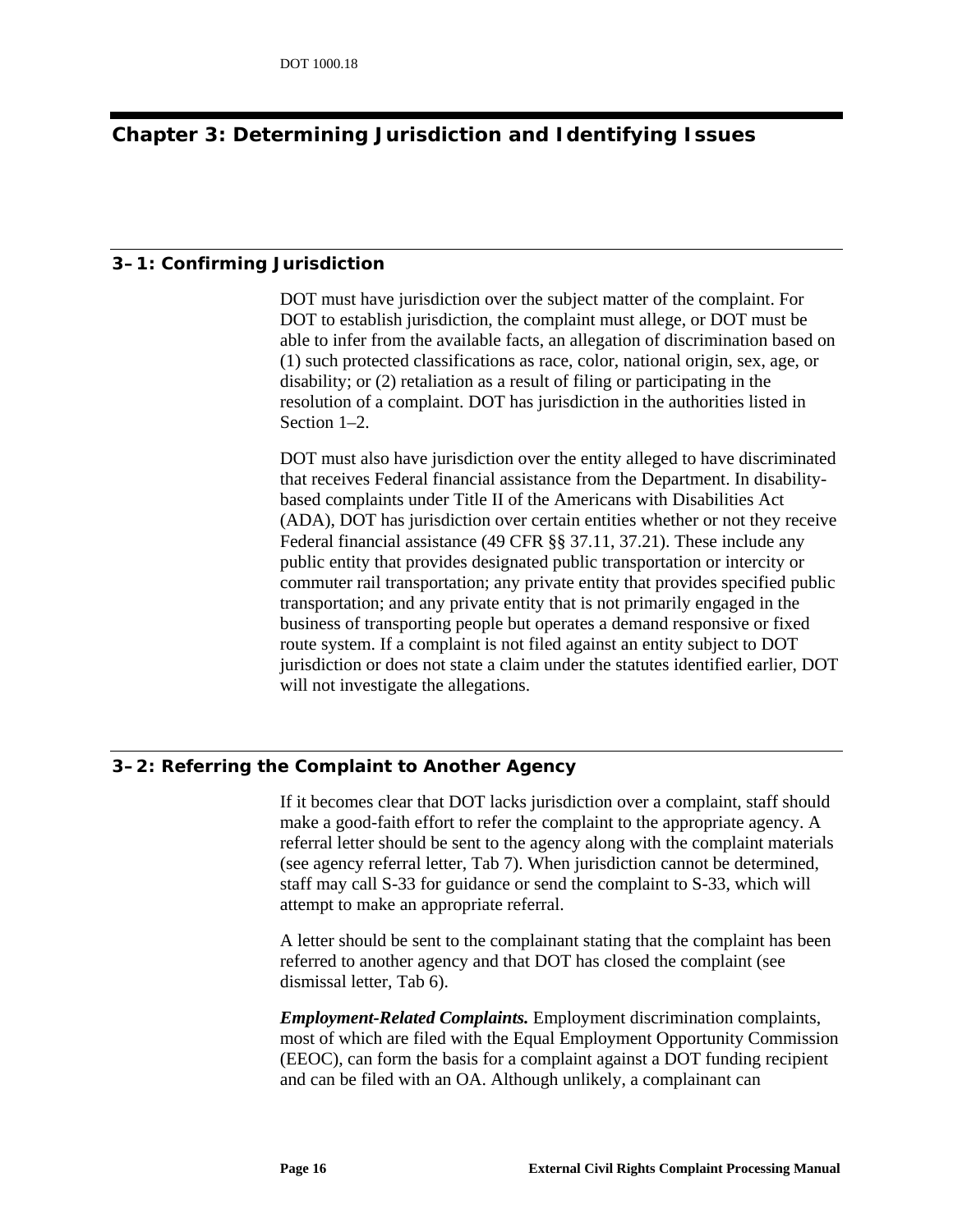<span id="page-22-0"></span>conceivably file a Title VI, Title IX, Section 504, or ADA Title II charge of discrimination involving his or her employment.

The Department of Justice and the EEOC have established procedures for how agencies are to jointly handle employment-related complaints, as well as required correspondence to the complainant (see 28 CFR §§ 42.601–42.613 (DOJ); 29 CFR §§ 1691.1–1691.13 (EEOC); 28 CFR Part 37 (DOJ); and 29 CFR Part 1640 (EEOC)). OAs should follow these procedures and consult DOJ's *Title VI Legal Manual* (January 11, 2001) for clarification.

All age discrimination employment complaints must be referred to the EEOC.

#### **3–3: Processing Multiple Jurisdictional Issues**

OAs should contact S-33 when questions of jurisdiction arise. S-33 will coordinate meetings with the Office of the General Counsel, OAs, and other Federal agencies to resolve multiple jurisdictional issues and help determine which OA(s) should act as the lead agency(ies) to process the complaint. When appropriate, S-33 will refer the matter to another OA or Federal agency for processing.

When necessary, such as in flex funding situations where funds, originally designated to one OA may be transferred to and obligated by another OA, S-33 will contact the Office of Budget or the Office of the General Counsel to determine which OAs are authorized to make funds available to a recipient and for what purpose.

# **3–4: Identifying Issues**

Staff should identify the specific practice or service involved in the alleged discrimination, e.g., denial of services or access to a covered program, harassment by the program's employees, or unequal services in a program. Even if discriminatory intent cannot be ascertained, staff should identify the practice, procedure, policy, or service alleged to have a disparate effect on one or more members of a certain protected class.

In identifying the subject matter, staff should look for allegations of one or more of the following on a covered basis or bases; e.g., race, sex, or disability:

- (a) Any difference in the quality, quantity, or manner in which a service or benefit is provided;
- (b) Segregation in any part of a program or separate treatment in any manner;
- (c) Restriction in the enjoyment of any advantages, privileges, or other benefits that are provided by the program;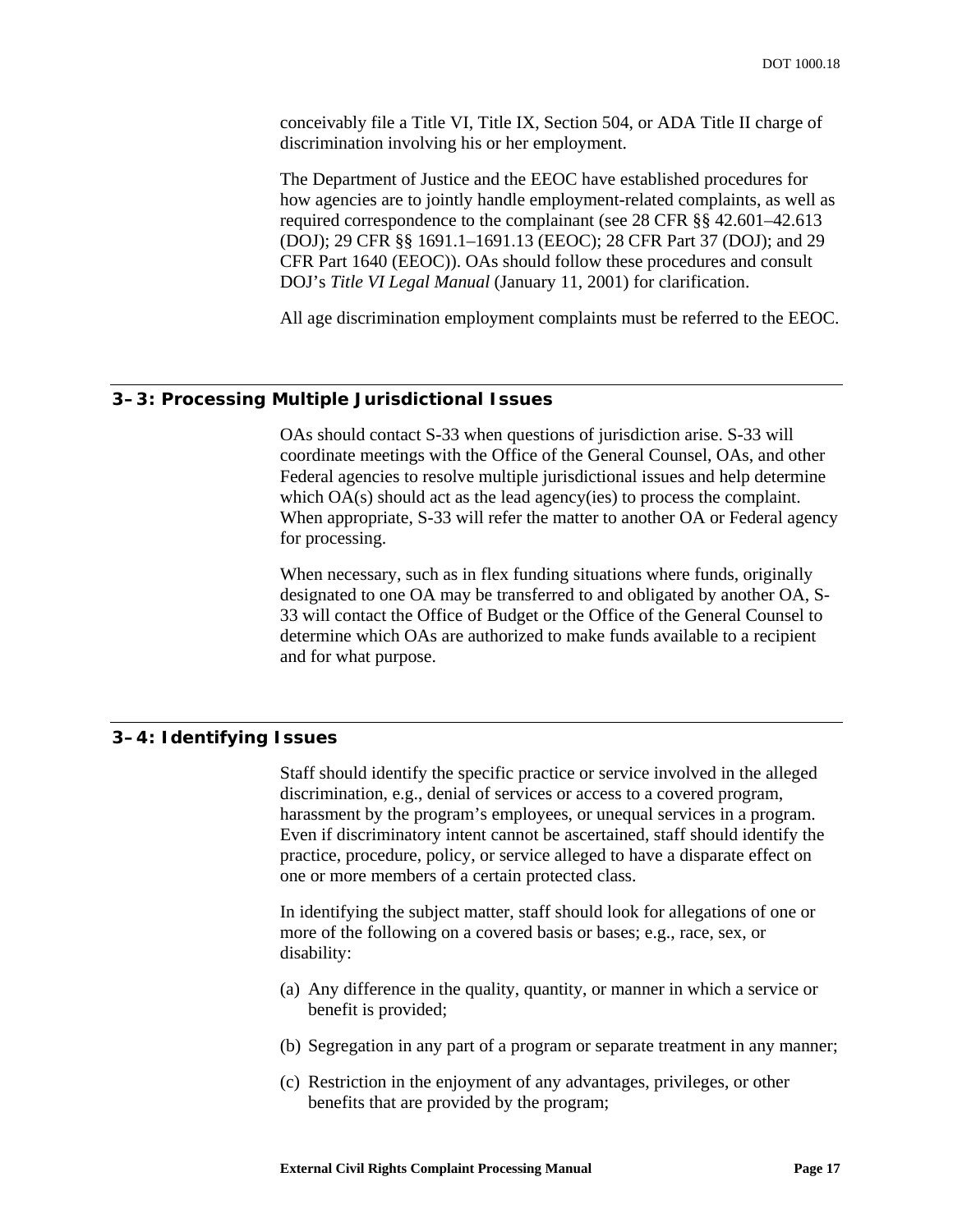- <span id="page-23-0"></span>(d) Different standards, requirements, or eligibility factors for participation or entry;
- (e) Disparate treatment in any manner related to receipt of services or benefits;
- (f) Restriction of the membership of advisory or planning councils that are an integral part of federally funded programs;
- (g) Failure to provide information or services in languages other than English where a significant number or proportion of potential beneficiaries are of limited English-speaking ability;
- (h) Failure to adequately advise person(s) in the eligible population of the existence of services or benefits;
- (i) Use of criteria or methods of administration that would defeat or substantially impair the accomplishment of program objectives or would more heavily affect members of a protected group;
- (j) Discrimination in any aspect of employment when a primary purpose of the Federal funds is to provide employment, or where the employment discrimination results in discrimination against beneficiaries (for Title VI), or when an agency's program statute prohibits employment discrimination; or
- (k) Failure to comply with specific regulatory requirements.

Examples of the application of nondiscrimination provisions on projects receiving DOT funds are found in Appendix C to 49 CFR Part 21.

#### **3–5: Dismissing Complaints**

DOT may decline to proceed further with complaint allegations if one or more of the following conditions exist:

- (a) The complaint is untimely filed;
- (b) The complaint is so weak, insubstantial, or lacking in detail that it is without merit, or so replete with incoherent or unreadable statements that it, as a whole, cannot be considered to be grounded in fact;
- (c) The complainant fails to respond to repeated requests for additional information needed to process the complaint;
- (d) The complainant cannot be located after reasonable attempts;
- (e) There is no statutory or alleged basis for the complaint, DOT lacks jurisdiction in the matter, or the complainant does not allege any harm with regard to current programs or statutes;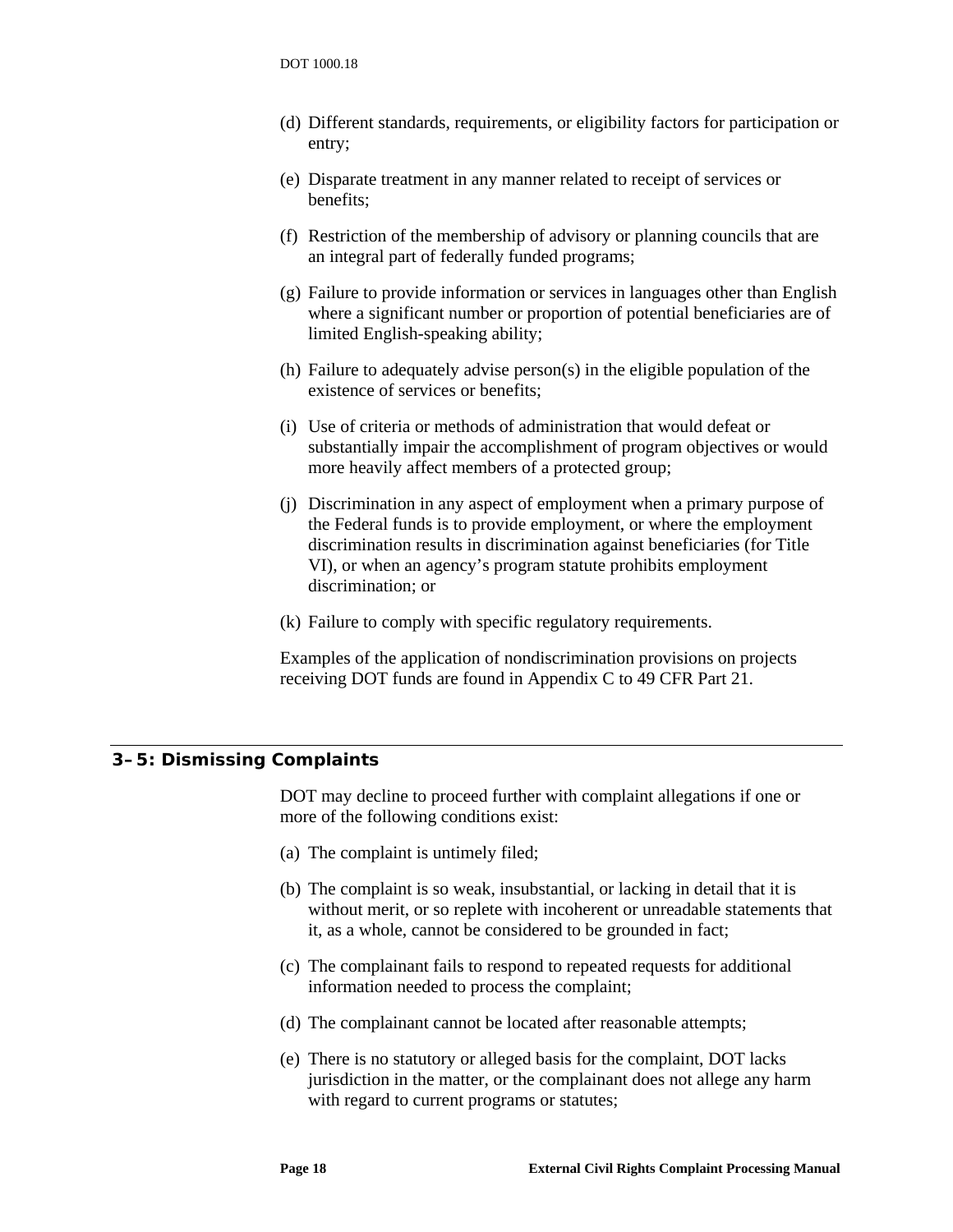- (f) The complaint has been investigated by another agency and the resolution of the complaint meets DOT regulatory standards; i.e., all allegations were investigated, appropriate legal standards were applied, and any remedies secured meet DOT's standards;
- (g) The complaint allegations are foreclosed by previous decisions of the Federal courts, the Secretary, DOT policy determinations, or DOCR;
- (h) DOCR or an OA obtains credible information at any time indicating that the allegations raised by the complaint have been resolved, or are moot and there are no classwide allegations or implications. In such a case, DOCR or an OA will attempt to ascertain the apparent resolution. If DOCR or an OA determines that there are no current allegations appropriate for further complaint resolution, the complaint will be closed;
- (i) DOCR or an OA determines that its ability to complete the investigation is substantially impaired by the complainant's or injured party's refusal to provide information necessary for investigation of the complaint. DOCR or an OA will so inform the complainant or injured party in writing as soon as possible. The letter must also inform the complainant or injured party that if the necessary information is not provided within 30 days of receiving the letter, the case will be closed;
- (j) The complaint is a continuation of a pattern of previously filed complaints involving the same or similar allegations against the same recipient or other recipients that have been found factually or legally insubstantial by DOCR or an OA;
- (k) The same allegations and issues of the complaint have been addressed in a recently resolved complaint or compliance review;
- (l) The complainant decides to withdraw his or her complaint. If the complaint included class allegations, the office may close out the entire complaint, pursue resolution of the class allegations, or use the information to target future compliance review activity;
- (m)Litigation has been filed raising the same allegations with the same basis(es) and issue(s) involved in the complaint. In such cases, the complaint should not be held in abeyance, but dismissed. A complaint, however, may be re-filed within 60 days following termination of the court proceeding if there has been no decision on the merits or settlement of the complaint allegations. (Dismissal with prejudice by a court of competent jurisdiction is considered a decision on the merits);
- (n) The same complaint allegations have been filed with another Federal, state, or local agency, or through a recipient's internal grievance procedures, including due process proceedings, and DOCR or an OA anticipates that the recipient will provide the complainant with a comparable resolution process under comparable legal standards; i.e., all allegations were investigated, appropriate legal standards were applied,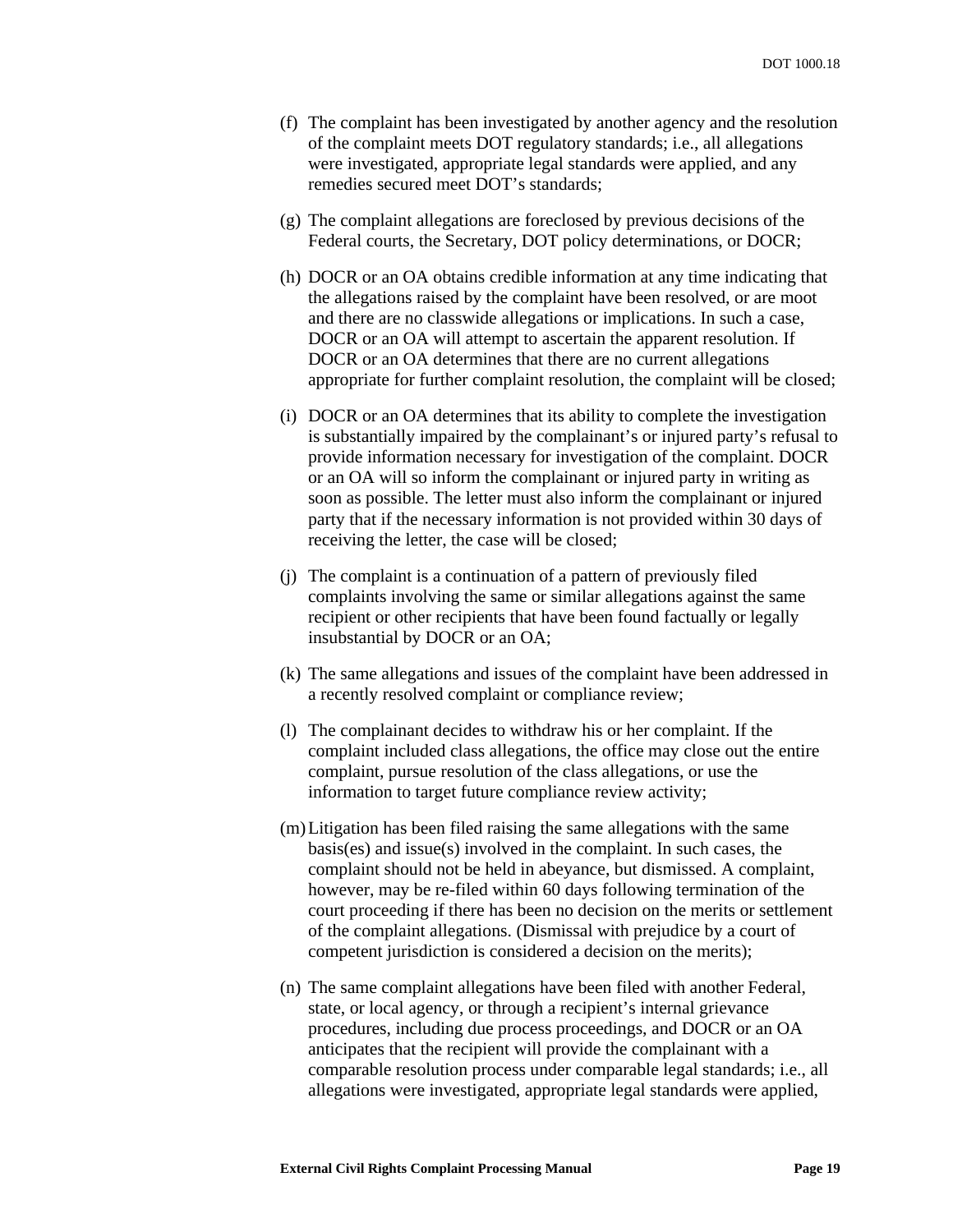and any remedies secured meet DOT's standards. The complainant should be advised that he or she may re-file within 60 days of the completion of the other agency's action. Generally, DOCR's or an OA's consideration of such a complaint will not be a de novo investigation of the facts and DOCR or an OA will not conduct a hearing. Instead, DOCR or an OA will review the evidence to determine whether it constitutes a violation of a statute that DOT enforces;

- (o) DOCR or an OA refers a complaint over which DOT has jurisdiction to another agency that also has jurisdiction but may be better suited to conduct the investigation;
- (p) The death of the complainant or injured party makes it impossible to investigate the allegations fully, or when the death of the complainant or injured party forecloses the possibility of relief because the complaint involved potential relief solely for the complainant or injured party;
- (q) A complaint, because of its scope, may require extraordinary resources. In such instances, an OA may consider treating such a complaint as a compliance review. Similarly, a compliance review may be the most effective means of addressing multiple individual complaints against the same recipient. If an OA selects this option, it should discuss the decision with the complainant(s), close the complaint, and initiate the review as soon as possible. The OA should provide the complainant(s) with a copy of the resolution documents upon completion of the compliance review; or
- (r) The complainant does not accept a reasonable resolution of the case. Reasonableness is determined by the investigating office.

A dismissal letter should be sent to the complainant whenever a complaint is dismissed for the reasons stated above.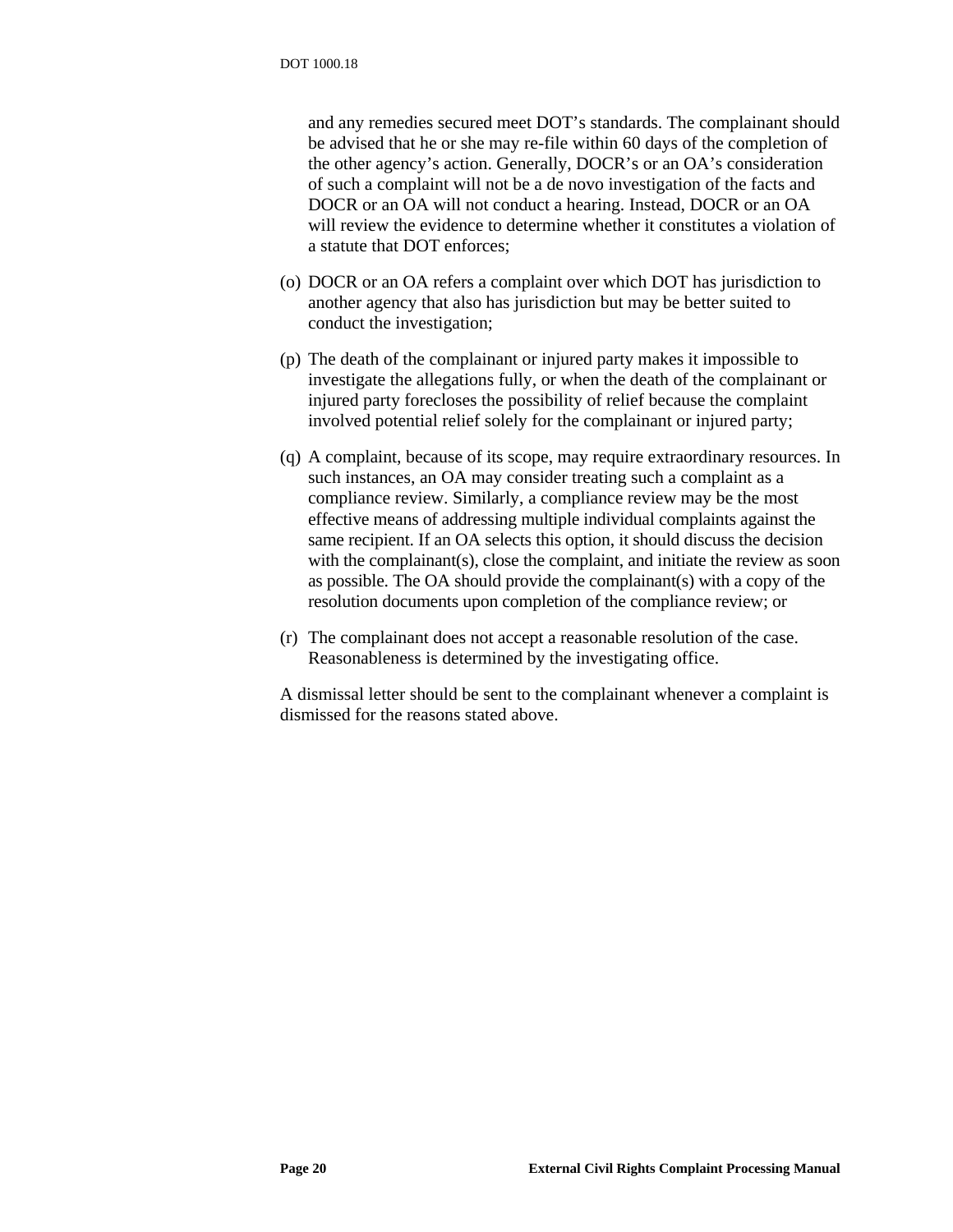# <span id="page-26-0"></span>**Chapter 4: Investigating a Complaint**

This chapter outlines the steps involved in a complete investigation of a discrimination complaint. Where appropriate, the guidelines below also should be followed when conducting a compliance review.

#### **4–1: Roles and Responsibilities**

Each OA has an Office of Civil Rights that is responsible for all phases of the complaint process, including acceptance or rejection, investigation, making and issuing compliance findings, and obtaining voluntary compliance. Some OAs have resource or service centers, and division offices that receive complaints. Complaints also may be submitted to an OA's grantees, subgrantees, and the Departmental Office of Civil Rights. Specific complaint processing procedures unique to the Federal Motor Carrier Safety Administration (FMCSA), and the Federal Highway Administration (FHWA) and its State Transportation Agencies are listed in [Tab 17.](#page-54-8) In the event an OA uses contract investigators, they are to be held to the same standards as if the OA itself were to conduct the investigation.

DOCR provides policy guidance and technical assistance to the OAs and Secretarial officers concerning the implementation and enforcement of all civil rights laws, regulations, and executive orders for which the Department is responsible. DOCR's External Civil Rights Programs Division (S-33) monitors external civil rights complaints and the OAs' complaint handling; and tracks and reports on DOT's external civil rights complaints. S-33 also handles appeals by businesses that have been denied Disadvantaged Business Enterprise (DBE) certification from a state, local, or municipal agency, and third-party challenges to DBE certification. An appeal process was established under 49 CFR Part 26 to help businesses and individuals address their concerns. When necessary, DOCR will consult the Office of the General Counsel for guidance.

In the event a complaint presents a novel issue, or an issue with which the OA investigating office is unfamiliar, the OA office should consult its internal counsel, S-33, and the Department's Office of the General Counsel. Depending on the issues involved, this consultation may occur before or during an investigation; however, offices should always contact the two departmental offices prior to issuing a final agency decision on such complaints to ensure they are resolved uniformly across the Department. "Novel issues" are those which raise substantive legal or policy questions that are not addressed in departmental or OA regulations or guidelines. In addition, when investigating a case in which there is media interest or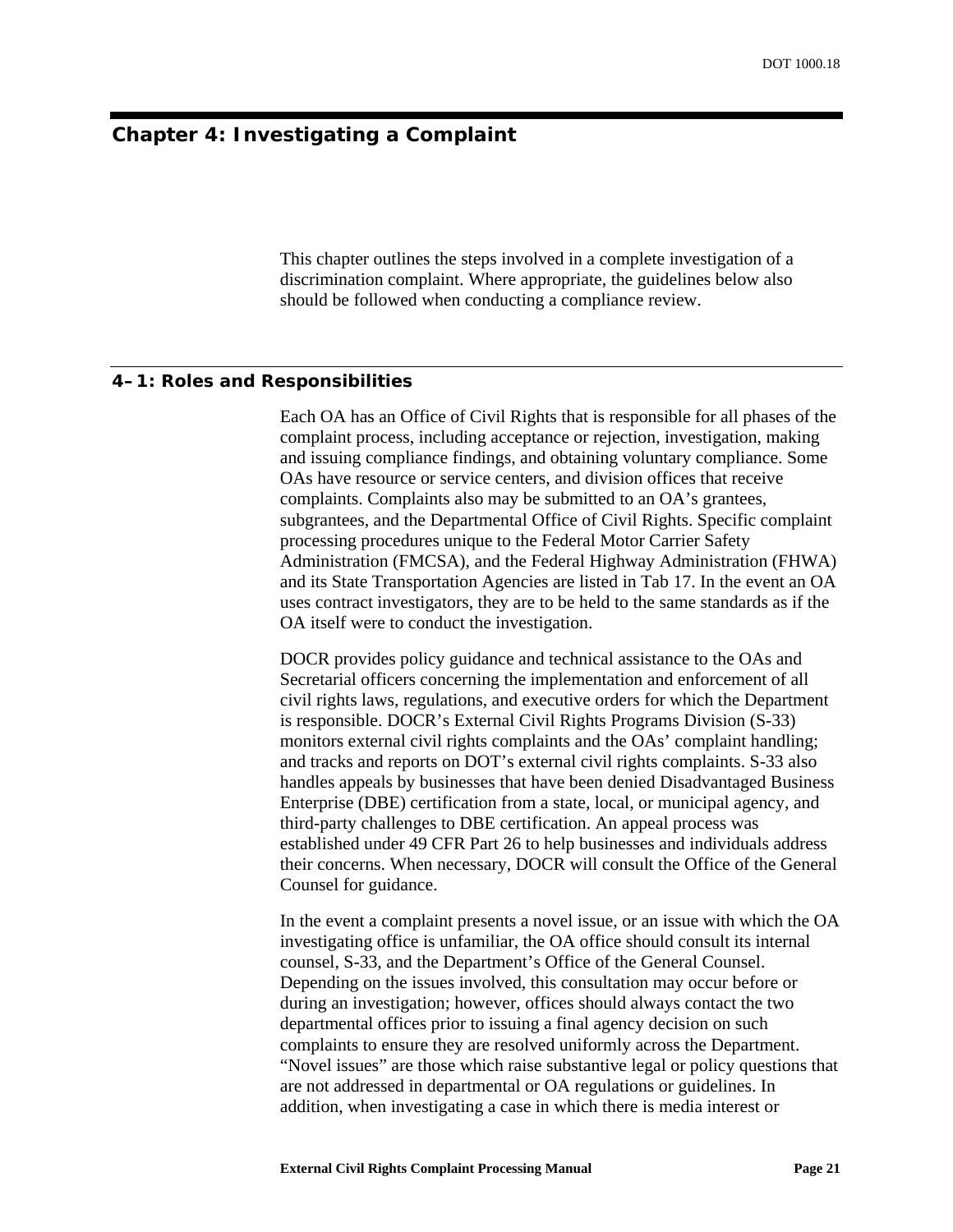political sensitivity, OAs should inform S-33 as soon as possible. For novel or politically sensitive disability-based complaints, the OA should also consult the Department's Disability Law Coordinating Council.

#### <span id="page-27-0"></span>**4–2: Scope of the Investigation**

The investigation should be confined to the issues and facts relevant to the allegations in the complaint, unless evidence shows the need to extend the issues. A future compliance review of the recipient may be appropriate when issues identified during the complaint investigation cannot be feasibly covered within the scope of the complaint investigation.

# **4–3: Notifying the Complainant and Recipient**

After deciding to proceed with investigation of the complaint, staff should notify the complainant and the recipient that the complaint has been accepted for investigation (see [Tab 9](#page-54-9) for letter to complainant and [Tab 10](#page-54-10) for letter to recipient). The notification letter to the complainant and recipient should contain the following:

- (a) Basis for the complaint;
- (b) Brief statement of the allegations over which DOT has jurisdiction;
- (c) Brief statement of DOT jurisdiction over the recipient to investigate the complaint;
- (d) Indication of when the parties will be contacted;
- (e) Cautionary statement that recipients or other persons shall not intimidate, threaten, coerce, or discriminate against the complainant because he or she has made a complaint, testified, assisted, or participated in any manner in an investigation proceeding or hearing under Title VI or any other laws or regulations related to nondiscrimination;
- (f) Notice of availability of alternative dispute resolution (ADR) and early resolution, if appropriate;
- (g) Request for the recipient to submit a position statement to the OA responding to the allegations, if appropriate; and
- (h) DOT contact information.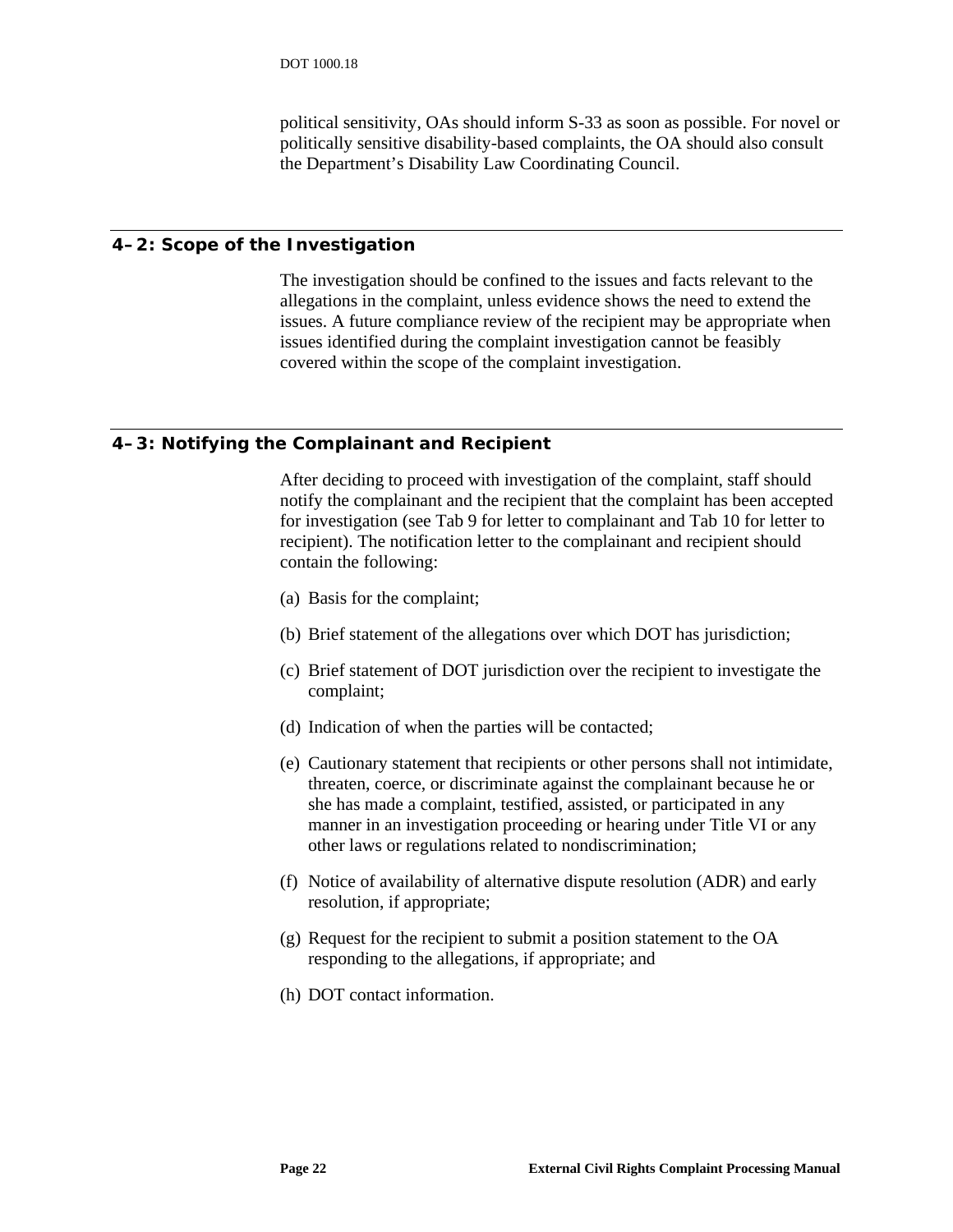#### <span id="page-28-0"></span>**4–4: Developing an Investigative Plan**

Case planning should begin as early as possible, and the approach should be tailored to the nature and complexity of the issues involved. The investigating office should prepare an Investigative Plan (IP), a working document that defines the issues and serves as a blueprint to complete the investigation. The IP is an internal reference that helps staff keep the investigation on track and remain focused on the issues and likely sources of evidence or corroboration (see format for Investigative Plan, [Tab 11\)](#page-54-11). The extensiveness of an IP depends on the complexity of the case, and some investigations will require modifications to the IP as facts are gathered or additional information is provided by the complainant. Generally, the following elements, as appropriate, should be included in an IP:

- (a) DOT's jurisdiction over the subject matter and parties;
- (b) Description of the issues, including identification of the specific action, policy, or practice responsible for the alleged discrimination;
- (c) Applicable legal theories (e.g., intentional discrimination/disparate treatment or disparate impact/effects);
- (d) Data to be gathered during the investigation; and
- (e) Proposed activity schedule (including anticipated sequence of case activities such as on-site visits and interviews, and timeframes).

The case file should contain documentation that supports the decisions made with respect to each of the above planning elements. Planning documentation should be organized so that it can be readily located in the case file.

As noted above in line (c), the IP should explain the theory or theories of discrimination anticipated to be used in the investigation, which will determine the standards of proof needed to establish a violation. Two primary legal theories are used to establish a case of prohibited discrimination: intentional discrimination/disparate treatment and disparate impact/effects.

#### *Intentional Discrimination*

Intentional discrimination may take many forms, but disparate treatment is one of the most common. Simply put, disparate treatment means that similarly situated persons are treated differently (i.e., less favorably) than others because of their race, color, national origin, sex, etc. Another type of intentional discrimination involves the use of policies or practices that explicitly classify individuals on the basis of their membership in a particular group. Such "classifications" may constitute unlawful discrimination if they are based on characteristics such as race, color, or sex.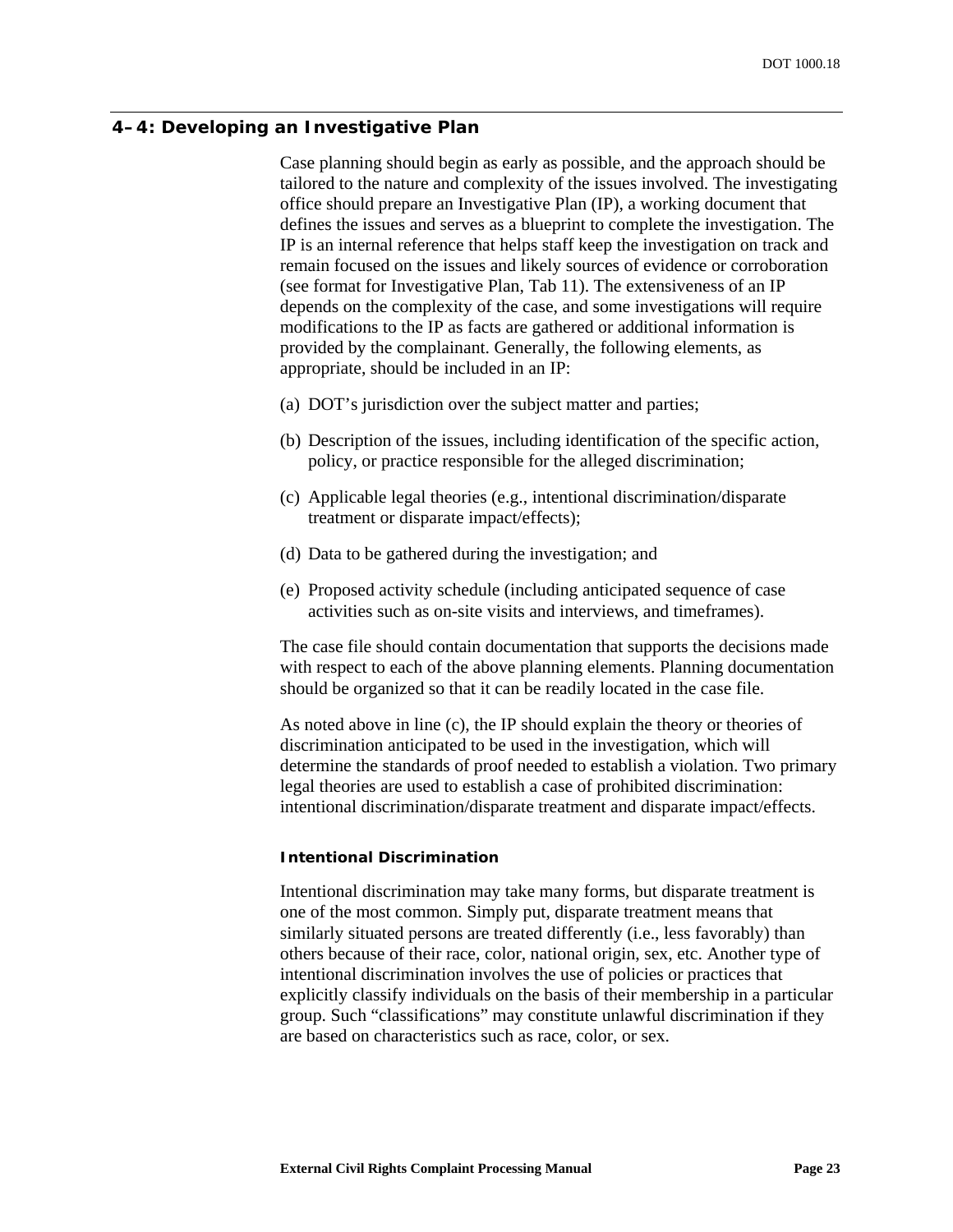<span id="page-29-0"></span>To prove intentional discrimination, the investigator must show that a challenged action was motivated by an intent to discriminate. This requires a showing that the decisionmaker was not only aware of the complainant's race, color or national origin, but that the recipient acted, at least in part, because of the complainant's race, color, or national origin.

If the record contains sufficient evidence to establish a prima facie case of discrimination, the investigating agency must then determine if the recipient can articulate a legitimate, nondiscriminatory reason for the challenged action. If the recipient can articulate a nondiscriminatory explanation for the alleged discriminatory action, the investigating agency must determine whether the record contains sufficient evidence to establish that the recipient's stated reason was a pretext for discrimination. In other words, the evidence must support a finding that the reason articulated by the recipient was not the true reason for the challenged action, and that the real reason was discrimination based on race, color, or national origin.

#### *Disparate Impact*

The second primary theory for proving a Title VI violation is based on Title VI regulations and is known as the discriminatory "effects" or disparate impact theory. In contrast to disparate treatment, the disparate impact/effects theory does not require proof of discriminatory intent. Rather, disparate impact cases involve claims that a recipient is violating Title VI regulations by using a neutral policy or practice that has the effect of disproportionately excluding or adversely affecting members of a protected group, and the recipient's policy or practice lacks a substantial legitimate justification.

In a disparate impact case, the focus of the investigation concerns the consequences of the recipient's practices, rather than the recipient's intent. To establish liability under disparate impact, the investigator must first ascertain whether the recipient used a facially neutral practice that had a disproportionate impact on a group protected by Title VI. If the evidence establishes a prima facie case, the investigating agency must then determine whether the recipient can articulate a substantial legitimate justification for the challenged practice.

To prove a substantial legitimate justification, the recipient must show that the challenged policy was necessary to meeting a goal that was legitimate, important, and integral to the recipient's mission. If the recipient can make such a showing, the inquiry must focus on whether there are any equally effective alternative practices that would result in less adverse impact or whether the justification proffered by the recipient is actually a pretext for discrimination. If a substantial legitimate justification is identified, the third stage of the disparate impact analysis is the complainant's demonstration of a less discriminatory alternative.

For a detailed discussion of Investigative Plans, including how to apply the appropriate legal theories and evidentiary standards, see the Department of Justice's *Investigation Procedures Manual*.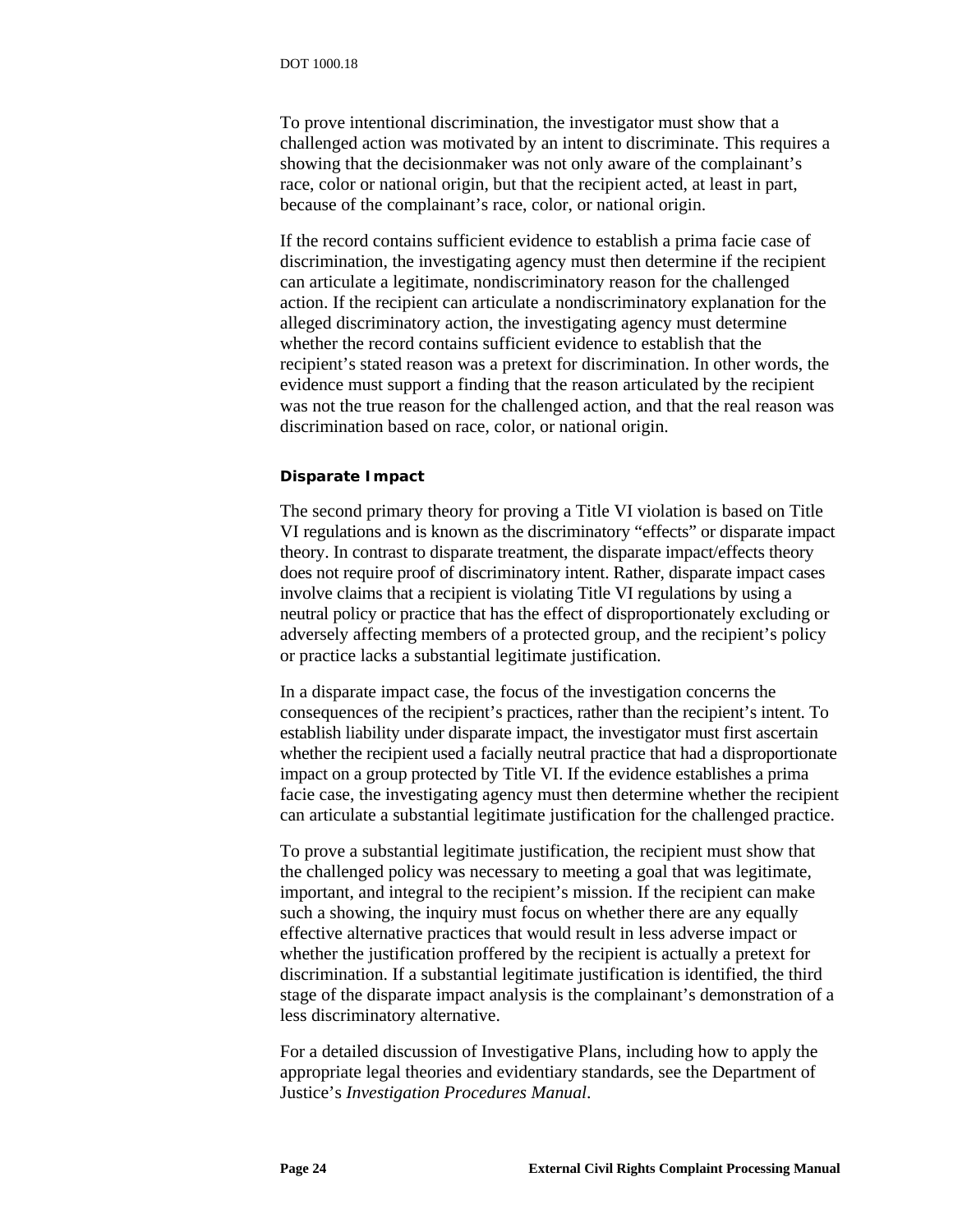## <span id="page-30-0"></span>**4–5: Collecting Data**

The types of data collected during an investigation will vary from case to case depending on the issue in question, the availability of the information, and the investigative strategy. The goal of all data collection efforts, however, should be to answer two main questions:

- **What happened?** (Including when, where, and how). A complaint alleges that something did or did not happen. Data must be collected to determine whether the alleged event occurred.
- *Why did it happen?* (On what basis? For what reason?) The information gathered should help the investigator determine whether the reasons alleged in the complaint are accurate.

Investigators should adhere to three key principles when collecting data:

- (a) Try to obtain independently written documentation to corroborate oral statements that are critical to proving the case;
- (b) Clearly label evidence identifying the case under investigation and the circumstances under which the evidence was obtained (e.g., where and when an interview was conducted, who provided a given document); and
- (c) Keep in mind that documents cannot always be relied upon to provide verification.

#### *Requesting and Accessing Recipient Information*

DOT has legal authority under 49 CFR § 21.9 and § 27.121(c) to seek the cooperation of recipients and contractor personnel, to the fullest extent possible, in providing access to records and other information needed to determine whether the recipient is complying with Title VI, the ADA, and other statutes under the Department's authority. DOT may also request recipients to provide access to its employees for interviews and to produce documents for examination during normal business hours.

Staff should send a letter to the recipient requesting information relevant to the allegations under investigation. The initial information request can be combined with the formal notification letter, or it can be sent later. The information request letter may be comprehensive and cover all allegations and data needed, a preliminary request for a portion of the information needed, or a request for information the recipient should provide during an on-site visit. Information could include documents regarding prior dealings with the complainant, documents that show how others similarly and differently situated were treated, the recipient's reasons for the action taken, and statistical data related to the issues involved in the complaint and similar or dissimilar individuals or groups.

All information request letters, however, should contain the following: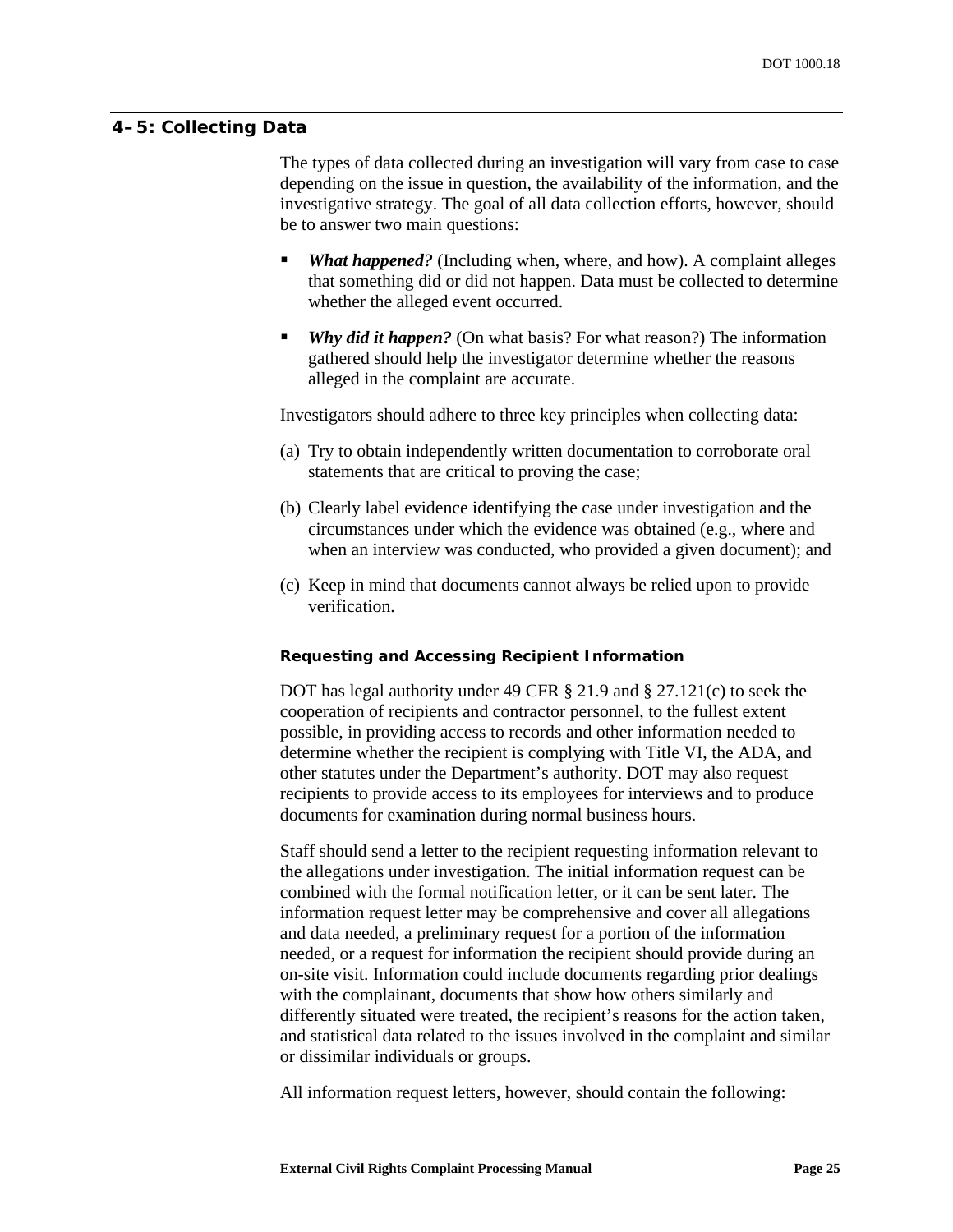- <span id="page-31-0"></span>(a) The case number;
- (b) The anticipated investigatory process;
- (c) Citation to the statute and/or regulations under which the investigation is being conducted;
- (d) Reference to DOT's legal authority for access to information;
- (e) A list of the information requested;
- (f) An offer to settle or resolve the complaint, if appropriate; and
- (g) A deadline for responding to the request for information.

Recipients typically must provide information in the form DOT requests. However, Federal regulations and policies may restrict information requests. Offices may not generally require a recipient to record information on a "form" or other standardized data collection instrument without obtaining prior approval for its use by the Office of Management and Budget. Offices may, however, suggest suitable formats to be used at the discretion of the recipient as information collection instruments. Similarly, offices must consider Federal policies concerning paperwork burdens when requesting a recipient to do more than provide staff access to normally maintained information. Requests that a recipient manipulate or compile information to meet a need must be reasonable and take into consideration the burden being placed on the recipient.

#### *Timeframes for Recipient's Response*

The recipient should be given 30 days from the date of DOT's request to submit the required information. DOT may modify the timeframe depending on the extent of the data request or other special circumstances.

#### *Confidentiality*

The Freedom of Information Act (FOIA), 5 U.S.C. § 552, gives the public a right of access to records of Federal agencies, including the records and files of the Department and its OAs. The FOIA is implemented by departmental regulations (49 CFR §§ 7.1–7.46).

The Privacy Act of 1974 (5 U.S.C. § 552a) regulates the collection, maintenance, use, and dissemination of certain personal information in Federal agency files. It is the policy of DOT to comply with the Privacy Act. Therefore, personal data contained in each system of records is afforded adequate protection against unauthorized access, is as accurate as is feasible, and is limited to that necessary to accomplish the stated use of the system. OA staff and recipients should redact information in accordance with the Privacy Act. DOT's policy and regulations concerning maintenance and availability of records is contained in 49 CFR §§ 10.1–10.85.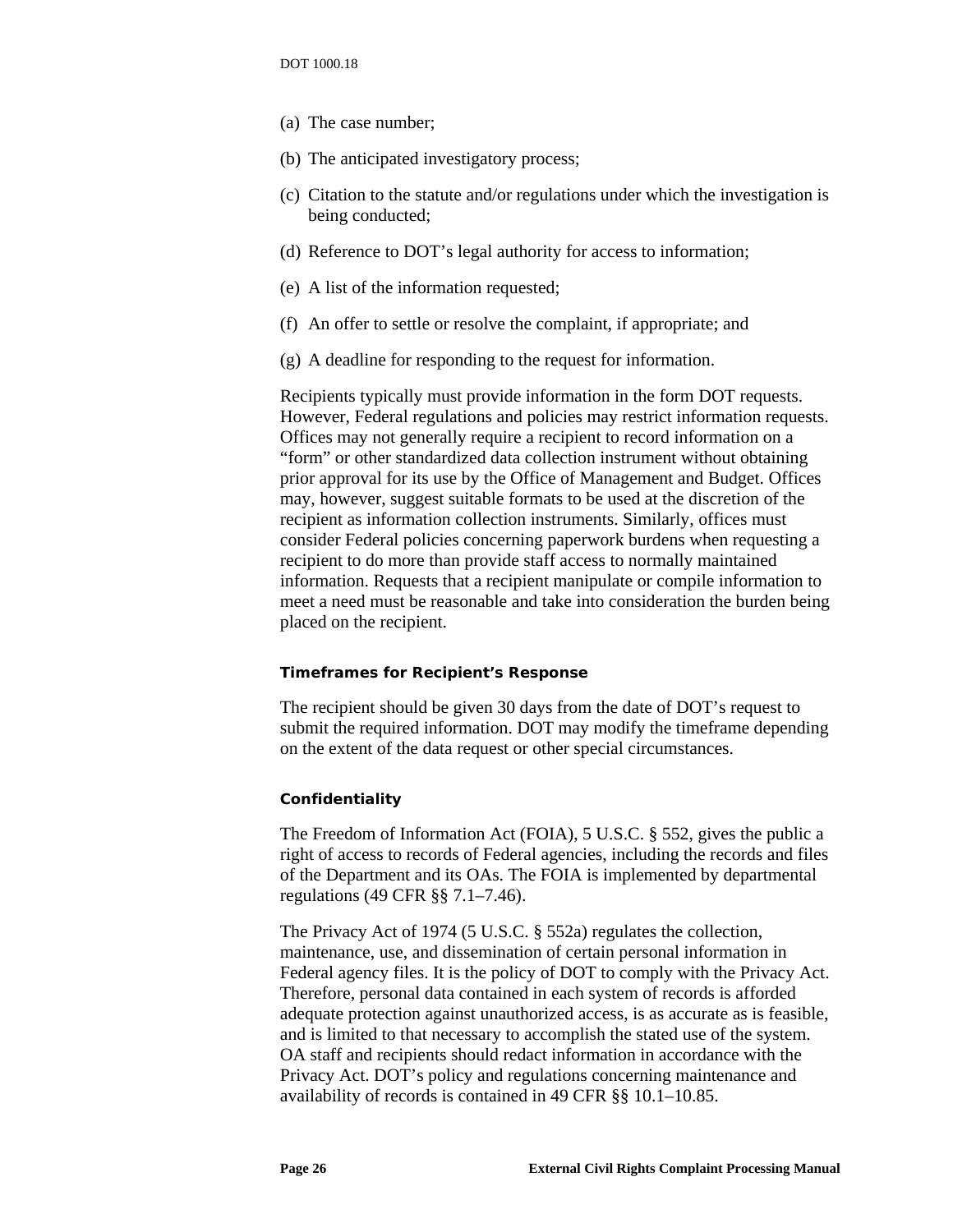<span id="page-32-0"></span>Third parties may not gain access to records about individuals within a system of records without the consent of the subject individual except as required by FOIA or pursuant to other statutory exceptions contained in the Privacy Act (5 U.S.C. § 552a(b)).

Any requests for copies of documents or other access to information contained in office files should be referred to the staff responsible for handling FOIA and Privacy Act requests.

Some records DOT requests may identify individuals by name, including those not relevant to the investigation. To protect the confidential nature of certain files, DOT may permit a recipient to conceal names by, for example, replacing names with a code and retaining a key to the code. However, if such a practice impedes timely investigation DOT should inform the recipient that it requires access to unmodified records.

#### **4–6: Interviews**

During the investigative process, the complainant, appropriate recipient staff, and any witnesses should be interviewed. The main objectives of an interview are to gather information that will either support or refute the allegations in the complaint, and obtain an understanding of the recipient's operation or policies that the complainant is citing in the complaint. The investigator should ensure that he or she understands the nature of the complaint, as the complainant's concerns may be different from what was originally written in the complaint. Staff may conduct interviews in person or over the telephone, and in some cases, through written inquiry and follow-up by telephone or email as appropriate.

#### *Notice*

Before initiating an interview of recipient staff or witnesses, DOT should inform the person of the following:

- (a) The purpose of the interview, including DOT's role, what laws may be relevant to the investigation, and, if appropriate, an explanation of what is under investigation;
- (b) The potential uses of the information to be collected from the witness and the applicable disclosure provisions of the Freedom of Information Act;
- (c) The witness' right to personal representation during the interview by a person of his or her choice;
- (d) If the witness is an employee of a recipient, his or her right to refuse to have anyone else present during the interview and his or her right to refuse to reveal the content of an interview to the recipient, unless required by law;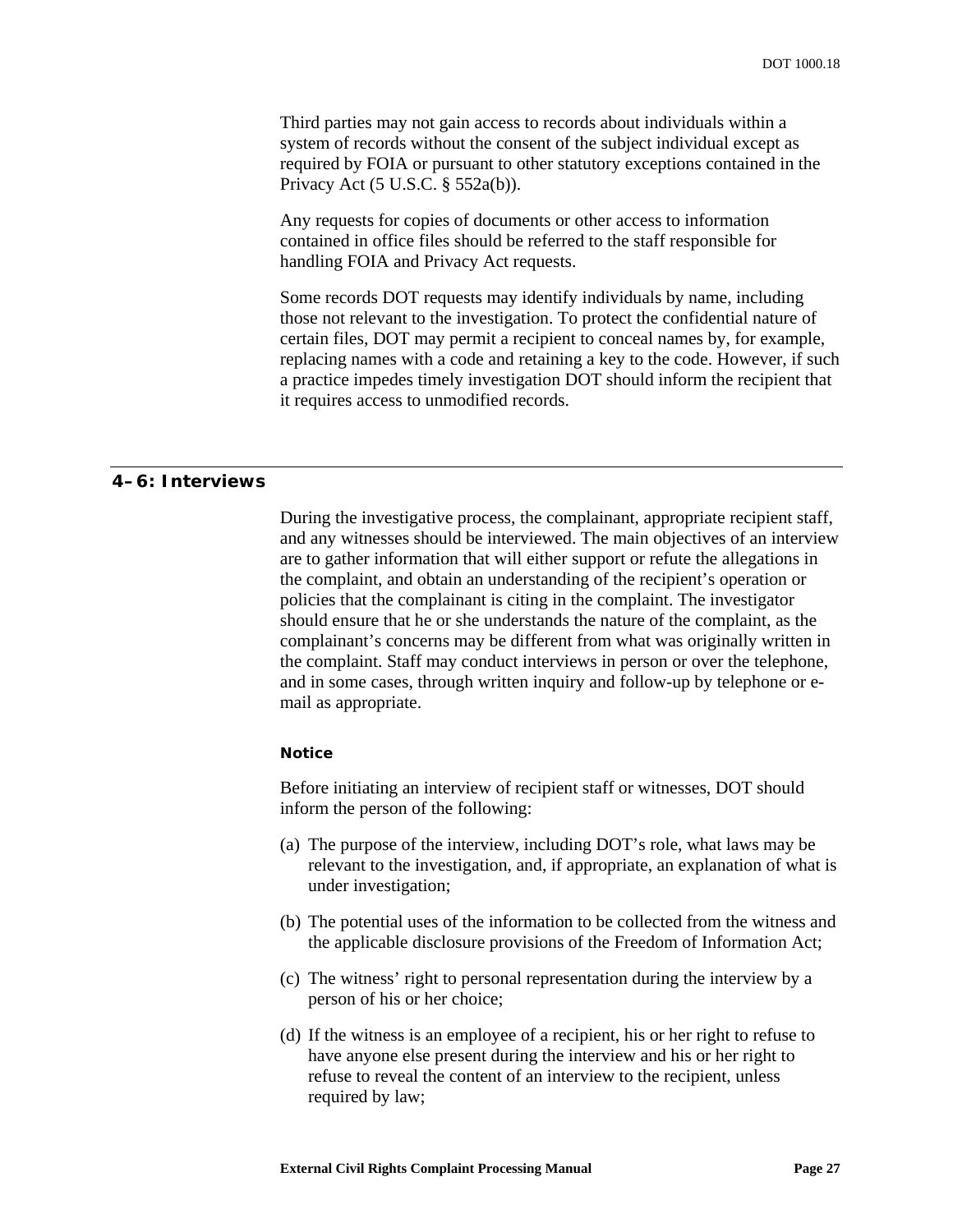- <span id="page-33-0"></span>(e) The regulatory provisions on prohibition of intimidation or retaliation by arecipient; $3$  and
- (f) If the witness has a disability, his or her right to reasonable accommodation to participate in the interview.

#### *Preparing for and Conducting Interviews*

A list of primary questions should be prepared before the interview that addresses the allegations in the complaint. During the interview, the investigator should generally do the following:

- (a) Introduce him/herself and try to put the individual being interviewed at ease;
- (b) Explain the purpose of the interview and the interviewing process (indicate that a signed statement will be requested and that notes will be taken);
- (c) Listen effectively;
- (d) Remain impartial;
- (e) Distinguish facts from opinions;
- (f) Anticipate and be able to deal with negative reactions;
- (g) Ask open-ended questions that will elicit the witness' perception—who, what, where, when, and how;
- (h) Take precise notes; and
- (i) Obtain a signed summary or position statement from the interviewee addressing the complainant's allegations.

#### *Witness' Right to Representation*

The witness' right to representation does not include a general right to have other persons present during the interview. Besides the investigator, the person being interviewed, and any needed interpreters/translators, the only other persons present during any interview should be the witness' designated representative.

If the witness, other than a manager, supervisor, or policymaker of the recipient, identifies the recipient's counsel or a supervisor or manager for the recipient as a personal representative, the witness should be informed that such a person may have a conflict of interest between that person's responsibilities to the recipient and the person's responsibilities as a personal

<span id="page-33-1"></span><sup>3</sup> *See, e.g.,* 49 CFR §§ 21.11(e), 26.109(d), and 27.123(e).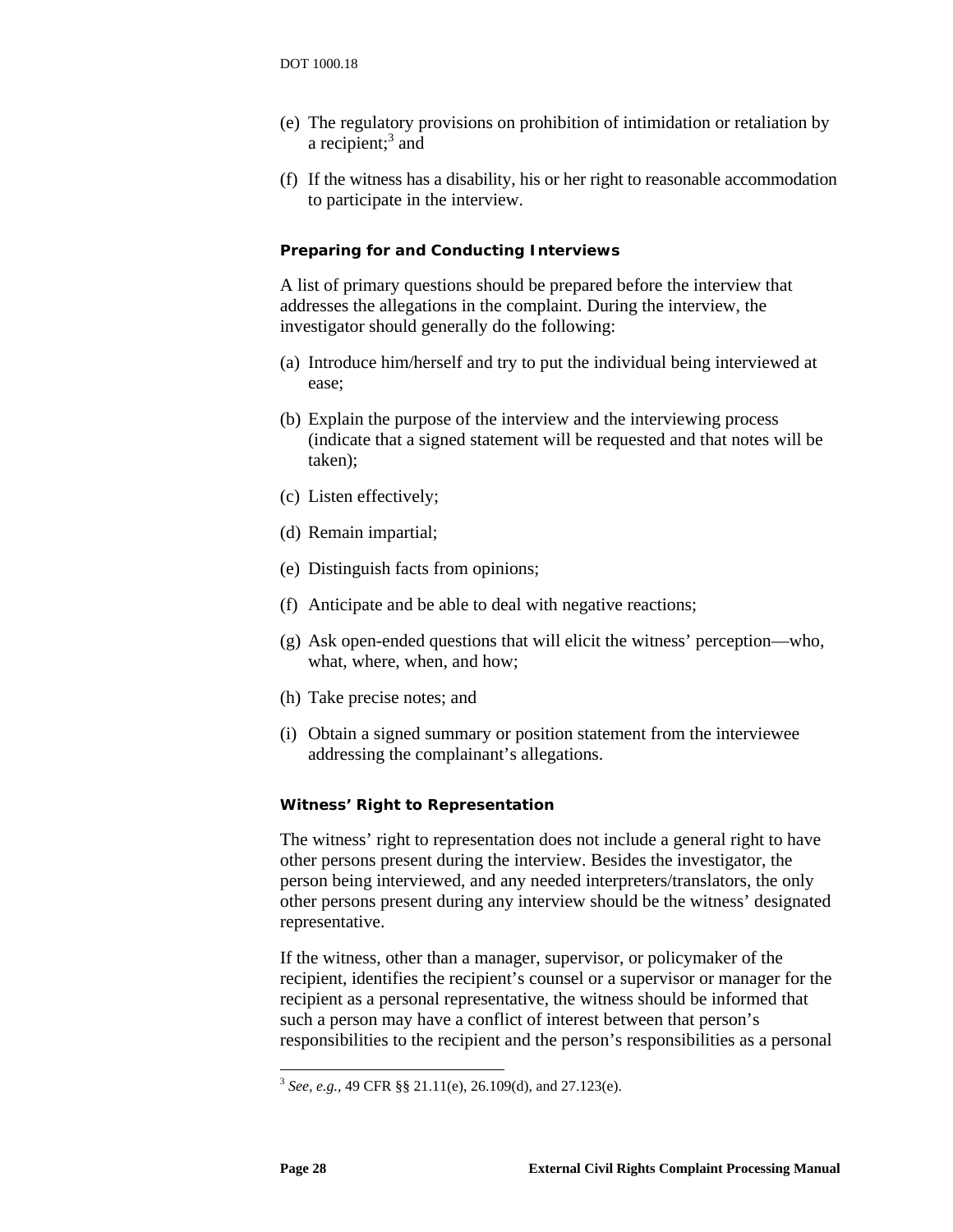<span id="page-34-0"></span>representative. The witness also should be informed that if a representative with responsibilities to the recipient appears to interfere with the investigator's ability to interview the witness or obtain requested information, the representative will be asked to leave. The witness should then be asked again if the witness wishes to have a personal representative and whom the witness wishes to have as that representative. If the witness still identifies the same person as the witness and the investigator has no other reason to believe the presence of the identified representative will interfere with gathering information, the investigator should proceed with the interview.

If the person being interviewed is a manager, supervisor, or policymaker of the recipient, he or she is often, in essence, an agent of the recipient. If this employee is represented by an attorney—either provided by the recipient or hired personally—the attorney may be present during the interview of this person.

Investigators should discuss these considerations with the witness before scheduling the interview, if at all possible.

#### *Interviews with Minors or Legally Incompetent Individuals*

DOT should obtain written consent of a parent or guardian before interviewing a person under 18 years of age or otherwise legally incompetent, for example, mentally impaired.

If a parent or guardian refuses to provide consent for an interview, and DOT determines that the child's information is critical, DOT may attempt to secure parental or guardian consent by inviting the parent or guardian to be present during the interview. If consent is denied, DOT cannot interview the child or legally incompetent individual.

#### *Records of Interviews*

A written record of both telephone and in-person interviews must be created and kept in the case file. An interview may be tape recorded with the written consent of the interviewee, in which case the tape recording becomes part of the record along with the written transcription. Notes and subsequent reports of the interview should contain the following:

- (a) Case number;
- (b) Name and identification of the interviewee, interviewer, and any other person present (include explanation for the presence of any other person);
- (c) Date, time, and location of interview (including whether the interview was conducted by telephone);
- (d) A record of whether the interviewee was informed of the required Privacy Act notifications and signed a summary statement; and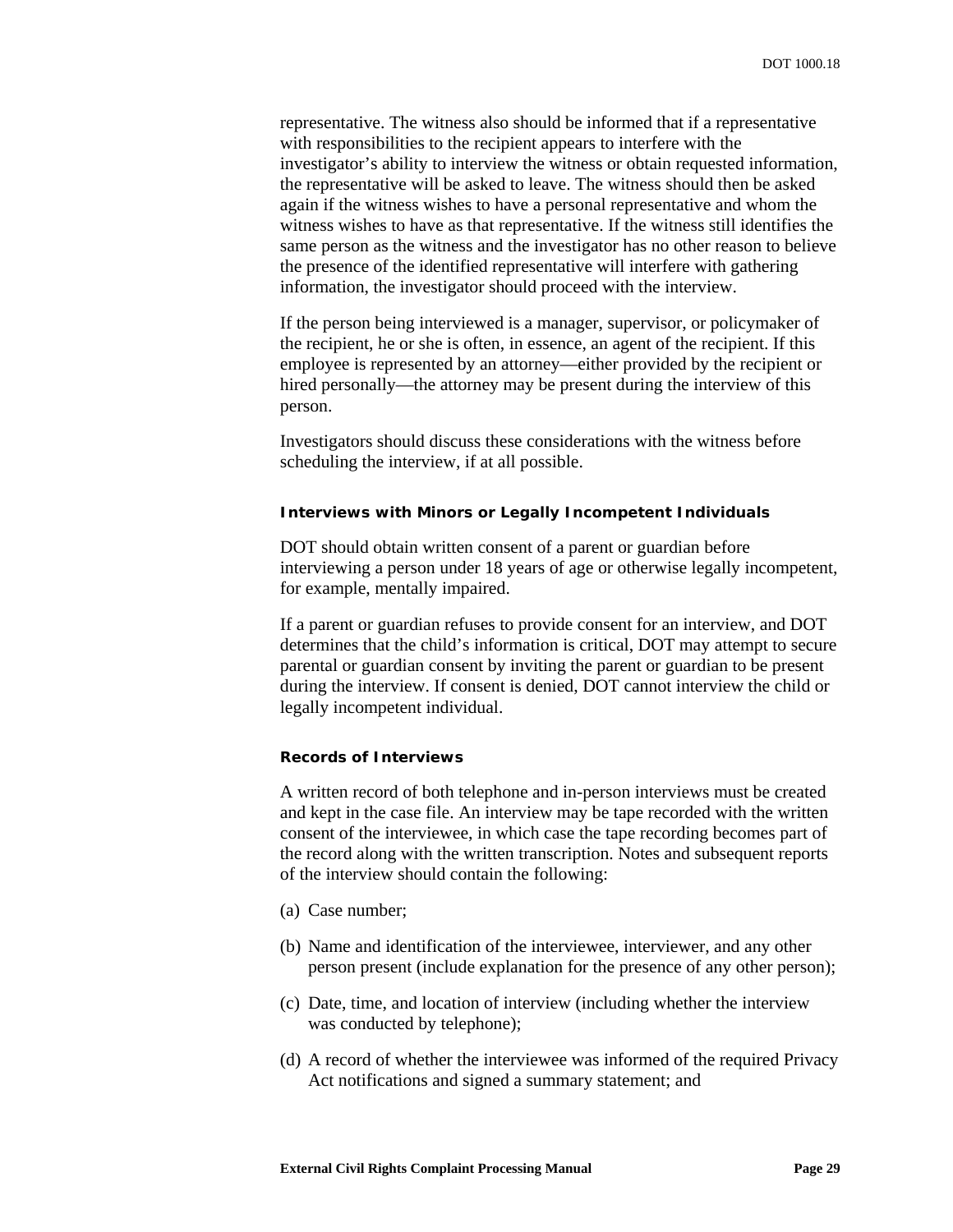(e) A summary of the questions and responses (this need not be a verbatim transcript but should accurately reflect the responses of the witness).

#### <span id="page-35-0"></span>**4–7: Failure by the Recipient to Provide Access to Information**

Recipients and contractor personnel must provide DOT access to all books, records, accounts, electronic media, audiotapes, and other sources of information or facilities necessary to determine compliance. Failure by a recipient's contract personnel to cooperate fully can be grounds for a determination of noncompliance on the part of the recipient. Access to information includes that which an employee can supply orally as well as any written information he or she may have that is not maintained elsewhere by the recipient. DOT cannot compel a recipient's employee to provide information if the employee refuses. The recipient, in appropriate circumstances, should be informed of its employee's unwillingness to cooperate with the investigation, and that it is responsible for providing the information by any other possible method.

A recipient denies DOT access when it:

- (a) Refuses to permit DOT access to written or unwritten information, such as electronic storage media, microfilm, retrieval systems, and photocopies, and the recipient's facilities during the recipient's normal business hours;
- (b) Refuses to permit DOT access to employees during recipient's normal business hours; or
- (c) Fails to provide information by virtue of the refusal of one of its employees to do so or to provide access to information maintained exclusively by an employee in his or her official capacity.

If access is denied, the investigator should do the following:

- (a) If the refusal is stated orally, either in person or over the telephone (or comparable alternative means of communication), the investigator should ascertain the basis for the recipient's refusal, and explain DOT's authority (under 49 CFR § 21.13, 23 CFR § 1.36) or try to provide other information to address the recipient's concerns;
- (b) If the investigator is unable to obtain access to the requested information, the investigator must consult DOT legal staff (when on site, this should be done over the telephone whenever possible before the investigator leaves the recipient's premises). Where appropriate, legal staff should discuss the refusal to provide information directly with the recipient's representative;
- (c) Where attempts to persuade a recipient to provide information have failed, a letter should be prepared setting forth DOT's authority to obtain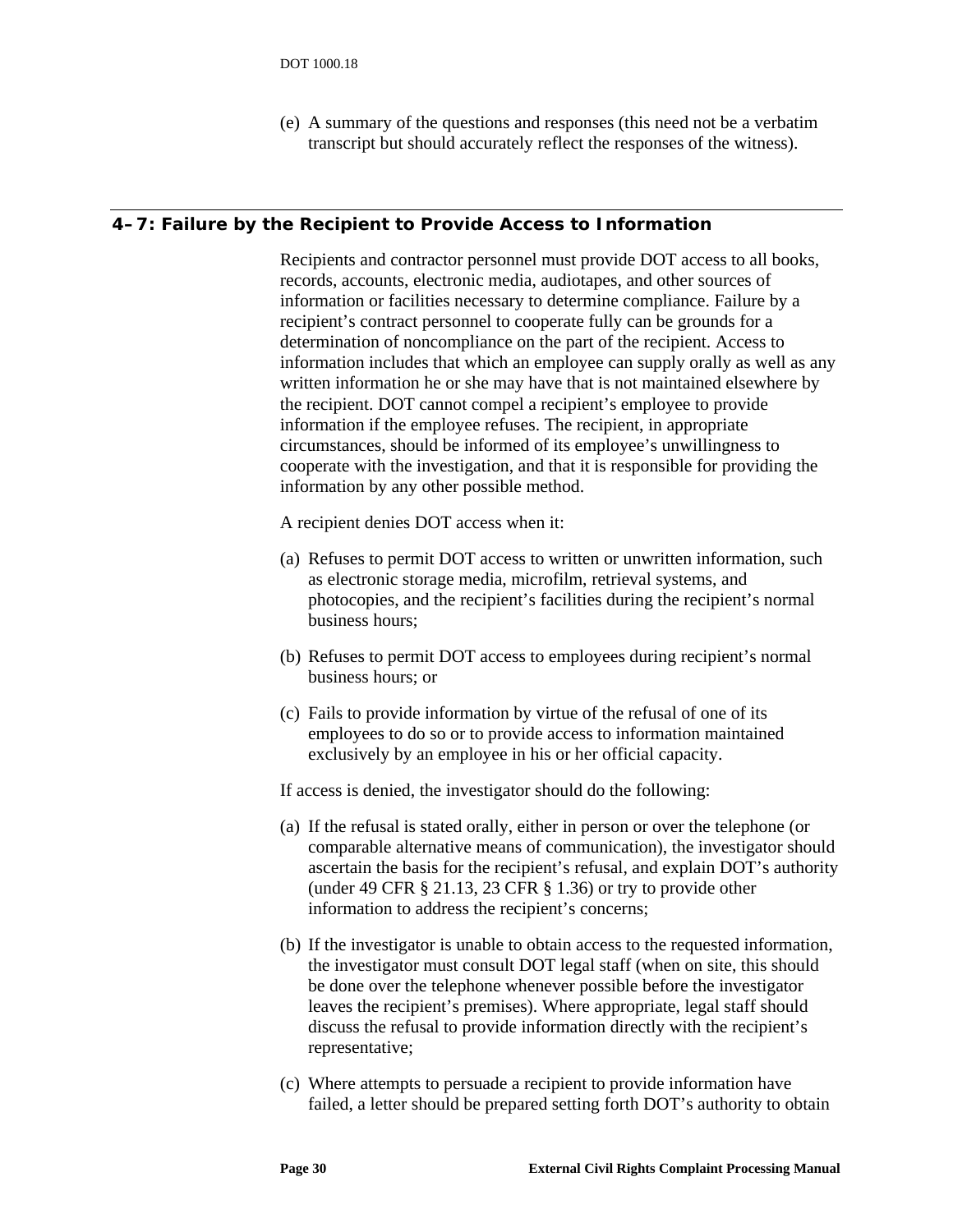access to the information and addressing any particular concerns expressed by the recipient; and

(d) Whenever the office determines that compliance cannot be achieved, the office should initiate enforcement under 49 CFR § 21.13 or § 27.125.

The investigator should indicate in the final Investigative Report that the recipient refused to provide pertinent information and describe efforts made to obtain the information, including the identity of persons not cooperating in the investigation.

There may be instances wherein another agency, institution, or person, has exclusive possession of information and refuses to furnish this information to the recipient. The recipient must certify that this has occurred in its response or report to DOT and describe what efforts it has made to obtain the information.

#### **4–8: On-site Visits**

#### *Determining if an On-Site Visit is Needed*

A thorough investigation can often be conducted without an on-site visit to the recipient's facility. If all the following conditions are present, an on-site visit is usually unnecessary:

- (a) Individuals are not the primary source of information needed (i.e., interviews are unnecessary or can be done by telephone);
- (b) All needed information can be specified precisely in the information request letter and can be easily provided by the recipient;
- (c) The recipient can provide written documentation to verify its position in its response to DOT's information request letter; and
- (d) There is good reason to conclude that the complainant is the only person affected by the alleged discrimination.

After analyzing the recipient's response to the initial information request letter, DOT may decide that a visit to the recipient's facility is necessary. An investigator should consider the possibility of conducting a portion of the investigation on site if any of the following apply:

- (a) Personal contact with the complainant and the recipient may yield information and clarification that might not otherwise be discovered by just reviewing written documents or speaking over the telephone;
- (b) A more accurate impression of the physical environment and general atmosphere of the recipient and the surrounding community can be obtained, which may help in making a determination on the complaint;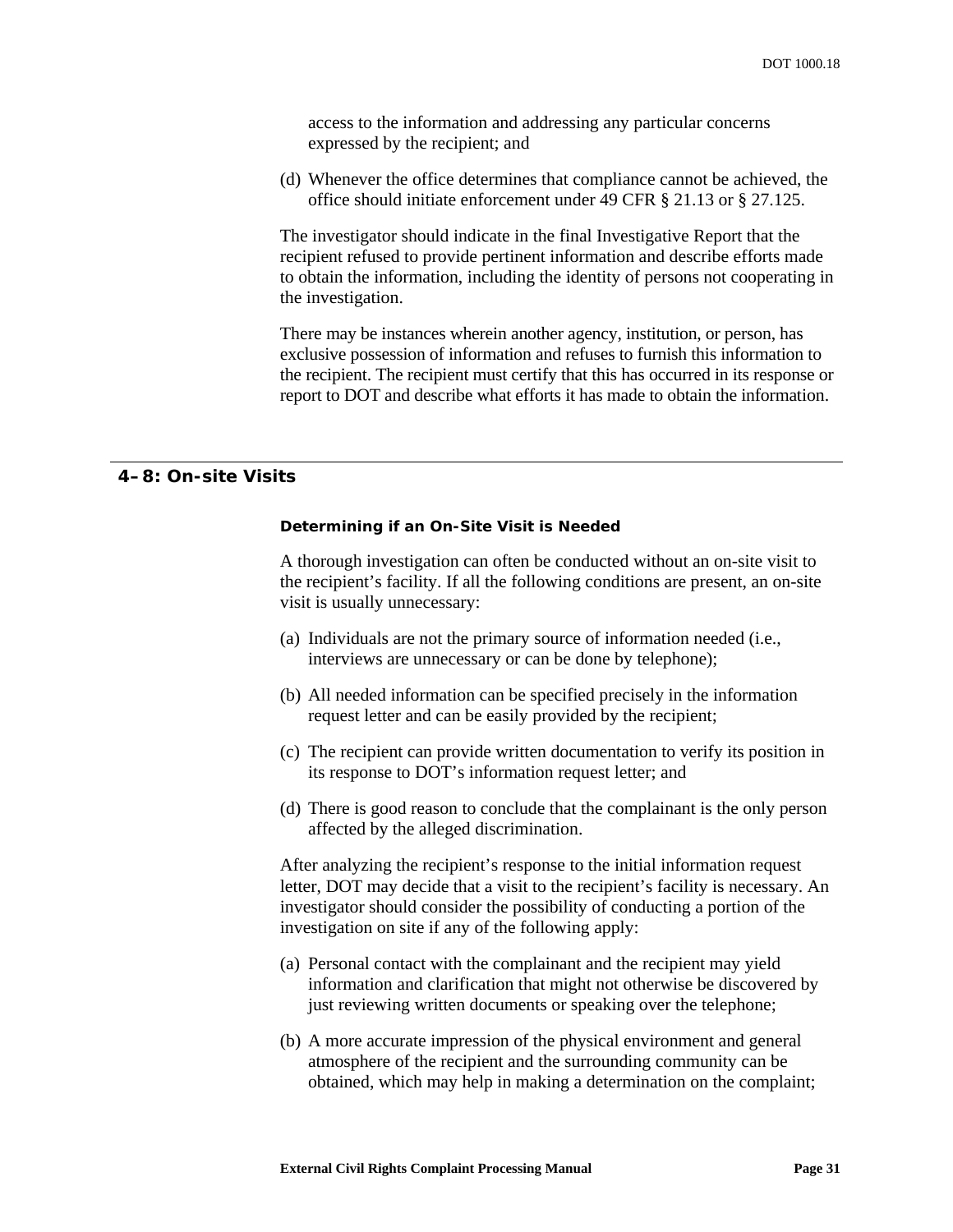- (c) More effective communication can be established with representatives of the recipient who can be of assistance in the present or a future complaint investigation; or
- (d) Some documentation can only be examined on site for reasons of convenience, cost, format, or bulk.

#### *Notifying the Complainant and Recipient*

When DOT determines that an on-site visit is needed, it should send a notification letter to both the complainant and the recipient advising them of the planned visit.

An on-site notification letter to the *complainant* should include at least the following:

- (a) DOT's intention to investigate his or her allegations, if not already acknowledged;
- (b) Anticipated date of the on-site visit;
- (c) Time and place for interviewing the complainant;
- (d) Request for the complainant to provide any additional information and documentation he or she considers relevant to the investigation, possibly including a list of witnesses; and
- (e) A timeframe to provide the additional information and list of witnesses.

At this point of the review process, the recipient is already aware of the existence of the complaint, DOT's jurisdiction, the basis of the complaint, and DOT's legal authority to investigate the complainant's concerns. However, the letter notifying the *recipient* of the scheduled on-site visit should:

- (a) Restate the allegations made by the complainant, their basis, and the legal authority under which the complaint is being investigated;
- (b) State the section of the appropriate regulation that prohibits the discrimination;
- (c) Provide the general time schedule under which DOT will conduct its investigation;
- (d) Request additional information or data needed before the on-site visit, including a deadline for submission;
- (e) Identify additional data that must be available during the on-site visit;
- (f) Request that the recipient's staff to be interviewed and those responsible for the release of additional records be asked to be available as appropriate during the on-site visit;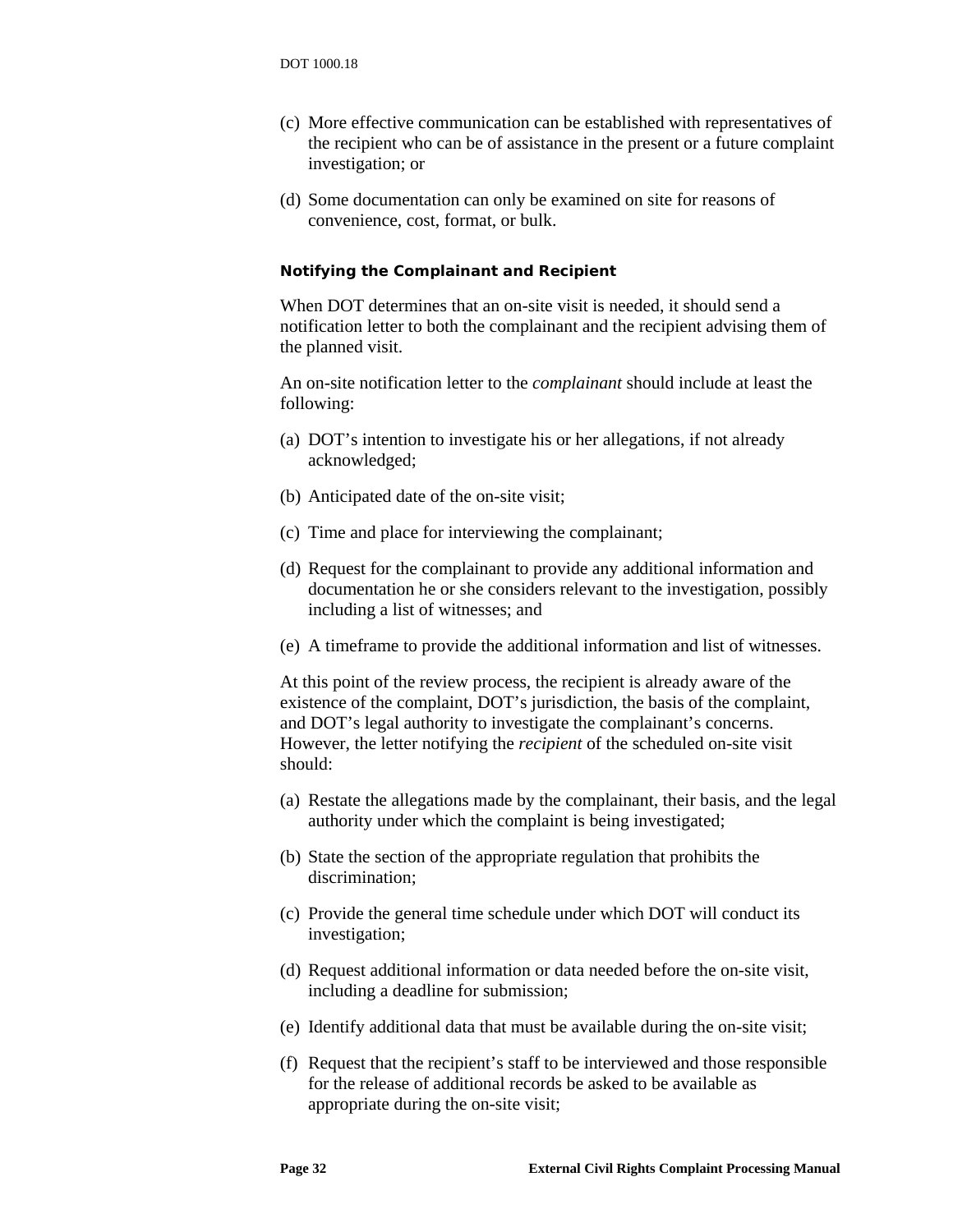- (g) Request an opening meeting with the designated responsible official to be held upon the investigator's arrival on site. Also, if appropriate, request an orientation meeting with selected staff (state the date and time usually the first or second day of the on-site);
- (h) Identify the recipient's staff to be interviewed, if this can be determined in advance. Also request that the recipient set up the interview schedule at convenient times and private locations during the on-site visit; and
- (i) Suggest that the recipient designate a liaison person, if it has not already done so.

Immediately upon arrival on site, and after meeting with the complainant, the investigator should hold an opening conference with the head of the agency or organization or his or her designee to ensure that adequate preparation for the investigation has taken place and satisfactory arrangements have been made to allow the investigator to interview the recipient's management and other employees and to conduct a review of the recipient's records and other information.

#### *Analyzing Evidence After the On-site Visit*

Properly collected and analyzed evidence is essential to determining compliance. Upon completion of the on-site visit, but before returning to DOT, the investigator should review the information and cross-check it with the Investigative Plan to ensure that all needed information has been collected. Missing information should be gathered in an exit conference, which provides an opportunity for the investigator to clarify any questions that may have arisen and request any additional information. Once the information packet is deemed complete, the investigator should take the following steps in analyzing data and information:

- (a) *Read and Interpret.* Be sure to have a clear and thorough understanding of what the information collected says. Investigators should review what happened to the complainant; compare the complainant's treatment with the appropriate policies and procedures; compare the complainant's treatment with others in the same situation; review the recipient's reason for the treatment afforded the complainant; and compare the recipient's treatment of the complainant with the treatment afforded others. Seek clarification where needed to understand the written language, i.e., obtain definitions for abbreviations; identify words and phrases that are key to interpreting the message; where words used within a given context do not take on an obvious meaning, ask interpretive questions; do not make assumptions. Never read meanings into the evidence. Accept the evidence at face value.
- (b) *Determine Relevance.* Read with a purpose. Know what information or answers should be sought and recognize their presence or absence. Where the evidence (1) does not provide the answers needed, (2) does not provide any direction to a source for the answers needed, or (3) does not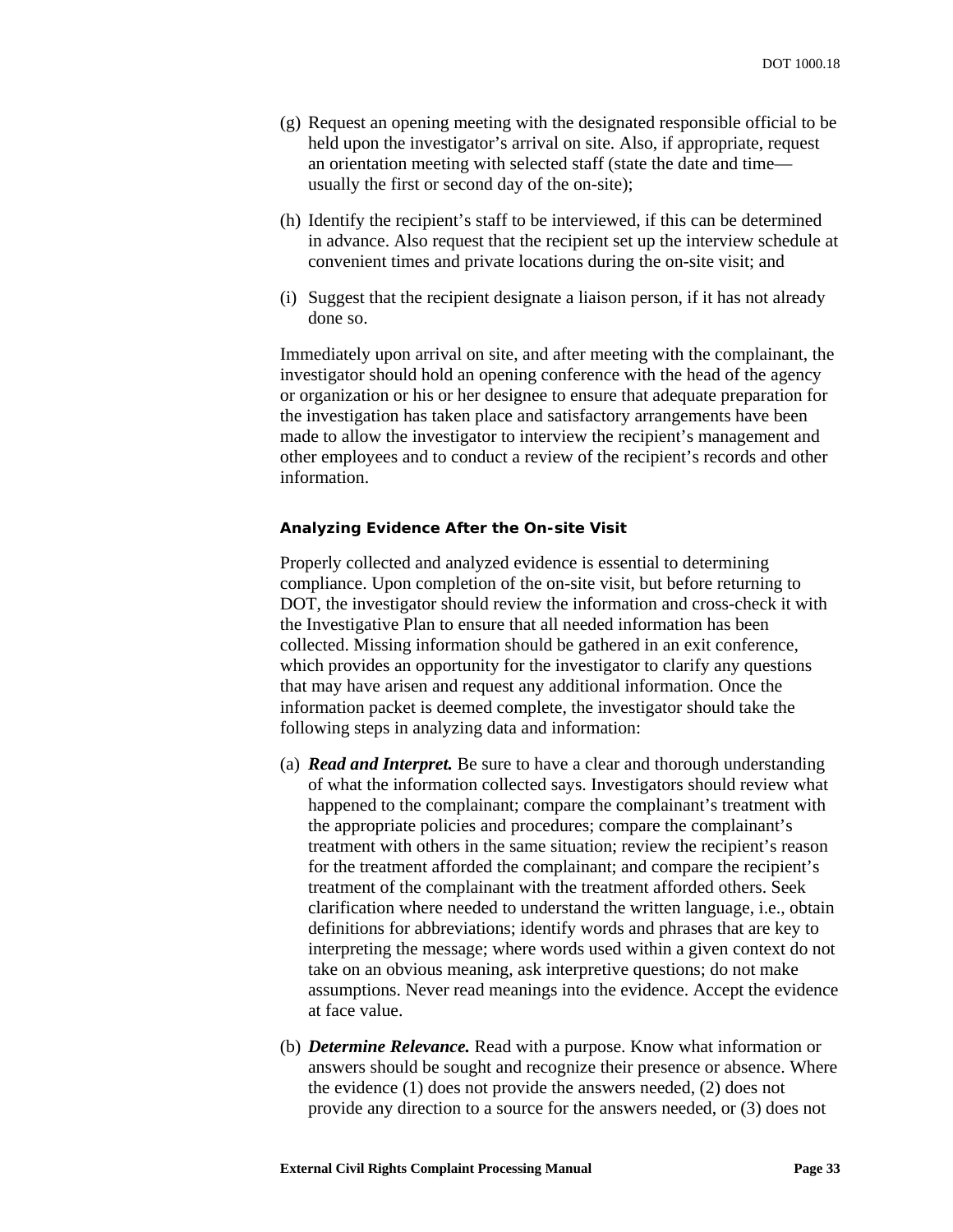raise additional questions (issue-related), the evidence, at least for the moment, is not relevant. (However, the fact that evidence is not relevant at this time does not mean that it could not become relevant at a later stage of the investigation.) Categorize the evidence by issue and/or allegation.

- (c) *Verify the Evidence.* Develop a system for cross-checking. Identify and try to resolve conflicting information.
- (d) *Assemble the Evidence.* Put the evidence together so that it illustrates a logical continuity of dependent, or related independent, occurrences leading to a conclusion.
- (e) *Draw Conclusions.* Allow the evidence to speak for itself. Test conclusions. Try to consider all possible rebuttal arguments by the recipient and the complainant.

Both the recipient and the complainant must be given an opportunity to confirm or rebut the assertions of the other party.

The analysis of numerical evidence can range from easily calculated averages (or means) to very complex techniques that can be performed efficiently by computers. A statistician may need to be consulted for advanced quantitative analyses.

### **4–9: Preparing an Investigative Report**

An Investigative Report (IR), also called an Investigative Summary, prepared after a full investigation is completed, (a) presents all facts pertinent to the case in an organized, logical fashion; (b) analyzes those facts in light of the complainant's allegations and pertinent departmental regulations; (c) evaluates the validity of the allegations based on that analysis and the compliance status of the recipient; and (d) recommends corrective or remedial action, as appropriate.

An IR may be unnecessary in cases that are straightforward, raise only limited issues, do not involve significant rebuttal by either party, and result in compliance or findings of no violation. In such cases, a letter explaining the findings to the complainant may substitute for the IR. However, an IR should always be prepared if (a) complex or class issues are involved that require extensive analysis of evidence, or (b) a Violation Letter of Findings has been prepared that does not stand on its own as support for the findings.

An IR should contain the following major sections:

- (a) Introduction (optional);
- (b) Applicable laws/regulations;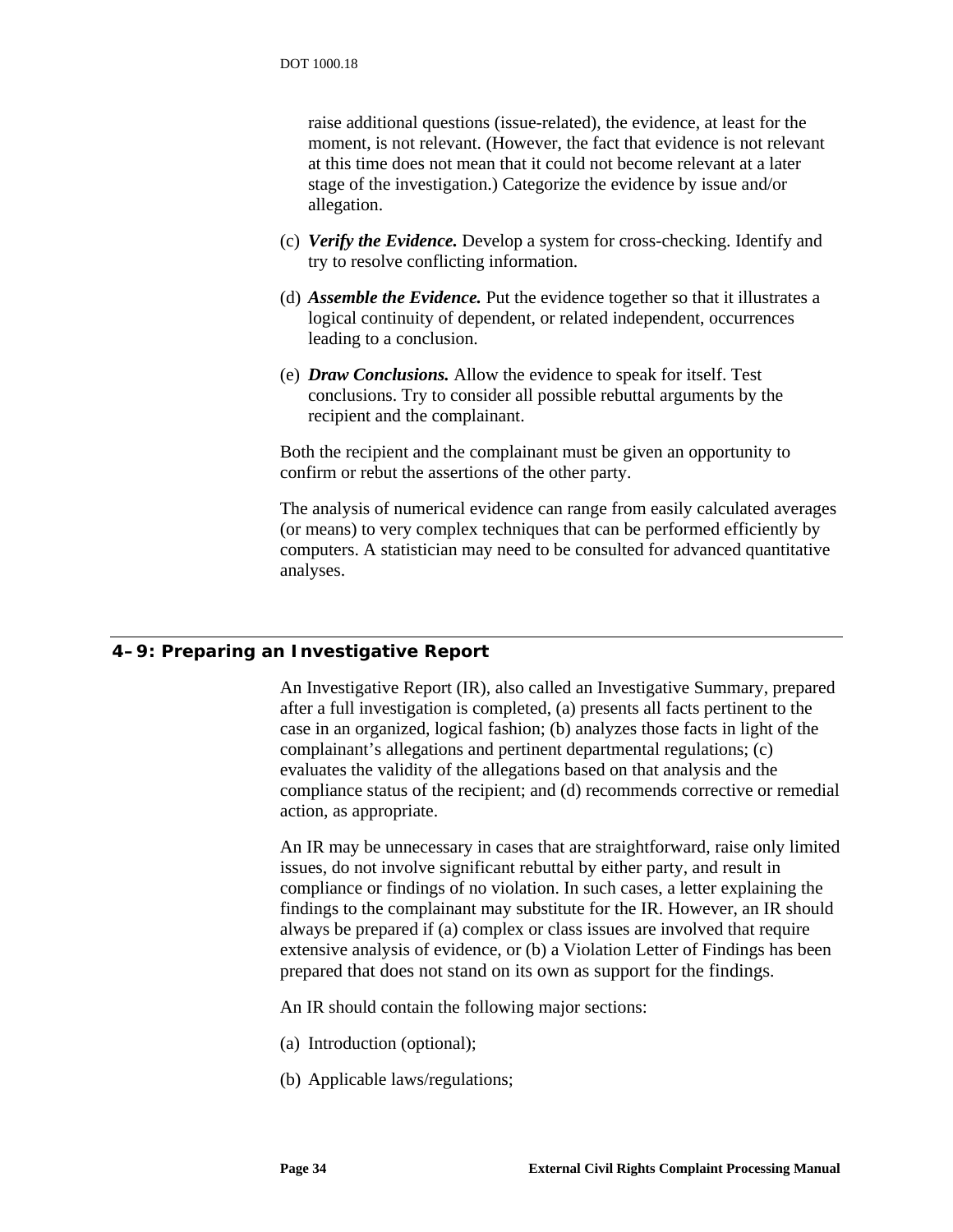- (c) Basis (e.g., race, sex, or disability);
- (d) Allegations;
- (e) Methodology;
- (f) Findings and analysis for each allegation; and
- (g) Decision and recommended corrective/remedial action.

References should be used throughout the IR to direct the reader to the appropriate supporting documentation in the investigative case file (see IR format, [Tab 12\)](#page-54-0). For large case files, it is suggested that the IR include an index of documents and a key referencing by tab the evidence in the file relied upon in making any determination.

### **4–10: Timeframe for Investigating Complaints**

DOT's Title VI regulations at 49 CFR § 21.11 and Section 504 regulations at 49 CFR § 27.123(c) require the Department to make "a prompt investigation" whenever information suggests a possible failure to comply with the regulations. All complaints, unless extenuating circumstances are present, should be resolved within 180 days from an investigating office's receipt of the complaint.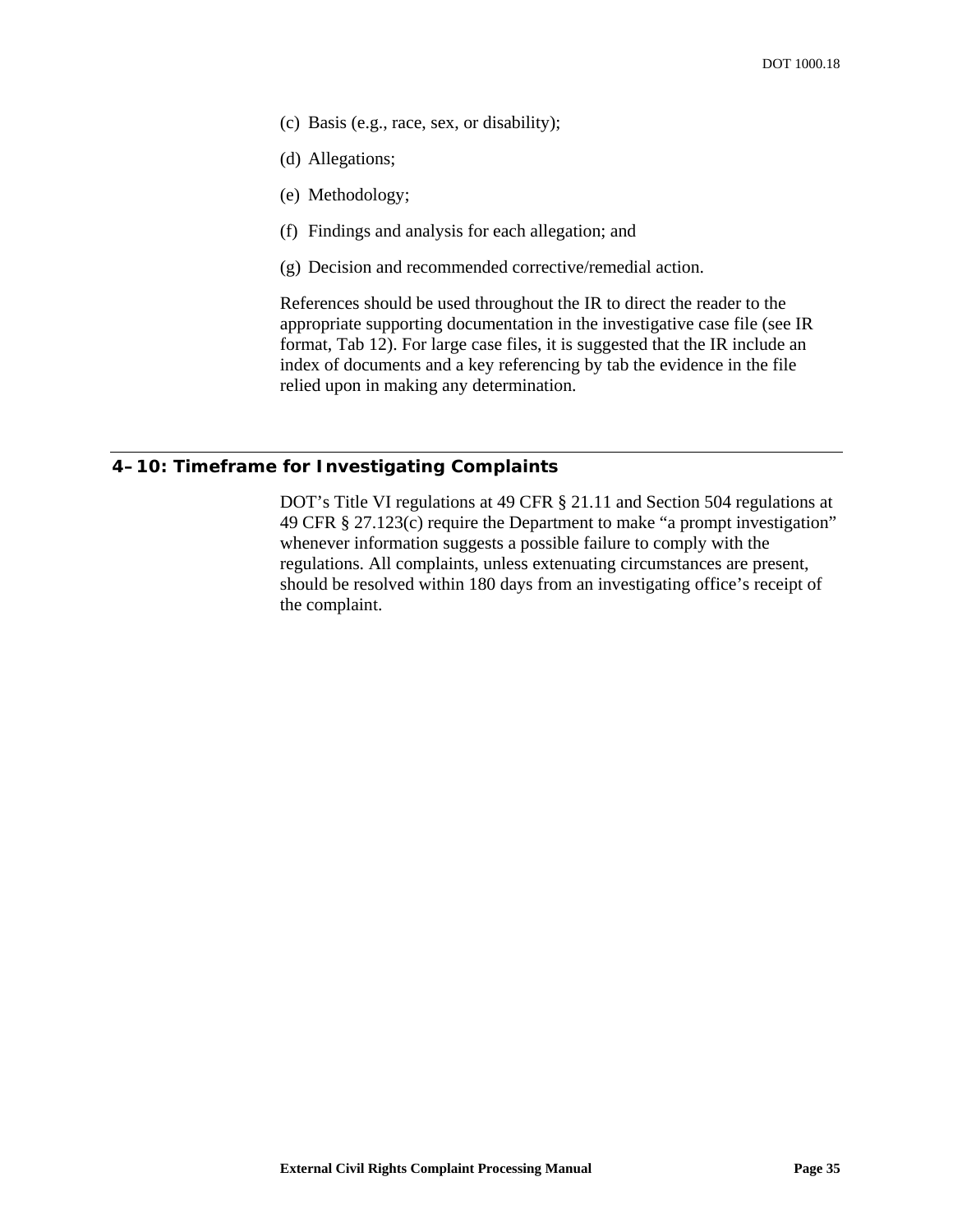# **Chapter 5: Resolving a Complaint Before or After an Investigation**

DOT's ultimate responsibility is to ensure nondiscrimination in the programs to which it provides financial assistance. The opportunity to resolve a complaint informally should be encouraged throughout the complaint process. As early as the initial discussions with the complainant and the recipient, the investigator should request information on acceptable relief and settlement options. Under Title VI and other nondiscrimination laws, an agency must determine that voluntary compliance cannot be achieved before taking formal enforcement action.

To close a complaint investigation there are three primary types of letters (described below) that can be sent to the recipient and complainant: No Violation Letter of Findings, Letter of Resolution, and, when there is sufficient evidence to support a finding of noncompliance and negotiations with the recipient have failed, a Violation Letter of Findings. In lieu of a Letter of Findings, an OA may decide to transmit a copy of the Investigative Report, together with a cover letter (see cover letter for Investigative Report, [Tab 13\)](#page-54-1). In this case the letter need not repeat information in the Investigative Report, but the package should include all the information outlined below.

# **5–1: Alternative Dispute Resolution**

The DOT Policy Statement on Alternative Dispute Resolution (ADR) expresses the Department's commitment to advancing national transportation goals through ADR. As the statement notes, decision-making on incorporating ADR into dispute resolution processes and allocating resources rests with the individual OA.

There are several approaches to resolving a complaint that fall under the broad category of ADR. ADR is a collaborative, consensual dispute resolution approach that describes a variety of problem-solving processes that are used in lieu of litigation or other adversarial proceedings to resolve disagreements. It can consist of staff informally resolving the matter without completing a full investigation to using a neutral third party or mediator. Often staff will use an informal process whereby the recipient is contacted by telephone, notified of the allegations, and (if appropriate) is provided technical assistance in resolving the complaint.

Some OAs, including FHWA, recommend the use of mediation. An office's role in mediation often encompasses the following:

(a) To serve as facilitator;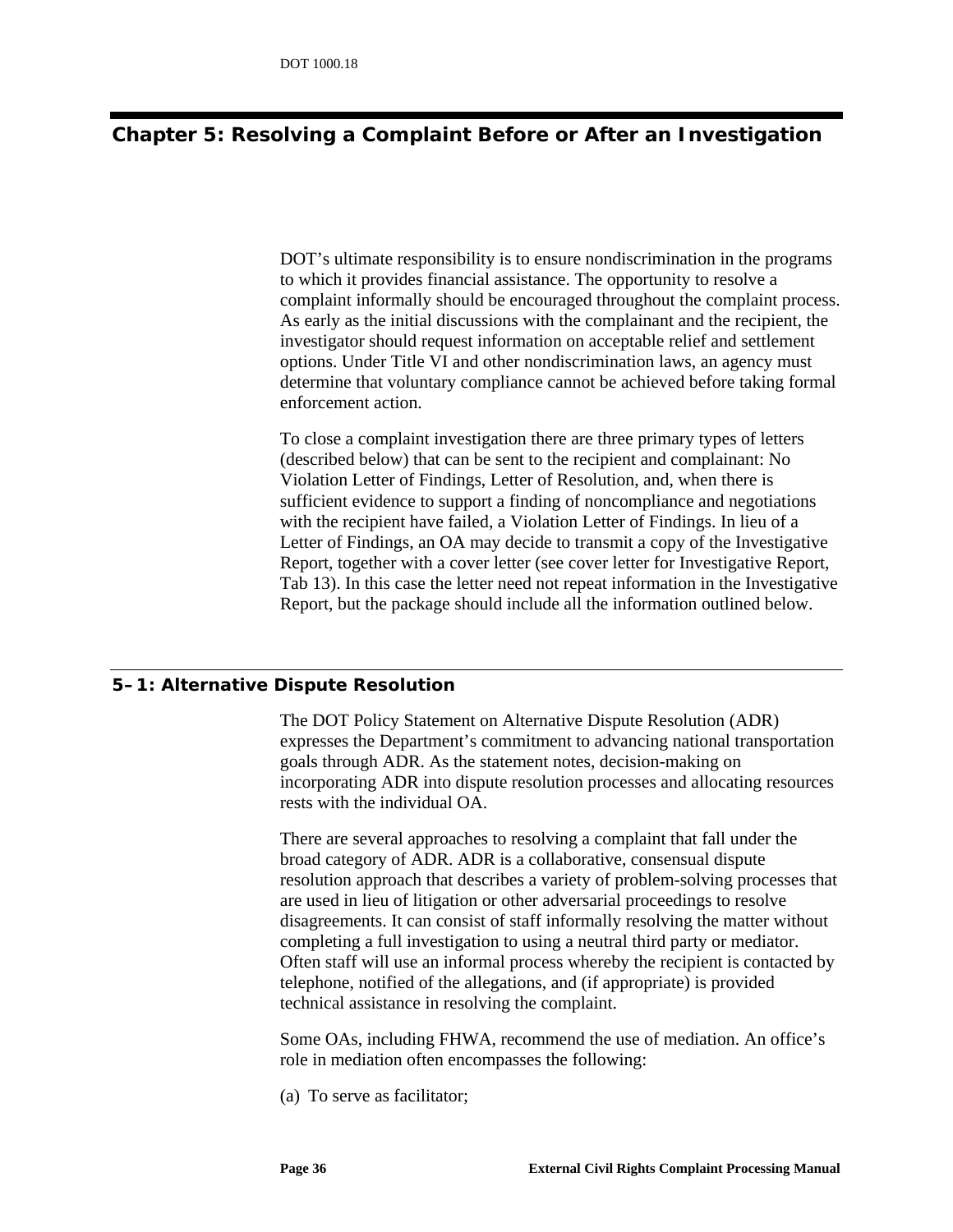- (b) To inform the parties of the procedures, establish a constructive tone, and encourage the parties to work in good faith toward a mutually acceptable resolution;
- (c) To maintain an impartial approach and inform the parties that DOT will not insist on any specific resolution;
- (d) To review the allegations and make sure the parties understand the issues that DOT has accepted for investigation;
- (e) To present and provide explanations of the applicable requirements and how these requirements apply to the allegations;
- (f) To facilitate a discussion between the parties regarding possible actions that the parties may consider in working toward a resolution; and
- (g) To offer assistance, as appropriate, with regard to reducing any resolution to writing. If an agreement is reached and approved by the responsible DOT office, the parties are informed that DOT will issue a closure letter reflecting the voluntary resolution of the complaint by agreement of the parties.

At the conclusion of the process, the office obtains a copy of a statement signed by the complainant that the allegation has been resolved. Once resolution of any allegation has been obtained, the office may close that portion of the complaint; other approaches may be used to resolve any outstanding allegations.

#### <span id="page-42-0"></span>**5–2: Closure Letters Generally**

Different types of letters will be issued to the complainant and recipient depending on the findings of an investigation or how the case is resolved. All closure letters, however, should include the following:

- (a) A statement of DOT's jurisdictional authority, including the statutory basis for the investigation;
- (b) A statement of each allegation and the applicable regulation;
- (c) An explanation of the status of any issues that were investigated but are not included in the letter or any issues that were raised but not investigated;
- (d) A paragraph on the prohibition of retaliation by the recipient against the complainant or anyone who has either taken action or participated in an action to secure rights protected by the civil rights statutes;
- (e) A paragraph on the Freedom of Information Act and the Privacy Act;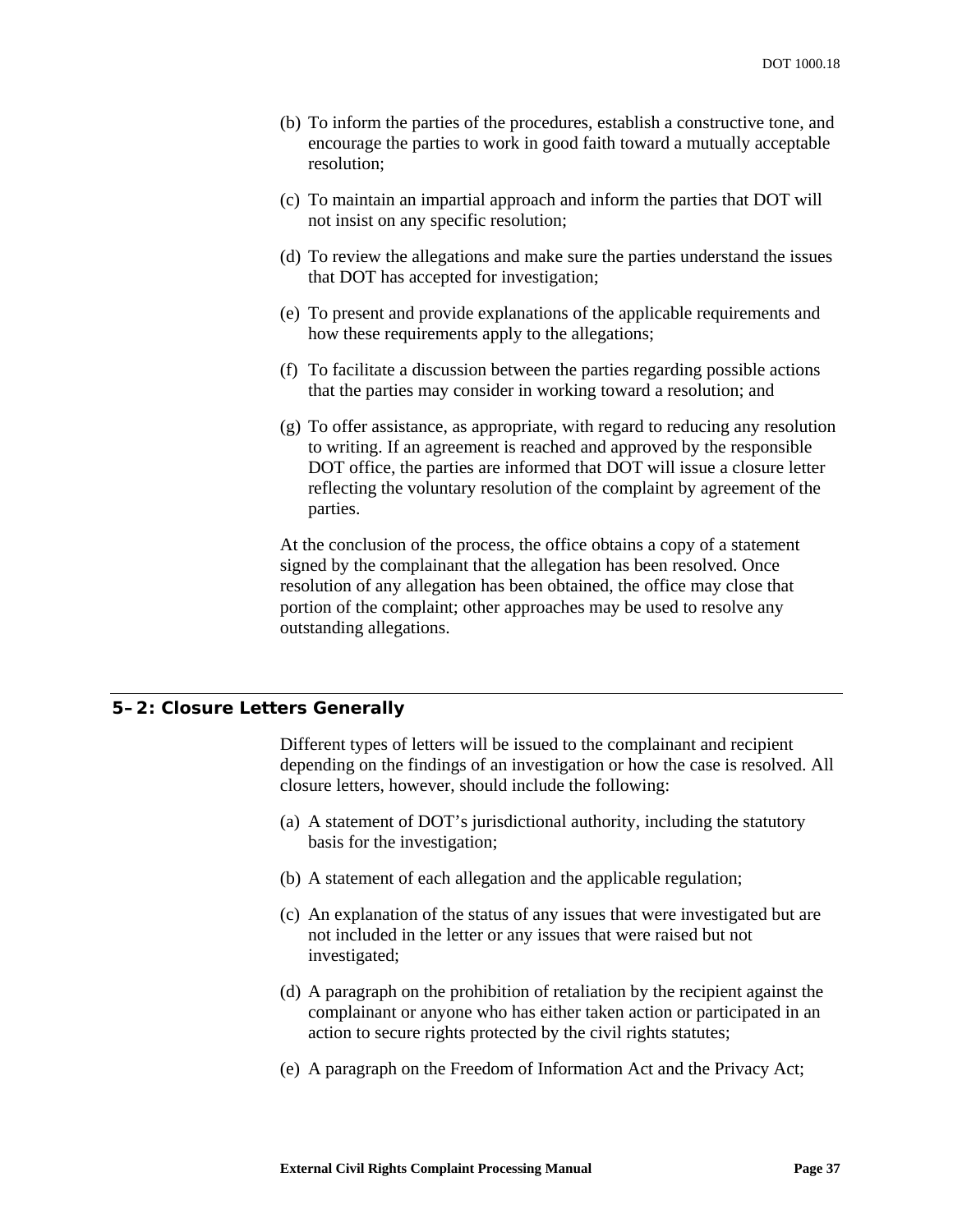- (f) The name and telephone number of the staff person to contact for additional information; and
- (g) Thanks to the recipient for its cooperation (optional).

Copies of all closure letters should be sent to DOCR's External Civil Rights Programs Division (S-33) upon issuance to the parties. However, if the complaint investigation has raised questions that are not answered by existing departmental or OA regulations or guidelines, or raised novel or politically sensitive issues, the OA investigating office should consult its internal legal counsel, S-33, and the Department's Office of the General Counsel before issuing a closure letter. For novel or politically sensitive disability-based complaints, the OA should also consult the Department's Disability Law Coordinating Council.

### **5–3: No Violation Letter of Findings**

When DOT concludes that evidence is insufficient to show a recipient failed to comply with applicable regulations—or it is clear the recipient is in compliance—the Department will inform the parties in writing. A No Violation Letter of Findings (also called a Compliance Letter of Findings) should include, in addition to the items in Section [5–2,](#page-42-0) the following:

- (a) An explanation of why the recipient was found in compliance;
- (b) Notification of the complainant's appeal rights (letter to complainant), if applicable; and
- (c) A list of any procedural violations, such as lack of posted notice, or other concerns uncovered during the investigation. Inclusion of these items will put the recipient on notice that certain practices are questionable and that without corrective steps a future violation finding is possible.

See [Tab 14](#page-54-2) for no violation letter to complainant and [Tab 15](#page-54-3) for letter to recipient.

#### **5–4: Letter of Resolution**

A Letter of Resolution is issued when the recipient has voluntarily taken actions to come into compliance or has agreed to take the required steps. It can be issued before any discrimination has been proven and a Letter of Findings prepared, or after an investigation that finds noncompliance. A Letter of Resolution can simply explain the steps the recipient has taken or promises to take, or it can include a Settlement Agreement (see sample informal agreement, [Tab 16\)](#page-54-4). Letters of Resolution should include, in addition to the items in Section [5–2,](#page-42-0) the following: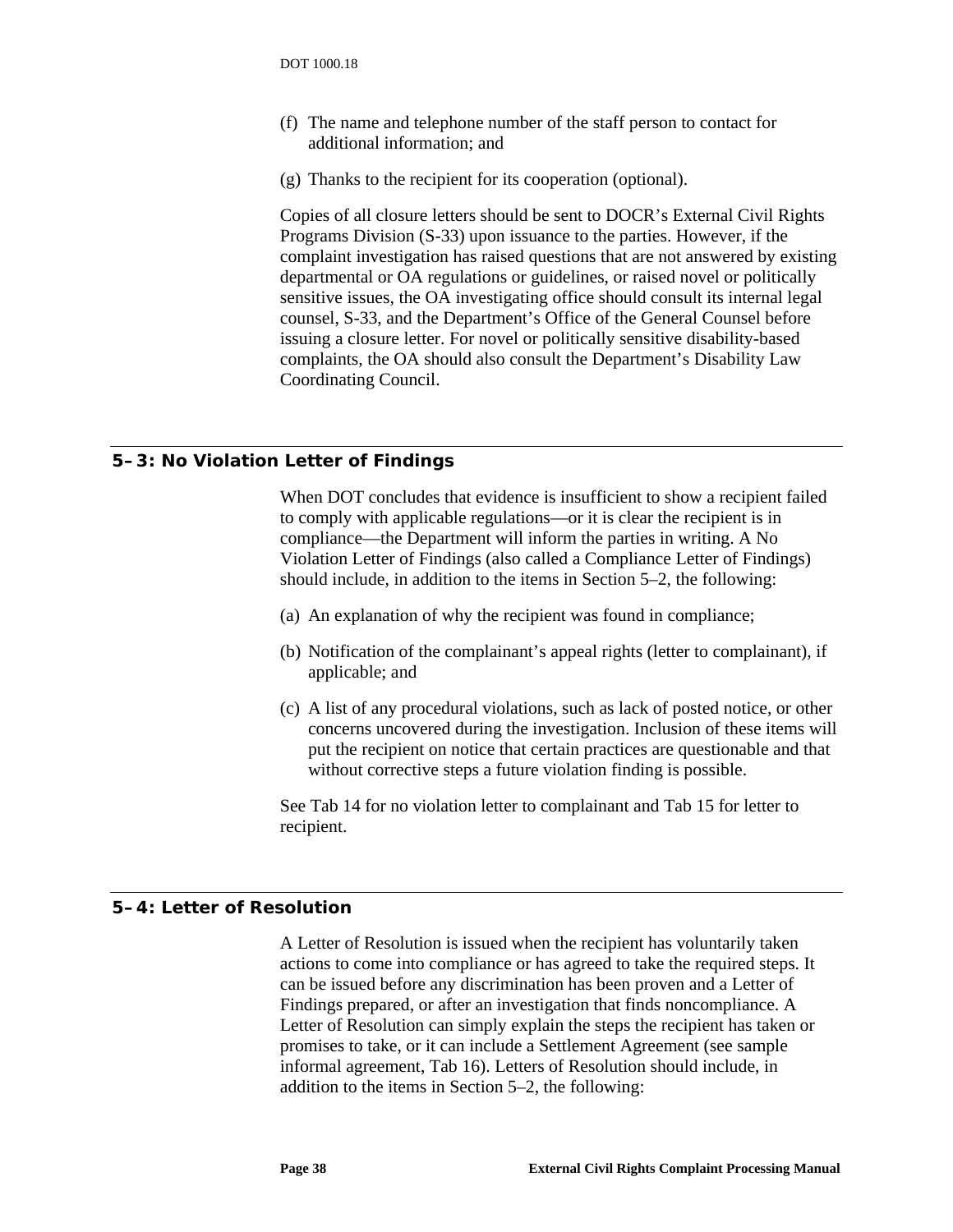- (a) The steps that the recipient has taken or will take to come into compliance and an explanation of how these actions meet the requirements of the applicable regulation;
- (b) Notice that failure to take or continue these actions may result in the finding of a violation and that compliance will be monitored, if necessary; and
- (c) If applicable, the date(s) that any promised action will occur and when monitoring or other reports will be due.

#### **5–5: Violation Letter of Findings**

When DOT determines that the recipient has not complied with applicable regulations and the recipient declines to enter into an agreement, it will prepare a Violation Letter of Findings. A Violation Letter of Findings should include, in addition to the items in Section [5–2,](#page-42-0) the following:

- (a) A statement of each issue and the findings of fact for each, supported by any necessary explanation or analysis of the evidence on which the findings are based;
- (b) Conclusions for each issue that reference the relevant facts, the applicable regulation, and the appropriate legal standards;
- (c) A description of proposed remedies and/or directions to the recipient on resolving the matter;
- (d) An offer of assistance in devising a remedial plan for compliance (if a proposed formal agreement is not included), if appropriate;
- (e) Notice that the Letter of Findings is not intended and should not be construed to cover any other issue regarding the recipient's compliance;
- (f) Notice of the time limit on the conciliation process and the consequence of failure to achieve voluntary compliance;
- (g) Notice of recipient's obligation to take immediate action by the Department, or alternatively, any other time limit set by the Department regarding the settlement process;
- (h) The consequence of failure to take DOT directed action or settlement; and
- (i) If a decision is made to defer final approval of any application by the recipient for additional Federal financial assistance, the letter should also provide notice of such possible deferral.

When writing a Violation Letter of Findings, the following guidelines should be considered: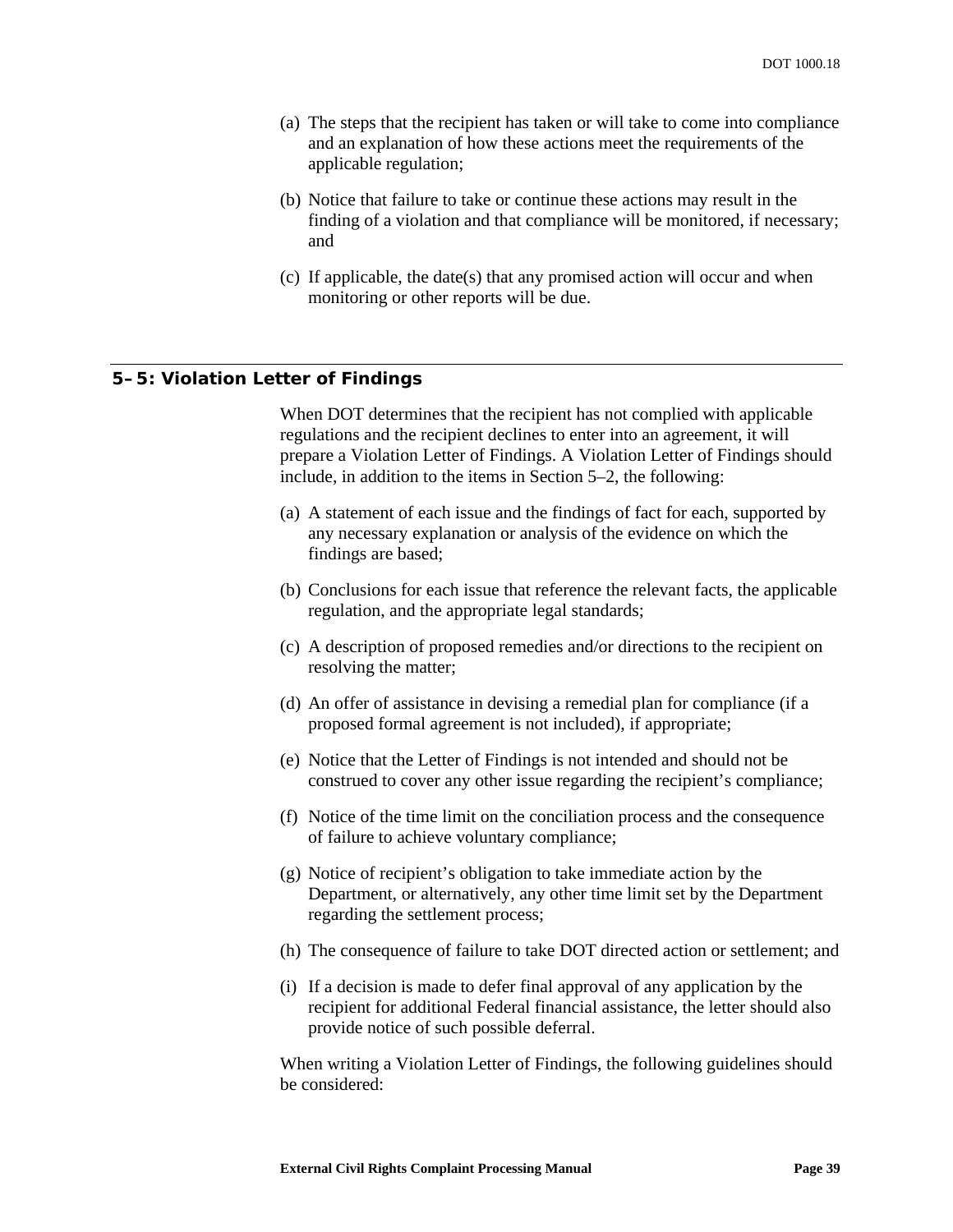- (a) The Letter of Findings should present a complete, neutral discussion of the facts in a clear, concise, and logical manner;
- (b) Where the investigation has revealed two different versions of the facts, state both sides;
- (c) The intended reader should be considered to have no knowledge of civil rights laws or the facts of the particular investigation;
- (d) The Letter of Findings cannot assume facts or the law. These elements must be clearly articulated in the letter;
- (e) The general prohibition contained in the relevant statute and the particular regulation governing the issues should be cited. Only focus on those parts of the regulations necessary to resolve the complaint;
- (f) The Letter of Findings should tell the reader why a particular set of facts demonstrates compliance or noncompliance;
- (g) Where it is necessary to credit one version of the facts and discredit another version, the Letter of Findings should state the basis on which the one version was determined to be more credible than the other;
- (h) In the conclusion of the Letter of Findings, the determinations of compliance, noncompliance, or both should be highlighted; and
- (i) The Letter of Findings must contain the information necessary to meet the burden of proof. The legal standard for a Letter of Findings is the "preponderance of the evidence."

Letters of Resolution and Violation Letters of Finding are both often called Noncompliance Letters of Finding, and should be recorded as such in the annual Executive Order 12250 report to DOJ.

#### **5–6: Reconsideration Rights and Final Agency Decisions**

If staff has kept the complainant advised of the progress of the investigation and thoroughly explained the basis for DOT's resolution or closure of the case, complainants will generally accept the results. However, this is clearly not always the case. A complainant may believe that the investigator has overlooked important evidence or failed to interview key witnesses.

An OA may decide to have a formal or informal appeal process. For a formal process, the complainant should be informed in the No Violation Letter of Findings that he or she may send a request for reconsideration within 30 days of the letter. The Office Director may grant a waiver of the 30-day deadline in special circumstances. If the complainant files a request for reconsideration, the Office Director should issue a written decision, as promptly as possible, on whether to reopen the case.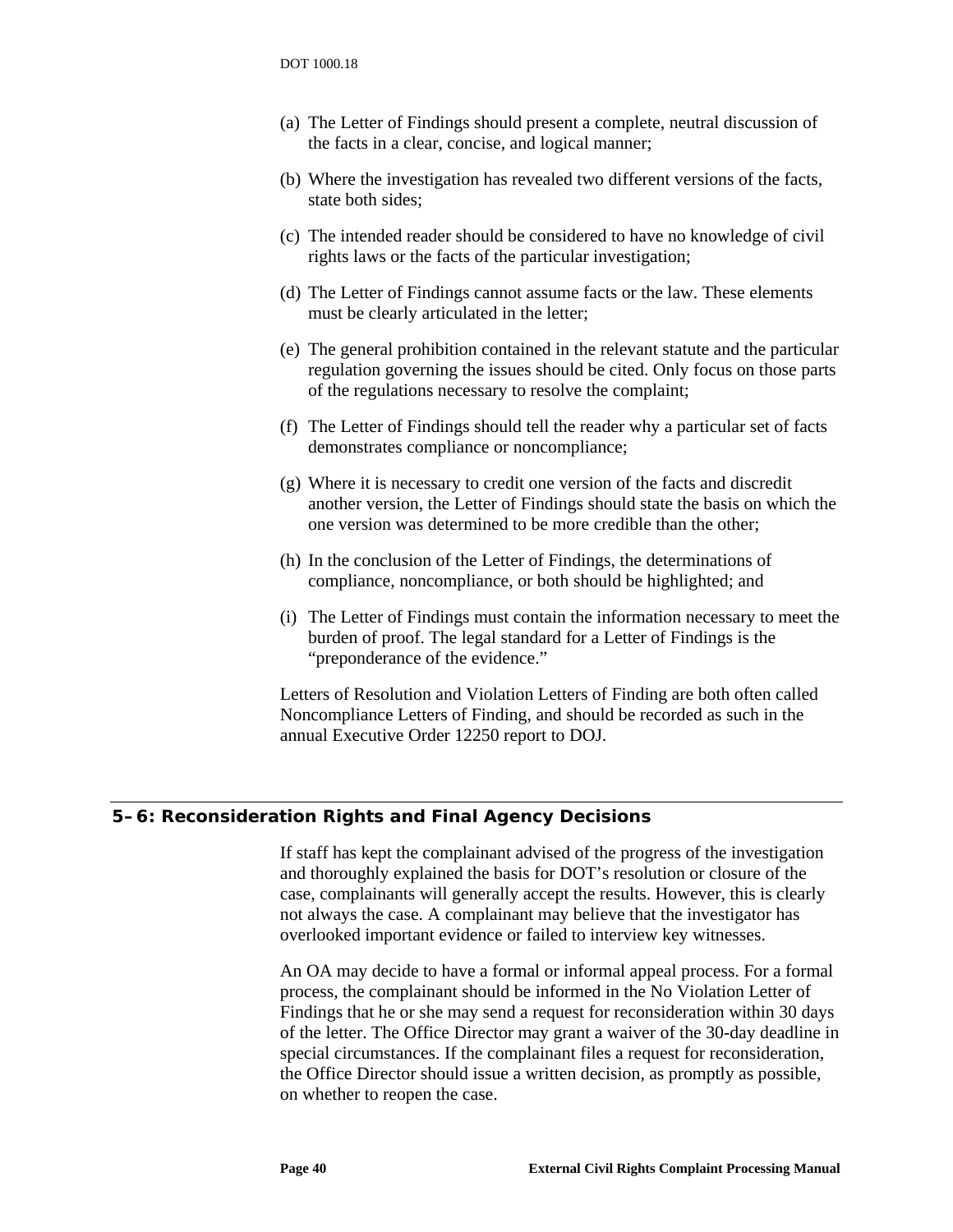If an OA chooses not to implement a formal appeal process, it should have an informal review procedure and be open to revising its findings if a major substantive error is brought to its attention.

Reasons for reconsidering a decision include, but are not limited to, the following:

- (a) Complaint allegations were not investigated;
- (b) The investigation was insufficient, e.g., there was a failure to interview complainant's witnesses or perform an on-site visit when one was necessary;
- (c) Facts or evidence from the complainant were not adequately considered;
- (d) Issues were investigated under the wrong authority or the correct authority was applied inappropriately;
- (e) The wrong evidentiary standard was applied;
- (f) Material information became available that was not available previously;
- (g) Fraud or misrepresentation occurred; or
- (h) The OA's decision would have a substantial impact on the policies, practices, or operations of the OA.

Although there is no formal appeal process at the departmental level, S-33 sometimes receives requests from members of Congress and others to review an OA's decision in a particular case. In these situations, S-33 may in its sole discretion decide to conduct a de novo review of the complaint file on a caseby-case basis. S-33 will consult the responsible OA office during its review and before issuing any response.

Firms and businesses wishing to appeal recipients' decisions to deny or remove Disadvantaged Business Enterprise (DBE) certification must follow procedures set forth under 49 CFR Parts 23 and 26. If an OA receives such a complaint or other information dealing with the DBE program, it should promptly be forwarded to S-33.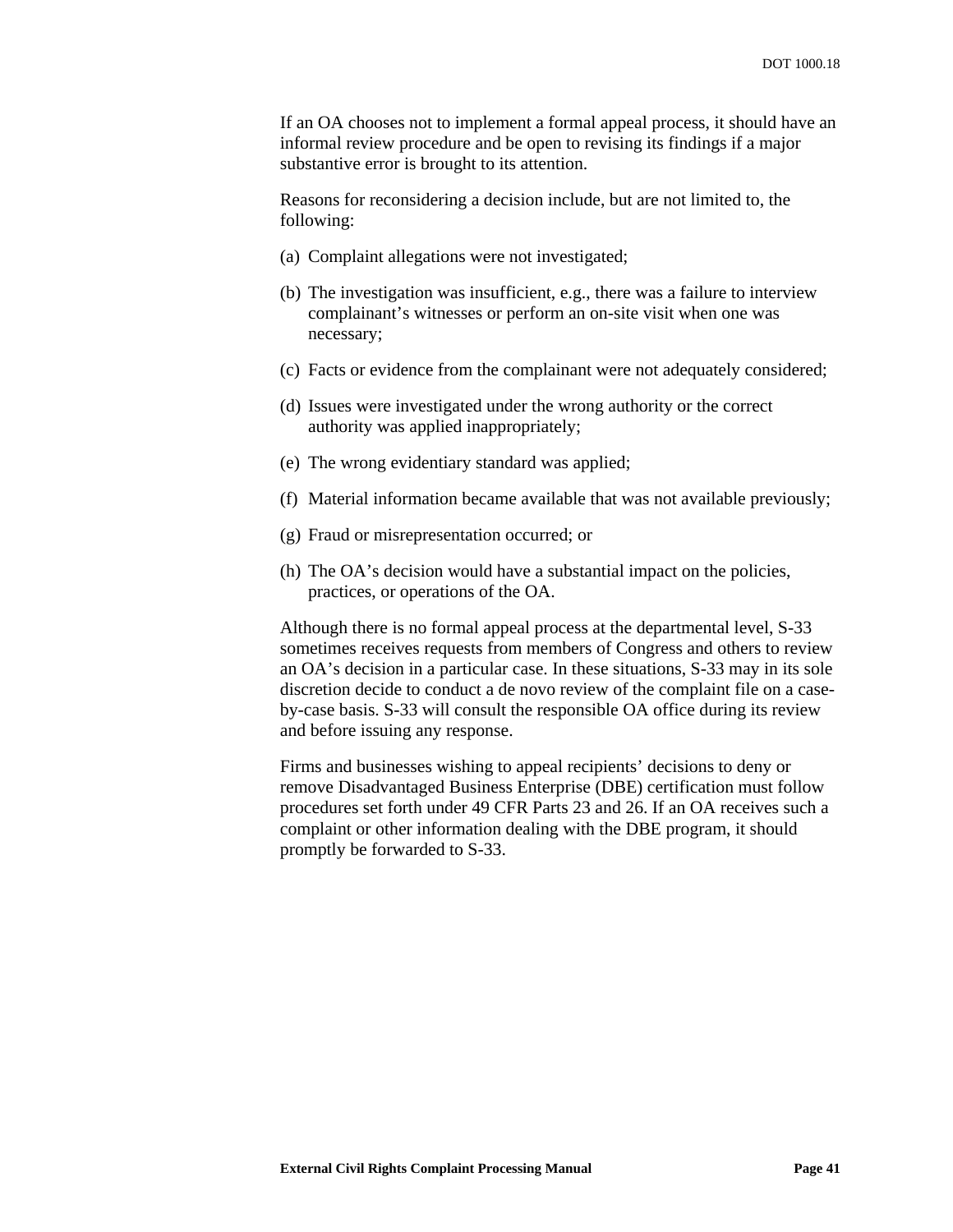# **5–7: Developing and Monitoring Settlement Agreements**

The investigator should contact both the recipient and the complainant to determine options to be considered in settling a case. Settlement Agreements can be negotiated before or after a Letter of Findings is issued.

#### *Guidelines for Agreements*

Settlement Agreements must be signed by the appropriate DOT official usually the OA Civil Rights Director—the responsible official of the recipient, and the complainant. The agreement should be sent to the recipient with the Letter of Findings, if prepared, and contain, but not be limited to, the following elements:

- (a) A description of the allegations;
- (b) The authority of DOT to investigate the complaint and secure voluntary compliance;
- (c) The jurisdiction of DOT to cover the entity (e.g., receives funds from specific agency or program);
- (d) Terms of the settlement, including the specific steps the recipient will take to correct the compliance issues and dates for implementing each step;
- (e) Dates for submitting reports and documentation verifying implementation, if applicable; and
- (f) Provision for enforcement in the event the recipient fails to comply with the agreement, if applicable.

#### *Monitoring Recipients' Actions*

Monitoring activities should be tailored to follow the agreement. While many agreements can be fulfilled in a short period of time, others will take longer to implement because of complex terms. DOT should notify the recipient when it has satisfied the terms of the Settlement Agreement. If DOT determines that the recipient has failed to implement the agreement, DOT should provide written notice to the recipient outlining the deficiencies and needed remedial actions.

#### *Modifying an Agreement*

DOT may modify the Settlement Agreement if circumstances have arisen that fully resolve, or render moot, any compliance concerns addressed by the agreement (e.g., further remedial action is not required because the programs at issue no longer exist). DOT will also modify the agreement to comport with changes in controlling case law, statutes, regulations, or agency policy that make provisions in the agreement no longer legally required.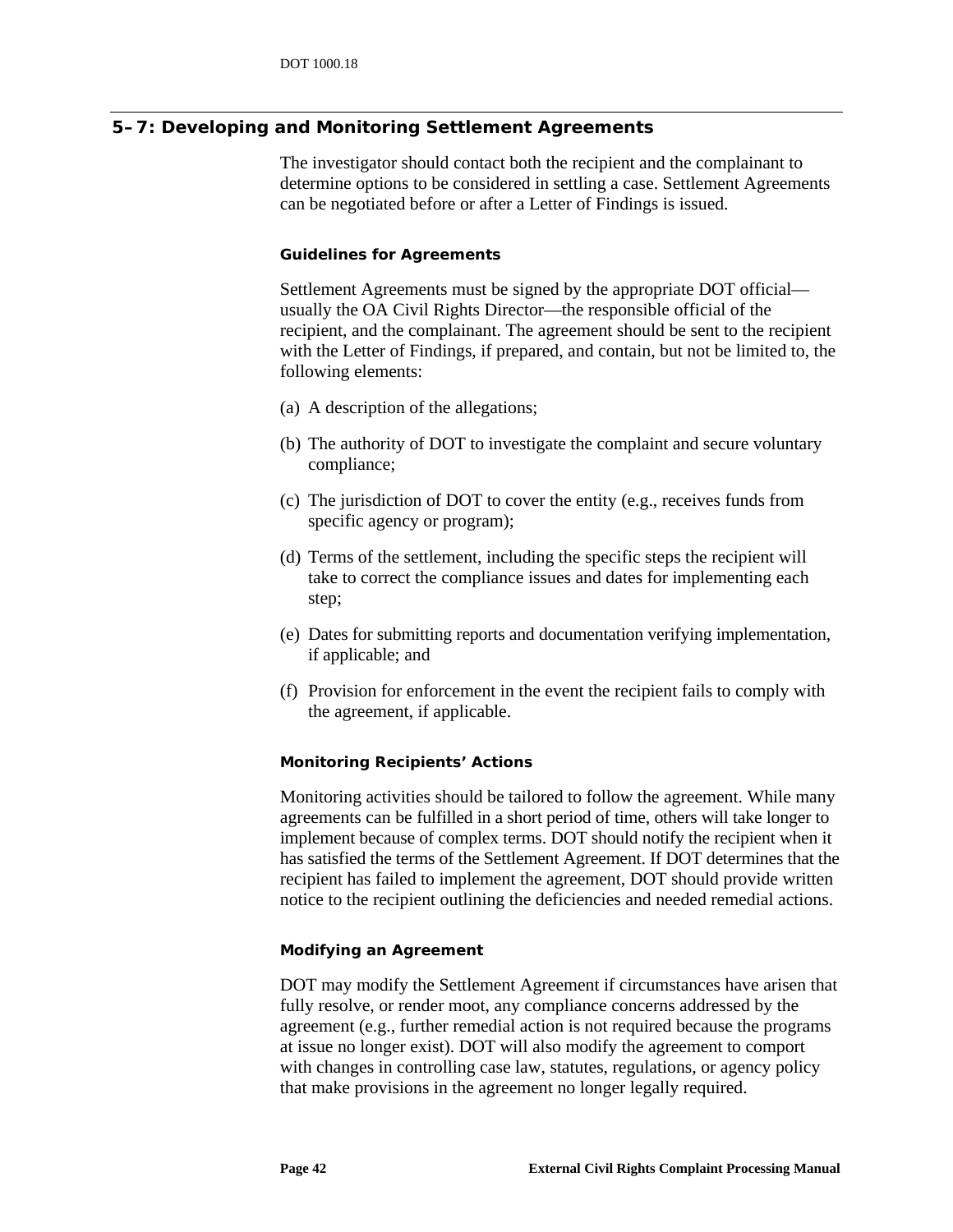#### *A Recipient's Failure to Comply with an Agreement*

If DOT learns or has reason to believe that the agreement is not being complied with, it should contact the recipient immediately. If the matter cannot be resolved expeditiously, subsequent actions will depend on the enforcement language contained in the agreement.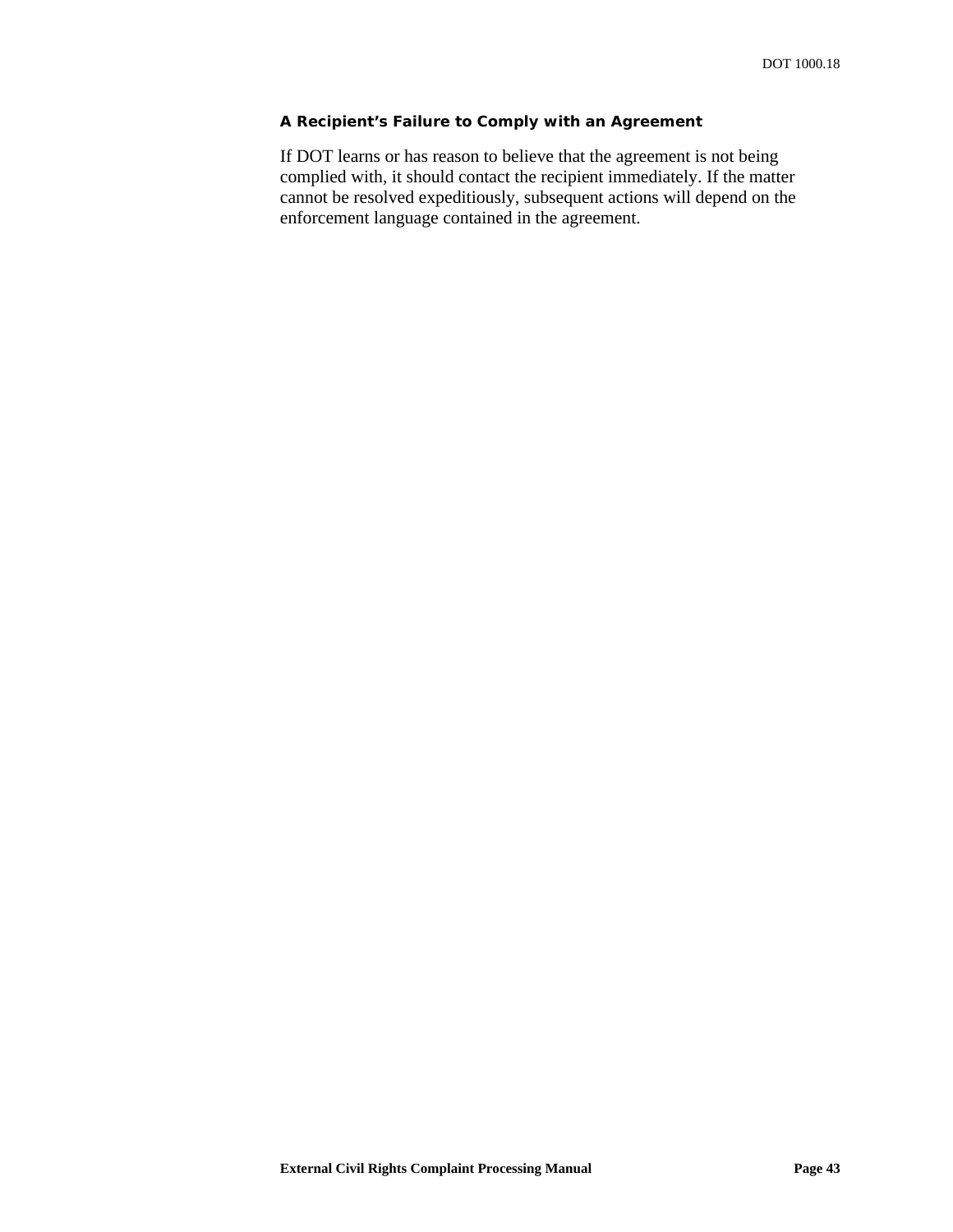# **Chapter 6: Initiating Enforcement Action**

If DOT is unable to negotiate a settlement with a recipient found to be in noncompliance, or the recipient fails to meet the terms of an existing agreement, DOT will begin enforcement action. Enforcement is a formal process that is initiated only after other means for compelling compliance have failed. Except where otherwise indicated, DOT and its Operating Administrations will follow the procedures in the DOT Title VI regulations  $(49$  $(49$  $(49$  CFR Part 21) when enforcing any civil rights statute.<sup>4</sup> For disabilitybased complaints, DOT regulations at 49 CFR Part 27 (implementing Section 504 of the Rehabilitation Act of 1973) and 49 CFR Parts 37 and 38 (implementing the Americans with Disabilities Act) should be followed.

The decision to initiate administrative enforcement proceedings or referral to the Department of Justice must be made in consultation with S-33, which will help develop an enforcement strategy and coordinate meetings with DOJ officials and others.

#### **6–1: Available Enforcement Options**

The Department of Justice guidelines for enforcing Title VI (28 CFR § 50.3) note that several enforcement options exist. Title VI itself and relevant presidential directives preserve in each agency the authority and duty to select, from among available sanctions, the methods best designed to secure compliance in individual cases. These sanctions include referral to the Department of Justice, termination of or refusal to grant assistance, and other administrative actions. In each case, DOT's primary objective is to compel recipients to promptly and fully comply with civil rights laws, thus promoting the delivery of accessible, nondiscriminatory transportation services and ensuring that needed Federal assistance may commence or continue.

#### *Referral to the Department of Justice*

Compliance may be effected by referring the matter to the Department of Justice with a recommendation that appropriate proceedings be brought to enforce any rights of the United States under any law of the United States, or any assurance or other contractual undertaking. OAs may initiate referrals to DOJ by following all regulations, guidance, policies, and any memoranda of

<span id="page-49-0"></span><sup>&</sup>lt;sup>4</sup> The Federal Highway Administration has separate Title VI implementation regulations at 23 CFR Part 200.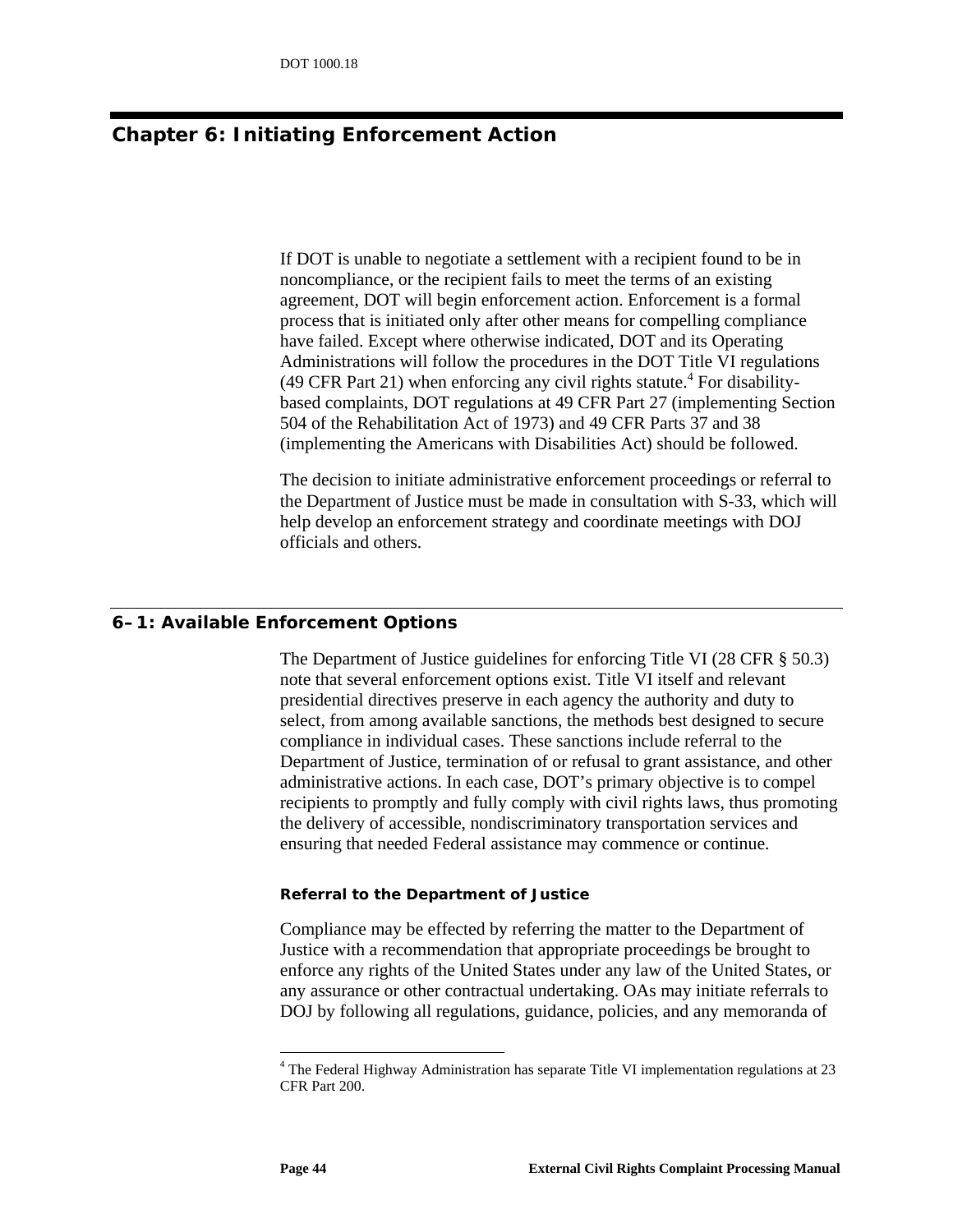understanding between an OA and DOJ specific to the applicable statute. OAs should, however, inform S-33 and the Department's Office of the General Counsel on the prospective referral, and the underlying basis for the referral, before requesting DOJ's involvement.

#### *Termination of or Refusal to Grant Assistance*

The ultimate sanctions under Title VI are the refusal to grant an application for assistance and the termination of assistance being rendered. Before these sanctions may be invoked, DOT regulations at 49 CFR § 21.13(c) require the following to have occurred:

- (a) The Secretary has advised the applicant or recipient of his or her failure to comply and has determined that compliance cannot be secured by voluntary means;
- (b) There has been an express finding on the record, after opportunity for hearing (see 49 CFR § 21.15 for hearing requirements), of a failure by the applicant or recipient to comply with a requirement imposed by or pursuant to this part;
- (c) The action has been approved by the Secretary pursuant to 49 CFR § 21.17(e); and
- (d) The expiration of 30 days after the Secretary has filed with the committee of the House and the committee of the Senate having legislative jurisdiction over the program involved, a full written report of the circumstances and the grounds for such action.

DOT's Section 504/ADA regulations at 49 CFR § 27.125 outline actions to be taken before terminating or denying funding in disability-based cases, which differ from Title VI cases.

When the OA recommends the termination of or refusal to grant assistance, it should work with its internal legal counsel, S-33, and the Department's Office of the General Counsel to prepare an enforcement recommendation package, which is submitted to the Secretary for consideration. The package should include the following items:

- (a) Letter of Findings;
- (b) Litigation memorandum describing the issues, nature of violation found on each issue investigated, applicable statutes, regulations, and case law, and an evaluation of evidence that supports each finding;
- (c) Information regarding Federal financial assistance; and
- (d) Discussion of attempts at settlement.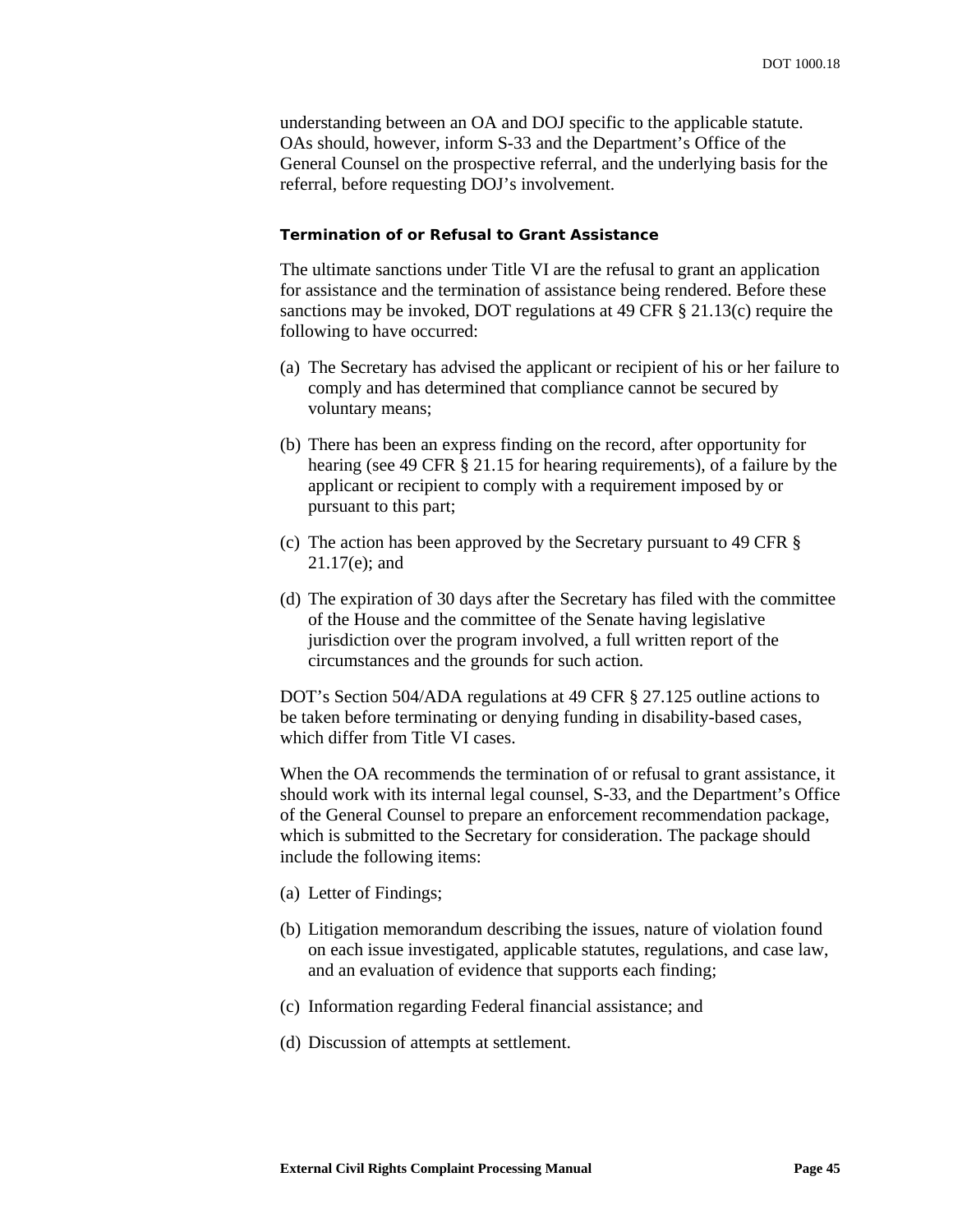#### *Other Administrative Actions*

A number of effective alternative courses not involving litigation also may be available in many cases. These possibilities include:

- (a) Consulting with or seeking assistance from other Federal agencies having authority to enforce nondiscrimination requirements;
- (b) Consulting with or seeking assistance from state or local agencies having such authority;
- (c) Bypassing a recalcitrant central agency applicant in order to obtain assurances from, or to grant assistance to complying local agencies; and
- (d) Bypassing all recalcitrant non-Federal agencies and providing assistance directly to the complying ultimate beneficiaries.

The use of such administrative alternatives should be considered at all stages of enforcement when appropriate and feasible.

### **6–2: When Enforcement Occurs**

Before proceeding with enforcement, DOT must determine that compliance cannot be secured through voluntary means. Enforcement should be initiated following a violation finding and failure of all settlement efforts. The following actions constitute failure:

- (a) The recipient has unreasonably prolonged settlement negotiations with DOT;
- (b) The recipient is not negotiating in good faith;
- (c) The recipient is not represented by an official of sufficient stature to bind the recipient; or
- (d) The recipient has taken actions that will not cure the discrimination found.

Under Department of Justice regulations at 28 CFR § 42.411, agencies must notify the Assistant Attorney General for Civil Rights of any case in which negotiations have continued for more than 60 days after making the determination of probable noncompliance and state the reasons for the length of negotiations.

### **6–3: Letter to the Recipient Regarding Imminent Enforcement**

At the enforcement stage, a Violation Letter of Findings will have already been sent to the recipient outlining DOT's findings, actions the recipient must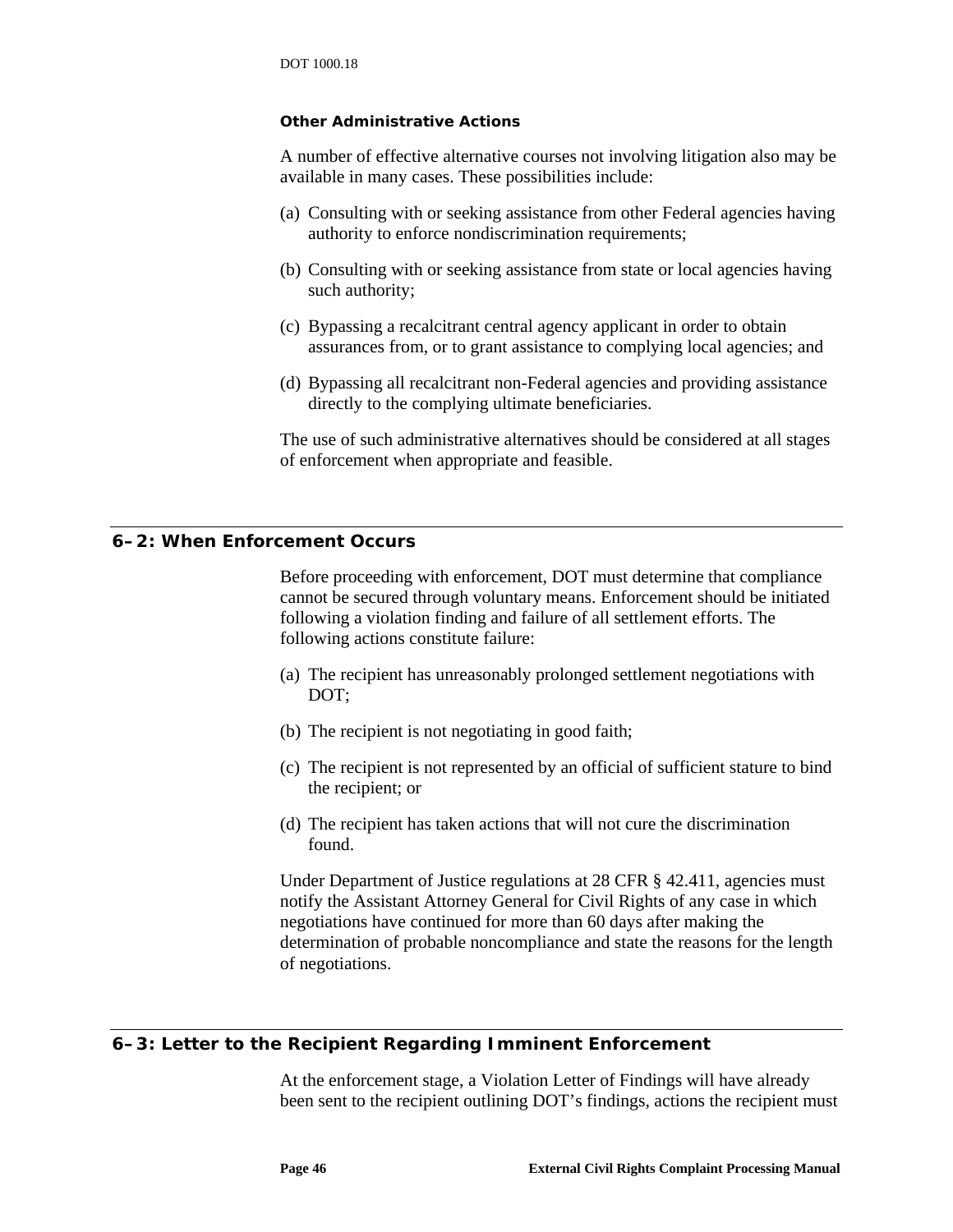take to come into compliance, and the consequences of failing to take those actions. Nevertheless, before proceeding further, DOT should send a letter to the recipient setting out the last clear opportunity for settlement and, again, the actions to be taken to effect compliance. Enforcement should not be initiated before the passage of at least 10 days from the mailing of such notice to the recipient. During this period of at least 10 days, additional efforts should be made to persuade the recipient to comply with the regulations and take corrective action  $(49 \text{ CFR} \text{ § } 21.13 \text{ (d)}(3))$ .

#### **6–4: Special Procedures for Short-Term Programs**

Special enforcement procedures may sometimes be required where there is noncompliance with Title VI regulations in connection with a program of such short total duration that all assistance funds will have to be paid out before DOT's usual administrative procedures can be completed and where deferral in accordance with these guidelines would be tantamount to a final refusal to grant assistance.

In such a case, DOT may, although otherwise following these guidelines, suspend normal agency procedures and institute expedited administrative proceedings to determine whether the regulations have been violated. An OA, after consulting with S-33, should simultaneously refer the matter to the Department of Justice for consideration of possible court enforcement, including interim injunctive relief. Deferral of action on an application is appropriate, in accordance with DOJ guidelines, for a reasonable period of time, provided such action is consistent with achievement of the objectives of the statute authorizing the financial assistance in connection with the action taken. As in other cases, where noncompliance is found in the hearing proceeding, and if administrative alternatives are ineffective or inappropriate and court enforcement is not feasible, procedures under Section 602 of Title VI may be completed and assistance finally refused.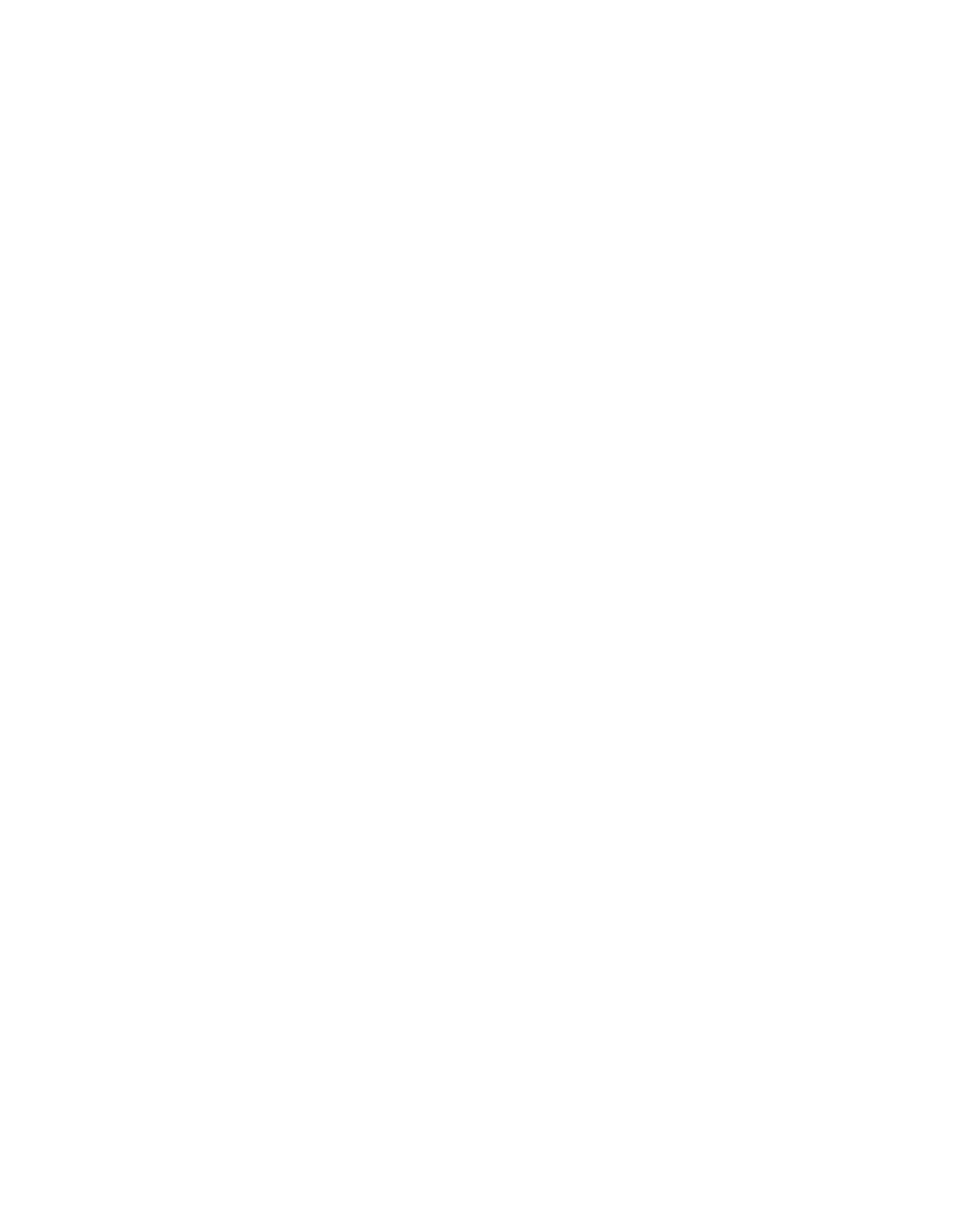# **Appendices**

| <b>Complaint Processing Checklist</b><br>Tab 1 |  |
|------------------------------------------------|--|
|------------------------------------------------|--|

- Tab 2 Complainant Consent/Release Form
- Tab 3 Notice About Investigatory Uses of Personal Information
- Tab 4 Acknowledgment Letter to Complainant
- Tab 5 Acknowledgment Letter and Request for Information to Complainant
- Tab 6 Dismissal Letter to Complainant
- Tab 7 Referral Letter to Another Agency
- Tab 8 Notification of Complainant's Right to Request a Waiver of Timeliness Requirement
- Tab 9 Notification of Investigation Letter to Complainant
- Tab 10 Notification of Investigation Letter to Recipient
- Tab 11 Investigative Plan Format
- <span id="page-54-0"></span>Tab 12 Investigative Report Format
- <span id="page-54-1"></span>Tab 13 Cover Letter for Investigative Report
- <span id="page-54-2"></span>Tab 14 No Violation Letter of Findings to Complainant
- <span id="page-54-3"></span>Tab 15 No Violation Letter of Findings to Recipient
- <span id="page-54-4"></span>Tab 16 Informal Settlement Agreement
- Tab 17 Examples of Complaint Procedures Unique to Operating Administrations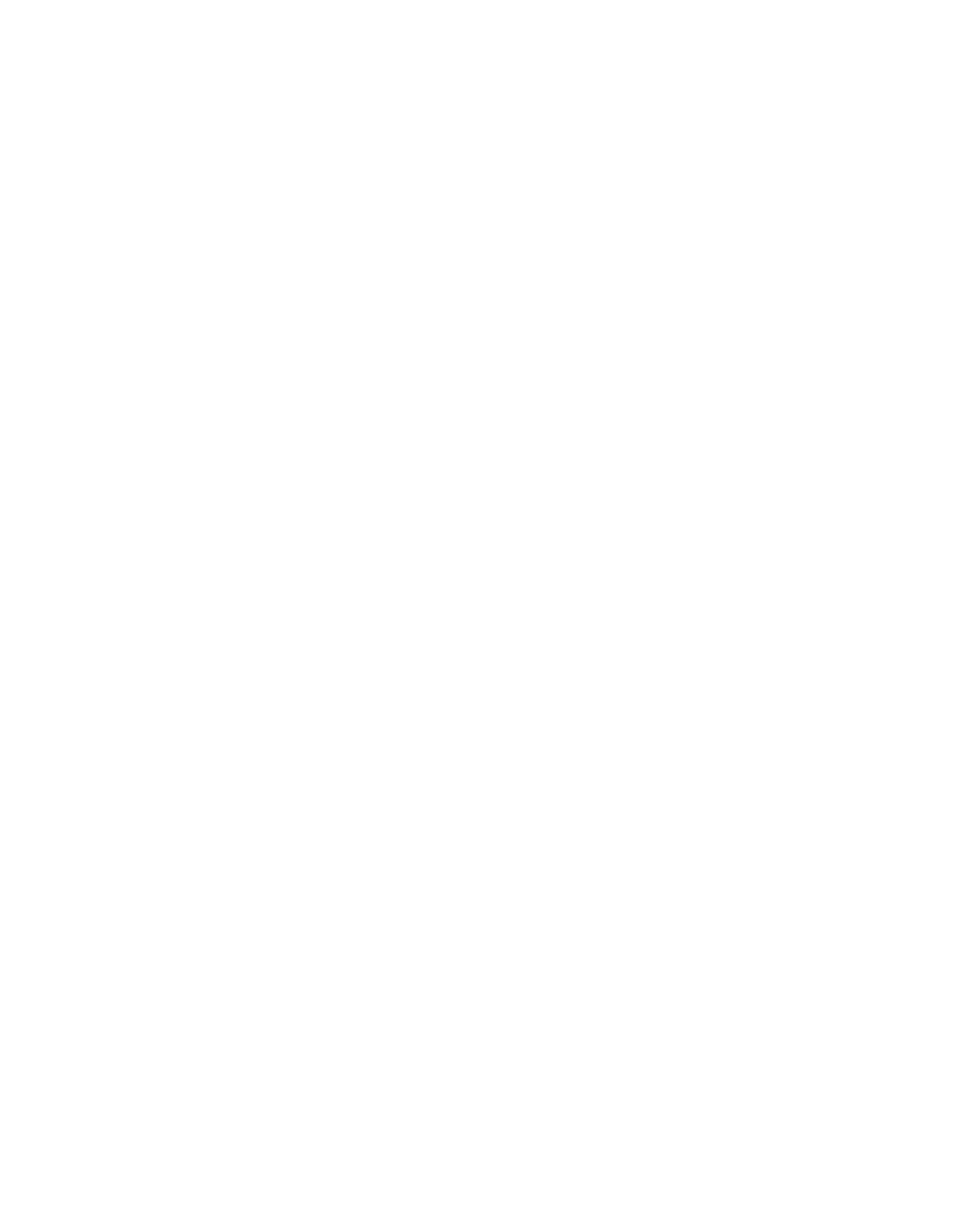# **Complaint Processing Checklist**

#### **EVALUATE THE COMPLAINT**

- $\square$  Determine whether the correspondence is a complaint
- $\square$  Record the complaint in XTRAK
- Acknowledge the complaint
- $\square$  Determine whether the complaint is complete
- $\Box$  Identify missing information
- $\square$  Determine whether the complaint is timely filed

### **DETERMINE JURISDICTION AND ISSUES**

- $\Box$  Confirm DOT jurisdiction over the issues
- $\square$  Determine regulatory authority
- $\Box$  Refer the complaint to another agency?
- $\square$  List allegations/issues
- $\square$  Close the case administratively or otherwise?

# **DATA COLLECTION**

- $\Box$  Notify the recipient and the complainant of the investigation
- $\square$  Write an Investigative Plan
- $\Box$  Identify relevant data needed
- $\square$  Select appropriate data collection methods
- $\square$  Send data request letter
- $\square$  Create an interview list with preliminary questions
- $\square$  Decide whether an on-site visit is necessary
- $\Box$  Arrange the on-site visit

#### **ON-SITE**

- $\Box$  Conduct an opening conference
- $\square$  Review on-site records for relevant data
- $\Box$  Conduct interviews
- $\square$  Write up interview notes
- $\Box$  Conduct an exit conference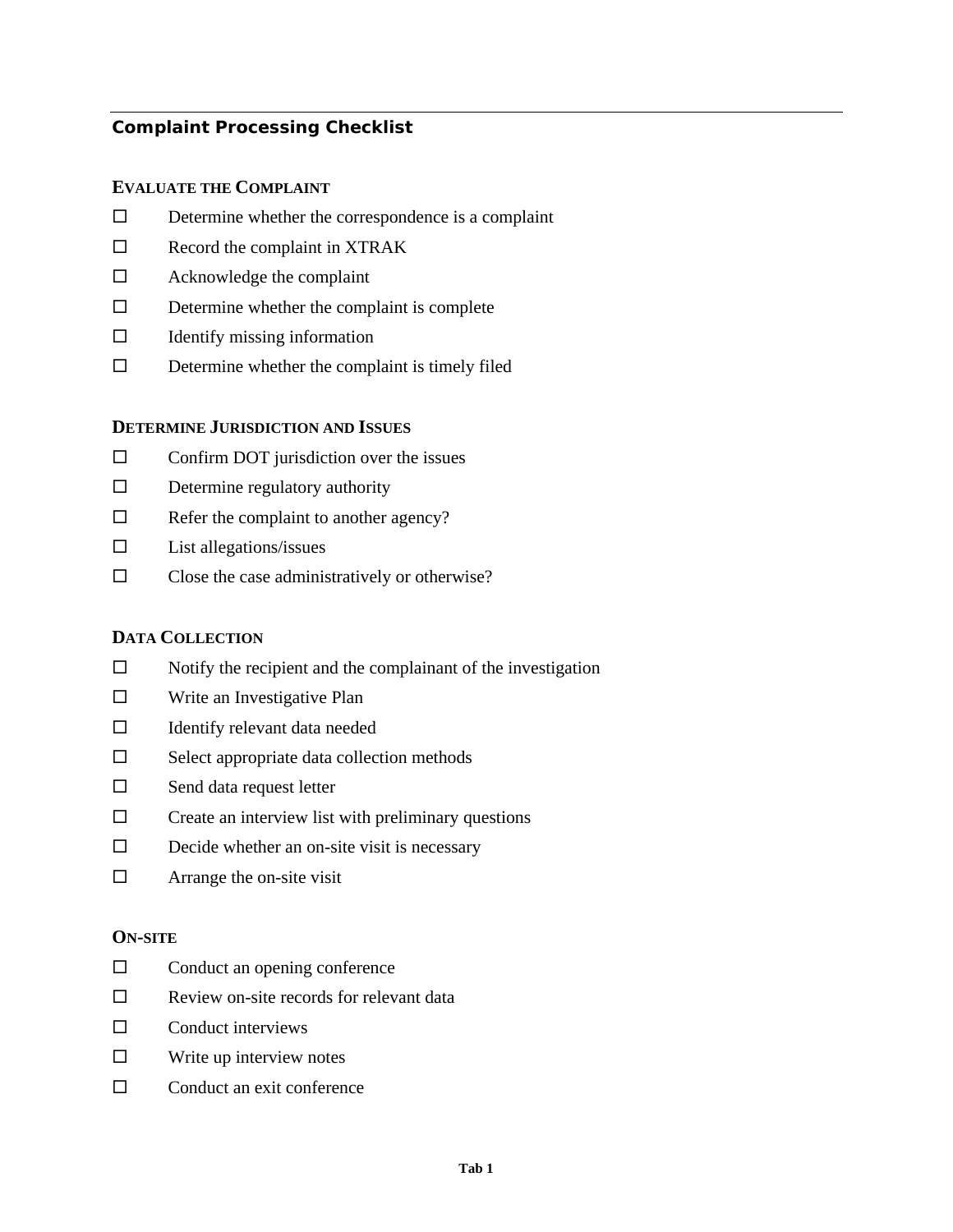# **DATA ANALYSIS**

- $\square$  Cross-check data collected with the Investigative Plan
- Determine relevance and verify evidence
- $\square$  Assemble the evidence
- $\square$  Draw conclusions and develop patterns established by information

# **DEVELOP FINDINGS**

- $\square$  Summarize the complainant's position
- $\square$  Summarize the recipient's position
- Apply relevant statutes and regulations to the data collected
- $\square$  Develop and articulate preliminary/recommended conclusions
- $\square$  Develop and articulate final conclusions
- $\square$  Write the Investigative Report
- $\square$  Write the Letter of Findings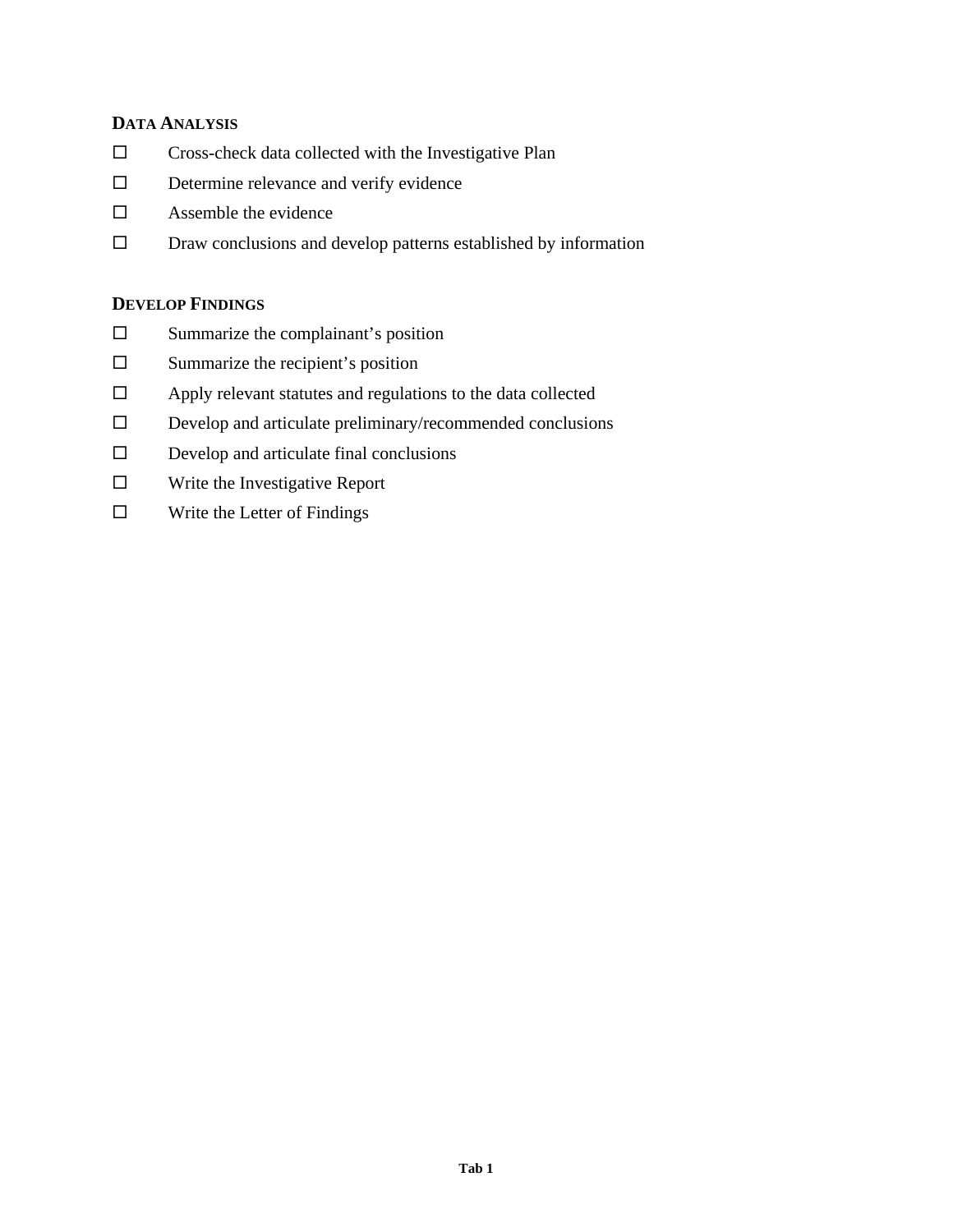# **COMPLAINANT CONSENT/RELEASE FORM**

*Forthcoming*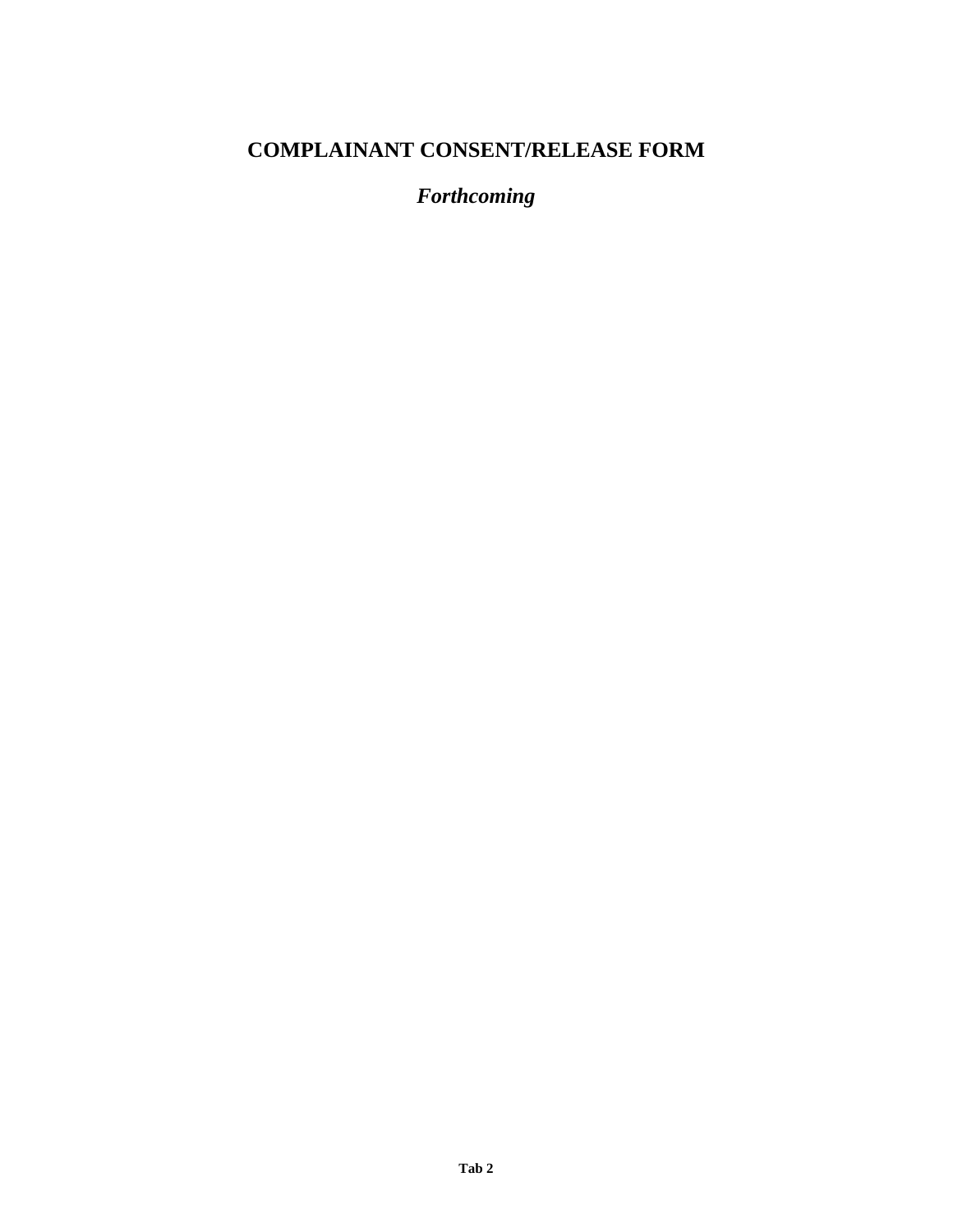# **NOTICE ABOUT INVESTIGATORY USES OF PERSONAL INFORMATION**

# **NOTICE OF COMPLAINANT/INTERVIEWEE RIGHTS AND PRIVILEGES**

Complainants and individuals who cooperate in an investigation, proceeding, or hearing conducted by the Department of Transportation (DOT) are afforded certain rights and protections. This brief description will provide you with an overview of these rights and protections.

— A recipient may not force its employees to be represented by the recipient's counsel nor may a recipient intimidate, threaten, coerce or discriminate against any employee who refuses to reveal to the recipient the content of an interview. An employee does, however, have the right to representation during an interview with DOT. The representative may be the recipient's counsel, the employee's private counsel, or anyone else the interviewee authorizes to be present.

— The laws and regulations which govern DOT's compliance and enforcement authority provide that no recipient or other person shall intimidate, threaten, coerce, or discriminate against any individual because he/she has made a complaint, testified, assisted, or participated in any manner in an investigation, proceeding, or hearing conducted under DOT's jurisdiction, or has asserted rights protected by statutes DOT enforces.

— Information obtained from the complainant or other individual which is maintained in DOT's investigative files may be exempt from disclosure under the Privacy Act or under the Freedom of Information Act if release of such information would constitute an unwarranted invasion of personal privacy.

*There are two laws governing personal information submitted to any Federal agency, including DOT: The Privacy Act of 1974 (5 U.S.C. § 552a) and the Freedom of Information Act (5 U.S.C. § 552).*

THE PRIVACY ACT protects individuals from misuse of personal information held by the Federal Government. The law applies to records that are kept and that can be located by the individual's name or social security number or other personal identification system. Persons who submit information to the government should know that:

— DOT is required to investigate complaints of discrimination on the basis of race, color, national origin, sex, disability, age, and,

in some instances, religion against recipients of Federal financial assistance. DOT also is authorized to conduct reviews of federally funded recipients to assess their compliance with civil rights laws.

— Information that DOT collects is analyzed by authorized personnel within the agency. This information may include personnel records or other personal information. DOT staff may need to reveal certain information to persons outside the agency in the course of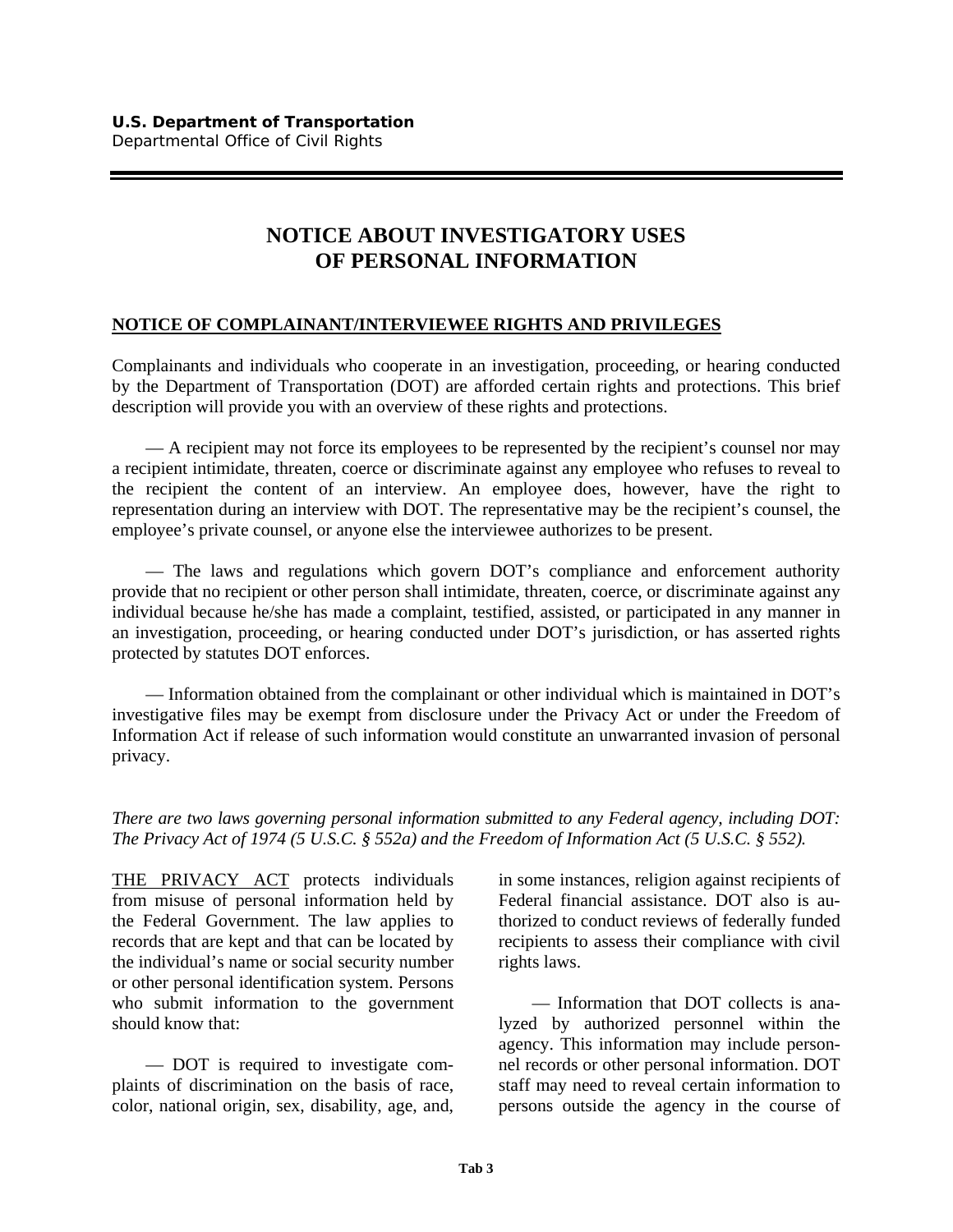verifying facts or gathering new facts to develop a basis for making a civil rights compliance determination. Such details could include the physical condition or age of a complainant. DOT also may be required to reveal certain information to any individual who requests it under the provisions of the Freedom of Information Act. (See below)

— Personal information will be used only for the specific purpose for which it was submitted, that is, for authorized civil rights compliance and enforcement activities. Except in the instances defined in DOT's regulation at 49 CFR Part 10, DOT will not release the information to any other agency or individual unless the person who supplied the information submits a written consent. One of these exceptions is when release is required under the Freedom of Information Act. (See below)

— No law requires a complainant to give personal information to DOT, and no sanctions will be imposed on complainants or other individuals who deny DOT's request. However, if DOT fails to obtain information needed to investigate allegations of discrimination, it may be necessary to close the investigation.

— The Privacy Act permits certain types of systems of records to be exempt from some of its requirements, including the access provisions. It is the policy of DOT to exercise authority to exempt systems of records only in compelling cases. DOT may deny a complainant access to the files compiled during the agency investigation of his or her civil rights complaint against a recipient of Federal financial assistance. Complaint files are exempt in order to aid negotiations between recipients and DOT in resolving civil rights issues and to encourage recipients to furnish information essential to the investigation.

— DOT does not reveal the names or other identifying information about an individual unless it is necessary for the completion of an investigation or for enforcement activities against a recipient that violates the laws, or unless such information is required to be disclosed under the Freedom of Information Act (FOIA) or the Privacy Act. DOT will keep the identity of complainants confidential except to the extent necessary to carry out the purposes of the civil rights laws, or unless disclosure is required under FOIA, the Privacy Act, or otherwise required by law.

THE FREEDOM OF INFORMATION ACT gives the public access to certain files and records of the Federal Government. Individuals can obtain items from many categories of records of the Government—not just materials that apply to them personally. DOT must honor requests under the Freedom of Information Act, with some exceptions. DOT generally is not required to release documents during an investigation or enforcement proceedings if the release could have an adverse effect on the ability of the agency to do its job. Also, any Federal agency may refuse a request for records compiled for law enforcement purposes if their release could be an "unwarranted invasion of privacy" of an individual. Requests for other records, such as personnel and medical files, may be denied where the disclosure would be a "clearly unwarranted invasion of privacy."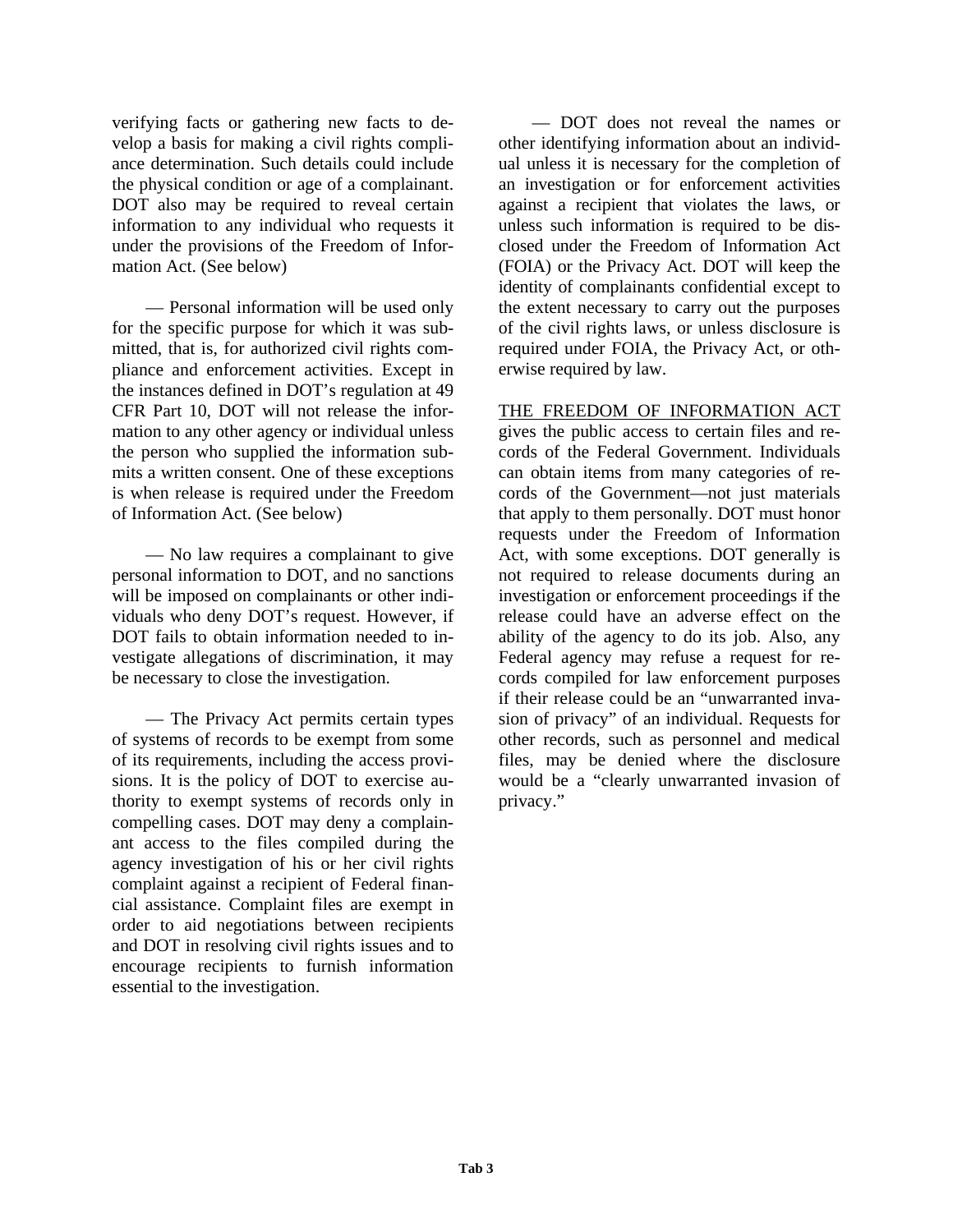# **Acknowledgment Letter to Complainant**

Complainant DOT #[0000-0000] Address City, State, Zip Code

Dear:

We have received your complaint against [recipient] and are reviewing it for possible investigation under [statute]. The complaint was received in our office on [date]. Specifically, you have alleged that [describe allegations].

We will notify you in writing at a later date whether we will investigate these allegations and, if necessary, request additional information from you to process your complaint.

Please be advised that no one may intimidate, threaten, coerce, or engage in other discriminatory conduct against anyone because he or she has either taken action or participated in an action to secure rights protected by the civil rights laws we enforce. Any individual alleging such harassment or intimidation may file a complaint with the [OA]. We would investigate such a complaint if the situation warrants. Any questions or concerns you have regarding the investigative process and your rights can be discussed with the investigator.

Under the Freedom of Information Act (5 U.S.C. § 552) and the Privacy Act (5 U.S.C. § 552a), it may be necessary to release this document and related correspondence and records upon request. Therefore, enclosed for your information are the "Complainant Consent/Release Form" and the "Notice of Investigatory Uses of Personal Information" fact sheet. Please sign and date the "Complainant Consent/Release Form" and return it to this office in the enclosed self-addressed envelope within 30 days of receiving this letter. In the event that we receive such a request, we will seek to protect, to the extent provided by law, personal information which, if released, could constitute an unwarranted invasion of privacy.

If you have any questions, please contact [staff member], the investigator assigned to this case, who can be reached at  $[(000) 000-0000]$  (voice),  $[(000) 000-0000]$  (TTY), or electronically at  $[e$ -mail address]. Please reference the complaint number cited above in all future correspondence or contact with this office.

Sincerely,

DOT Official

Enclosures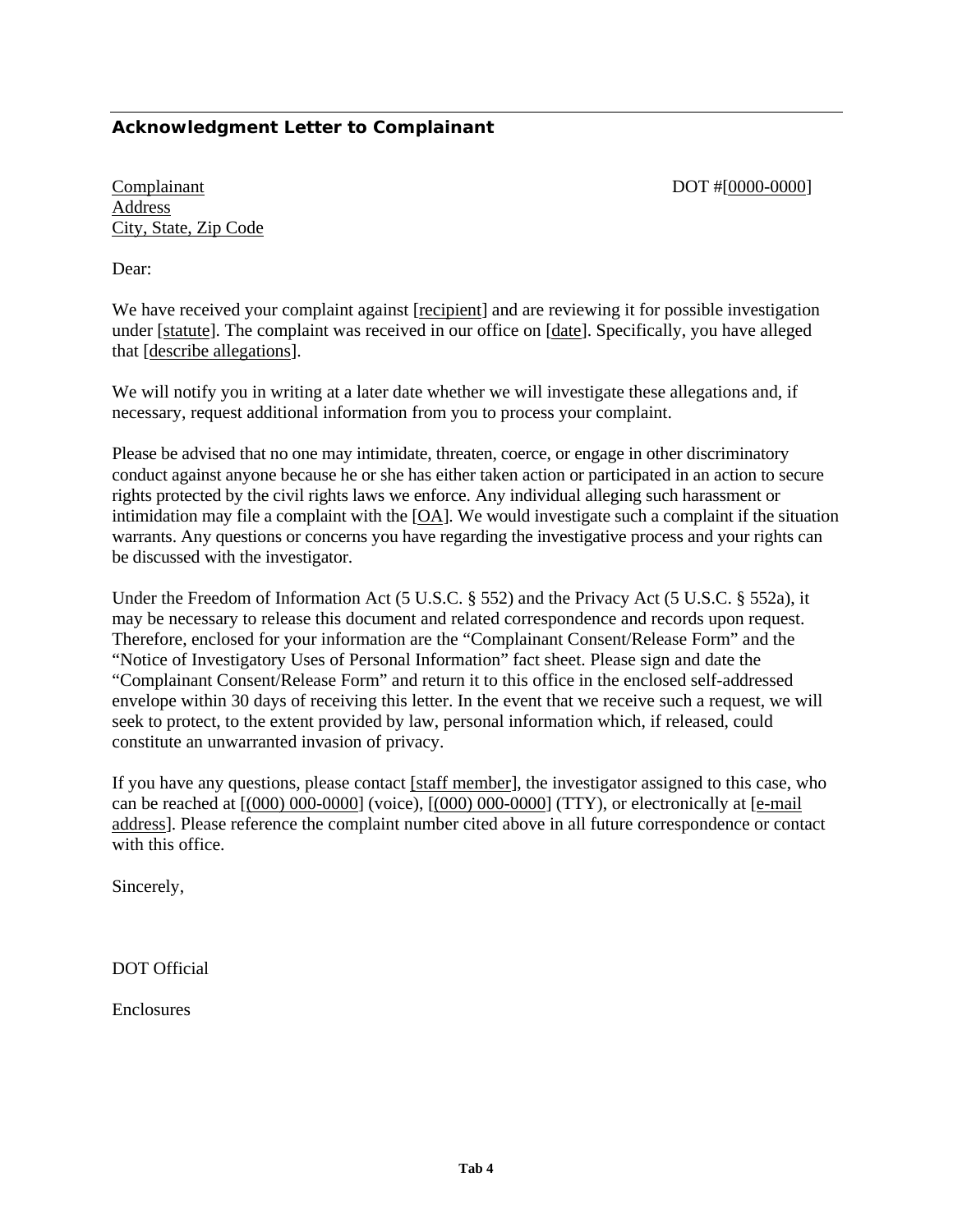# **Acknowledgment Letter and Request for Information to Complainant**

Complainant DOT #[0000-0000] Address City, State, Zip Code

Dear:

We have received your complaint against [recipient] and are reviewing it for possible investigation under [statute]. The complaint was received in our office on [date]. Specifically, you have alleged that [describe allegations].

After a preliminary review of your complaint, it has been determined that additional information is needed from you in order to more fully understand the facts and circumstances that lead you to believe discrimination occurred. Please provide [specify information] to this office by [date]. If the information is not received by that date, the case will be closed and the [OA] will take no further action.

Please be advised that no one may intimidate, threaten, coerce, or engage in other discriminatory conduct against anyone because he or she has either taken action or participated in an action to secure rights protected by the civil rights laws we enforce. Any individual alleging such harassment or intimidation may file a complaint with the [OA]. We would investigate such a complaint if the situation warrants. Any questions or concerns you have regarding the investigative process and your rights can be discussed with the investigator.

Under the Freedom of Information Act (5 U.S.C. § 552) and the Privacy Act (5 U.S.C. § 552a), it may be necessary to release this document and related correspondence and records upon request. Therefore, enclosed for your information are the "Complainant Consent/Release Form" and the "Notice of Investigatory Uses of Personal Information" fact sheet. Please sign and date the "Complainant Consent/Release Form" and return it to this office in the enclosed self-addressed envelope within 30 days of receiving this letter. Should we receive such a request, we will safeguard, to the extent permitted by the Freedom of Information Act and the Privacy Act, the release of information which could constitute an unwarranted invasion of your or other's privacy.

If you have any questions concerning this letter, please contact [staff member], the investigator assigned to this case, who can be reached at [(000) 000-0000] (voice), [(000) 000-0000] (TTY), or electronically at [e-mail address]. Please reference the complaint number cited above in all future correspondence or contact with this office.

Sincerely,

DOT Official

Enclosures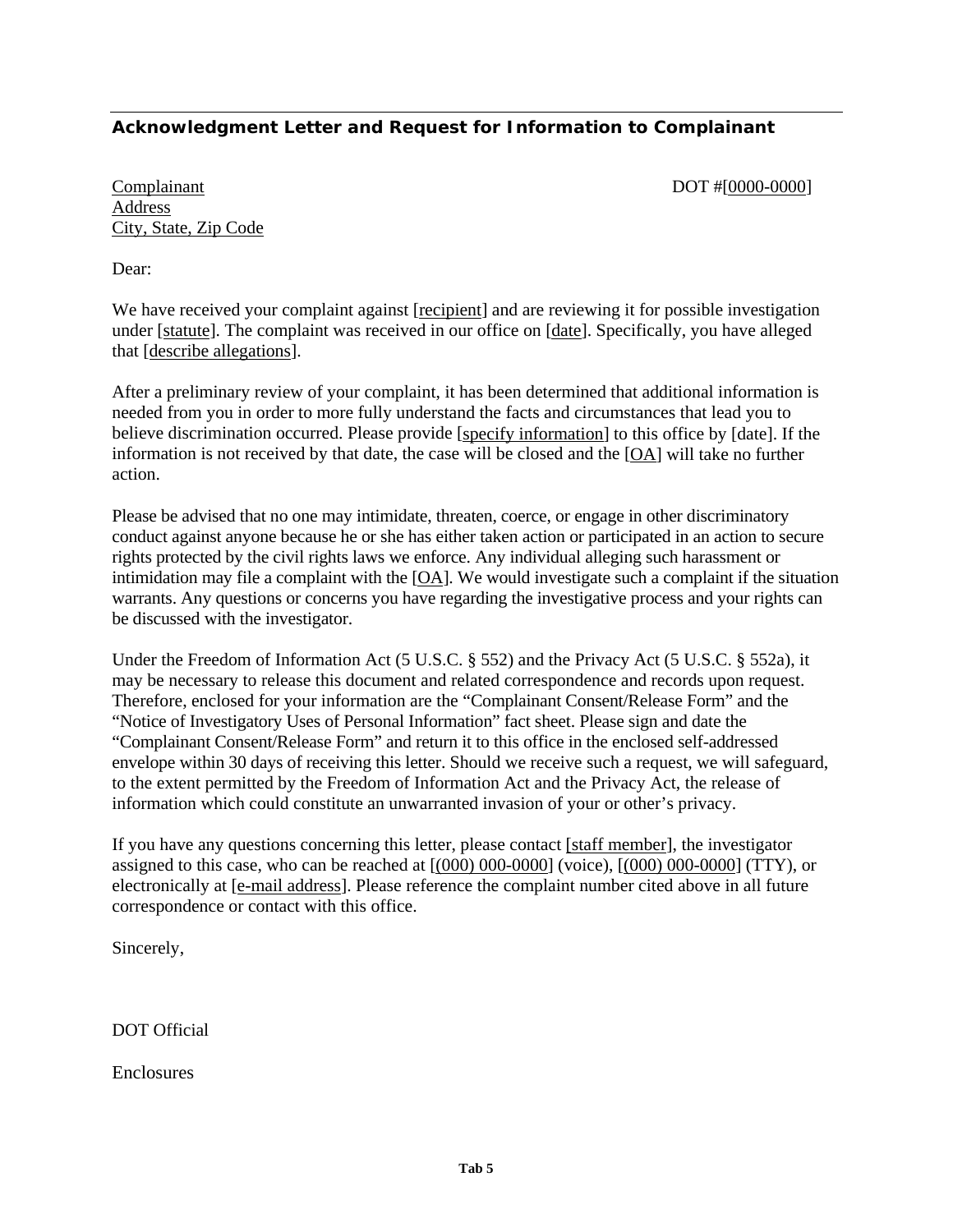# **Dismissal Letter to Complainant**

Complainant DOT #[0000-0000] Address City, State, Zip Code

Dear:

This letter acknowledges receipt of your complaint of discrimination filed against the [recipient]. The complaint was received in our office on [date]. After a thorough review of the information you provided, it has been determined that the matters raised in your complaint are not related to the laws or statutes for which the U.S. Department of Transportation has jurisdiction. Therefore, we have closed your case and will take no further action in this matter.

[*Add language below if the complaint can be referred to another agency:*]

However, we have referred your complaint to the [agency] since it appears that agency may have jurisdiction over the matter. Any questions about this referral and all further correspondence should be addressed to:

### [Referral Agency Address]

Sincerely,

DOT Official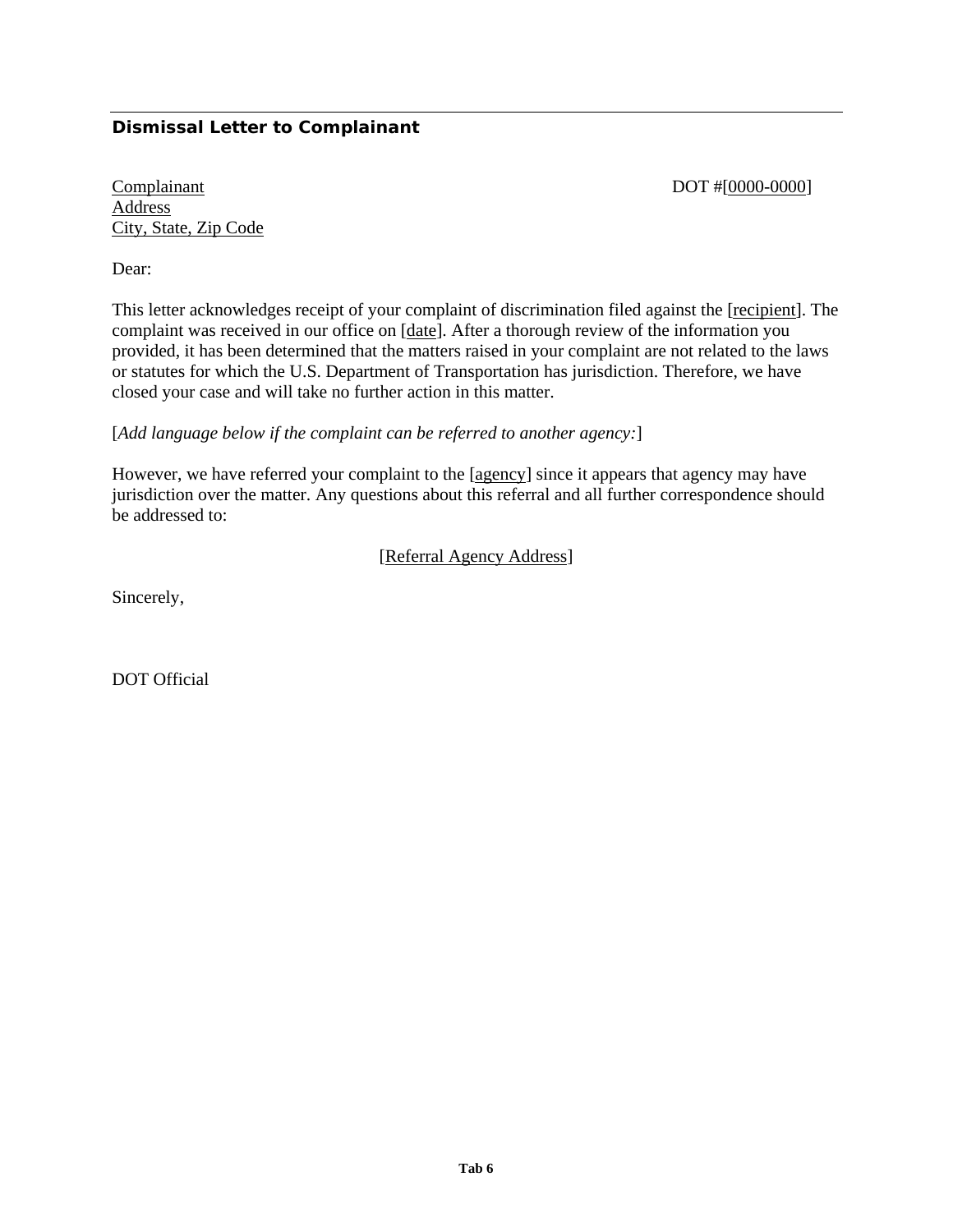# **Referral Letter to Another Agency**

# DOT #[0000-0000]

Agency or Component Head designated for civil rights complaint referrals and address

Dear:

Enclosed for your review is correspondence received by the [OA]. The correspondence was received in our office on [date]. The complainant alleges that [briefly describe allegations]. The matter does not appear to be within the jurisdiction of our office.

However, the issues raised may fall within the jurisdiction of your agency, so we are referring this complaint to your office for review and disposition. If you have any questions about this letter, please feel free to call [staff member] of my staff at  $[(000) 000-0000]$ . The complainant has been informed of the referral.

Sincerely,

DOT Official

Enclosure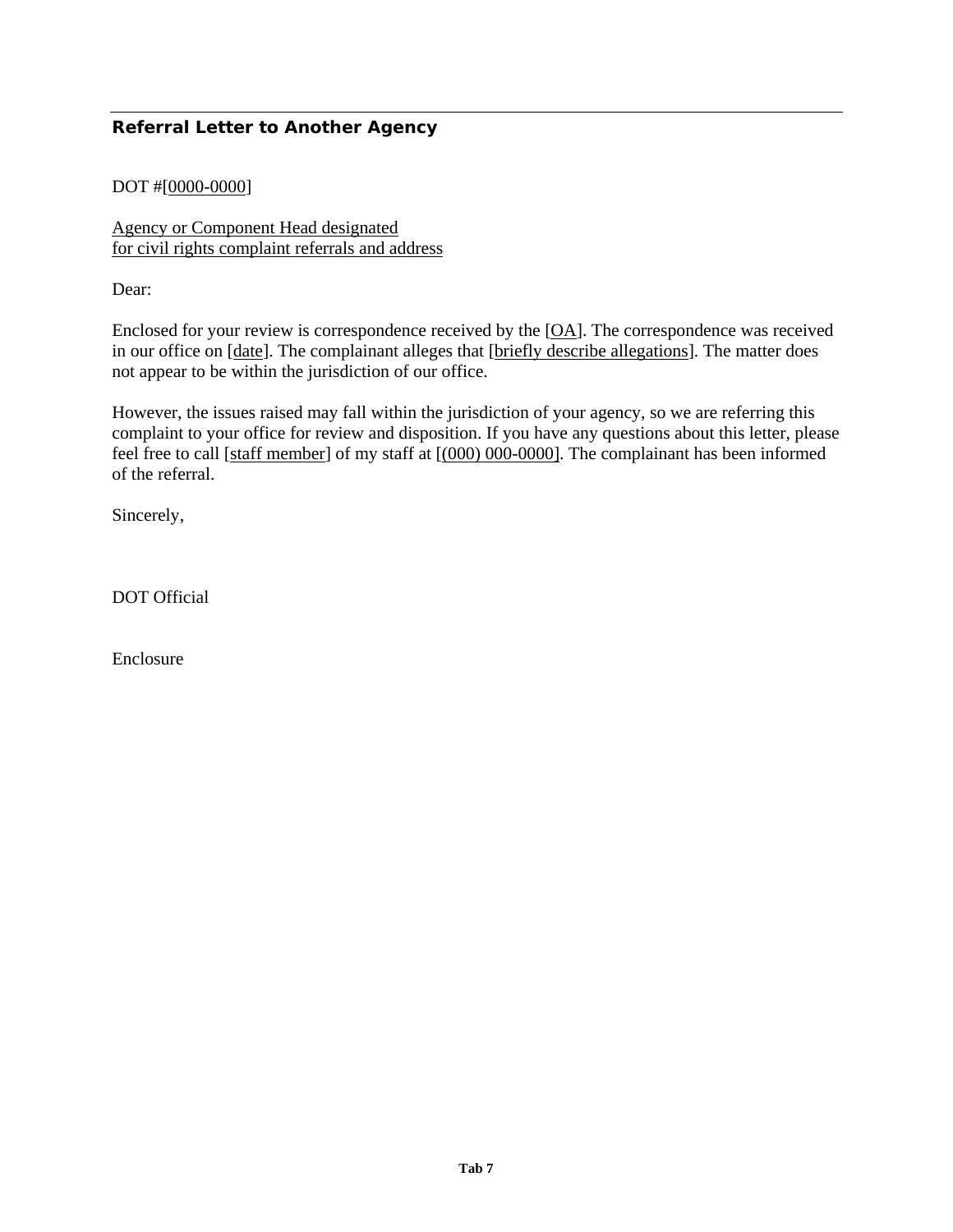# **Notification of Complainant's Right to Request a Waiver of Timeliness Requirement**

Complainant DOT #[0000-0000] Address City, State, Zip Code

Dear:

This letter responds to your complaint of discrimination against the [recipient] on the basis of [list basis, e.g., "your race, African American"]. Your complaint was received by the [OA office] on [date]. You allege [describe allegations].

Title VI of the Civil Rights Act of 1964, 42 U.S.C. 2000d *et seq*., prohibits discrimination based on race, color, and national origin in federally funded programs and activities. The Department of Transportation (DOT) enforces Title VI and other civil rights statutes and investigates complaints against recipients of financial assistance from DOT.

# [*Substitute legislative/regulatory reference above if authority is other than Title VI.*]

Based on our review of your complaint, we have determined that the alleged act(s) of discrimination occurred on [date]. Normally, a complaint must be received by DOT within 180 days of the alleged act of discrimination; in the case of your complaint, 180 days from the date of the alleged act(s) of discrimination would be [date]. Therefore, you have failed to file your complaint in a timely manner.

The Department has the authority to waive the 180-day time period required for filing a complaint if you can demonstrate that your failure to file was based on "good cause." Generally, DOT will find good cause in the following circumstances:

- (a) The complainant could not reasonably be expected to know the act was discriminatory within the 180-day period, and the complaint was filed within 60 days after the complainant became aware of the alleged discrimination;
- (b) The complainant was unable to file a complaint because of incapacitating illness or other incapacitating circumstances during the 180-day period, and the complaint was filed within 60 days after the period of incapacitation ended;
- (c) The complainant filed a complaint alleging the same discriminatory conduct within the 180 day period with another Federal, state, or local civil rights enforcement agency, and filed a complaint with DOT within 60 days after the other agency had completed its investigation or notified the complainant that it would take no further action;
- (d) The complainant filed, within the 180-day period, an internal grievance alleging the same discriminatory conduct that is the subject of the DOT complaint, and the complaint is filed no later than 60 days after the internal grievance is concluded;
- (e) Unique circumstances generated by DOT action have adversely affected the complainant; or
- (f) The discriminatory act is of a continuing nature.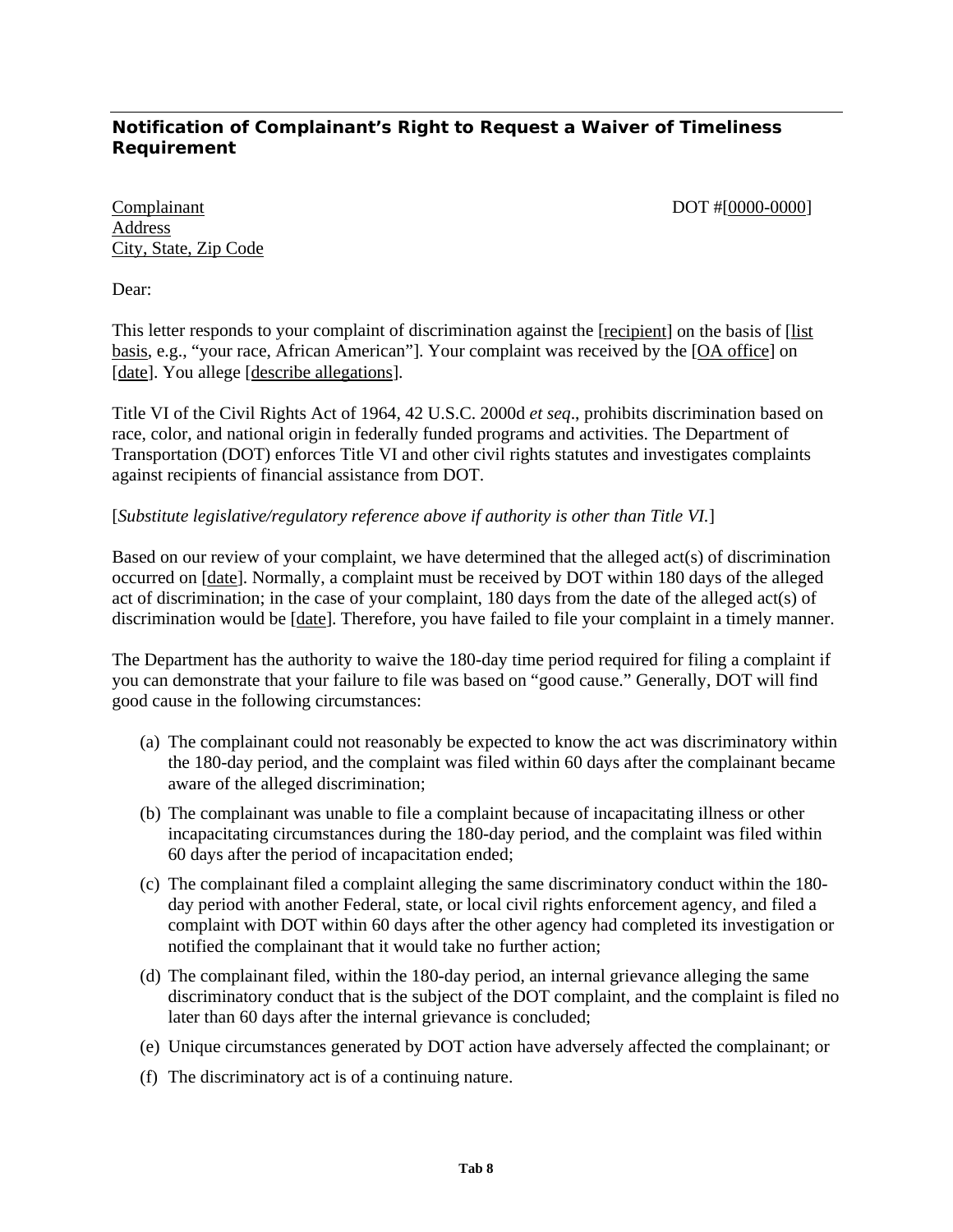If you wish to request a waiver, please submit a detailed description explaining why you failed to file your complaint within 180 days of the alleged act(s) of discrimination. If you do not seek a waiver within 30 days of your receipt of this letter, we will close our your complaint and take no further action.

Under the Freedom of Information Act (5 U.S.C. § 552) and the Privacy Act (5 U.S.C. § 552(a)), we may be required to release this letter and other correspondence and records related to your complaint in response to a request from a third party. Should we receive such a request, we will safeguard, to the extent permitted by the Freedom of Information Act and the Privacy Act, the release of information which could constitute an unwarranted invasion of your or other's privacy.

If you have any questions concerning this letter, please contact [staff member], the investigator assigned to this case, who can be reached at  $[(000) 000-0000]$  (voice),  $[(000) 000-0000]$  (TTY), or electronically at [e-mail address]. Direct any written correspondence regarding this matter to [investigator and address]. Please reference the complaint number cited above in all future correspondence or contact with this office.

Sincerely,

DOT Official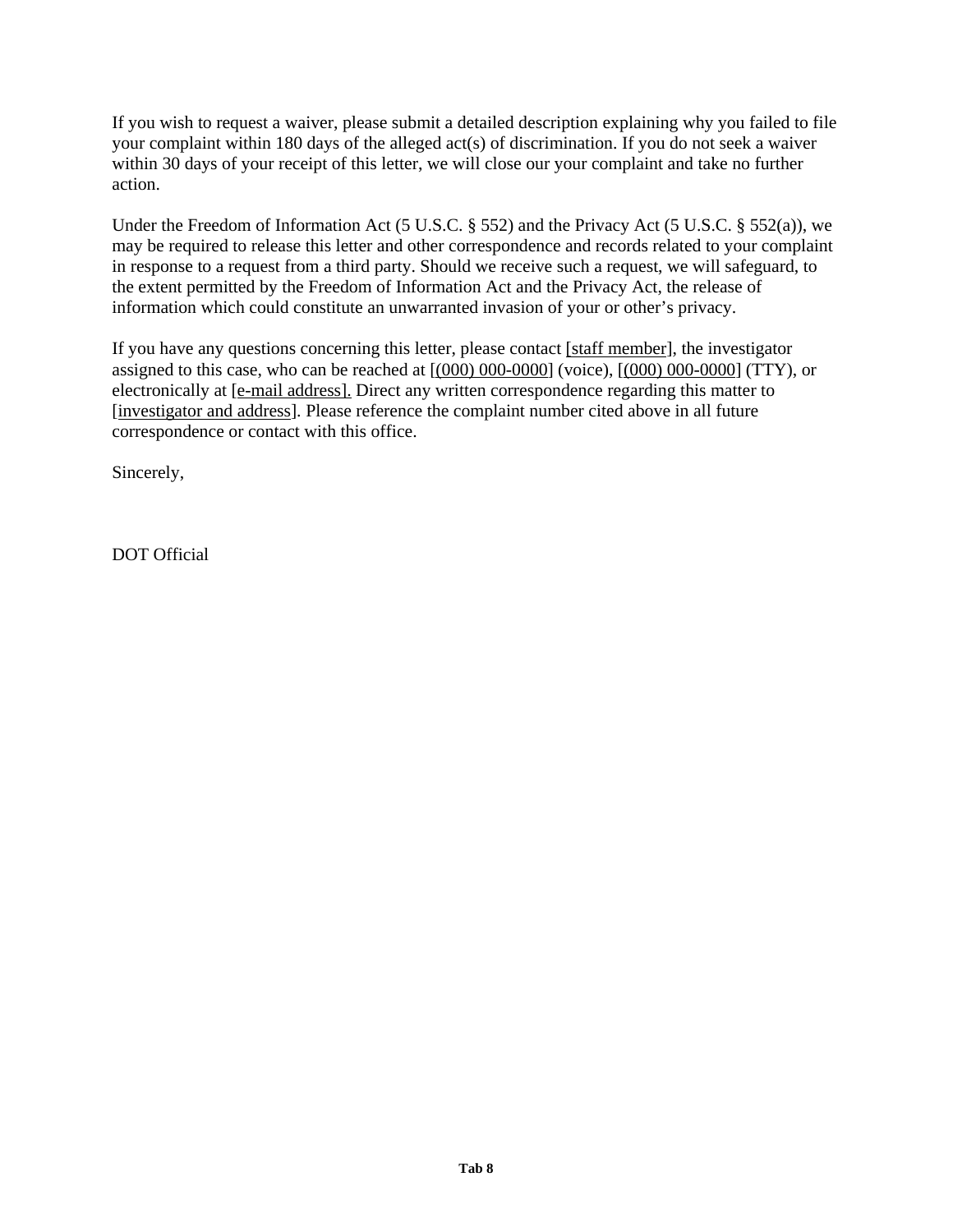# **Notification of Investigation Letter to Complainant**

### Complainant DOT #[0000-0000] Address City, State, Zip Code

Dear:

This letter is to notify you that we have reviewed your complaint against the [recipient] and are initiating an investigation of your allegations under [statute]. Specifically, you allege that [describe allegations].

Title VI of the Civil Rights Act of 1964, 42 U.S.C. 2000d *et seq*., prohibits discrimination based on race, color, and national origin in federally funded programs and activities. The U.S. Department of Transportation (DOT) enforces Title VI and other civil rights statutes and investigates complaints against recipients of financial assistance from DOT. The Department's recipients include transit authorities, departments of motor vehicles, state departments of transportation, and other entities. The [recipient] is a recipient of financial assistance from DOT, and therefore must comply with all Title VI requirements.

# [*Substitute the legislative/regulatory reference above if authority is other than Title VI.*]

The investigation will include, where appropriate, a review of pertinent practices and policies of the recipient, the circumstances under which the possible noncompliance occurred, and other factors relevant to a determination as to whether the recipient has failed to comply with the Department's Title VI and other civil rights regulations. If the investigation indicates the recipient failed to comply with these regulations, the Department will inform the recipient and the matter will be resolved by informal means whenever possible. We will inform you and the recipient in writing if the investigation does not warrant Department action.

You should be aware that no one may intimidate, threaten, coerce, or engage in other discriminatory conduct against anyone because he or she has either taken action or participated in an action to secure rights protected by the nondiscrimination statutes we enforce. Any individual alleging such harassment or intimidation may file a complaint with the U.S. Department of Transportation. We would investigate such a complaint if the situation warrants.

You should further note that the Department's investigation represents the interests of the United States and the Department does not represent you individually. Our primary goal is to ensure nondiscrimination by recipients of financial assistance from the Department and remedial action will be negotiated principally with this goal in mind. This relief may be consistent with your interests; however, you may wish to consult private counsel of your choosing to determine what, if any, relief you may be entitled to receive through private litigation.

Under the Freedom of Information Act (5 U.S.C. § 552) and the Privacy Act (5 U.S.C. § 552a), it may be necessary to release this document and related correspondence and records upon request. In the event that we receive such a request, we will seek to protect, to the extent provided by law, personal information which, if released, could constitute an unwarranted invasion of privacy.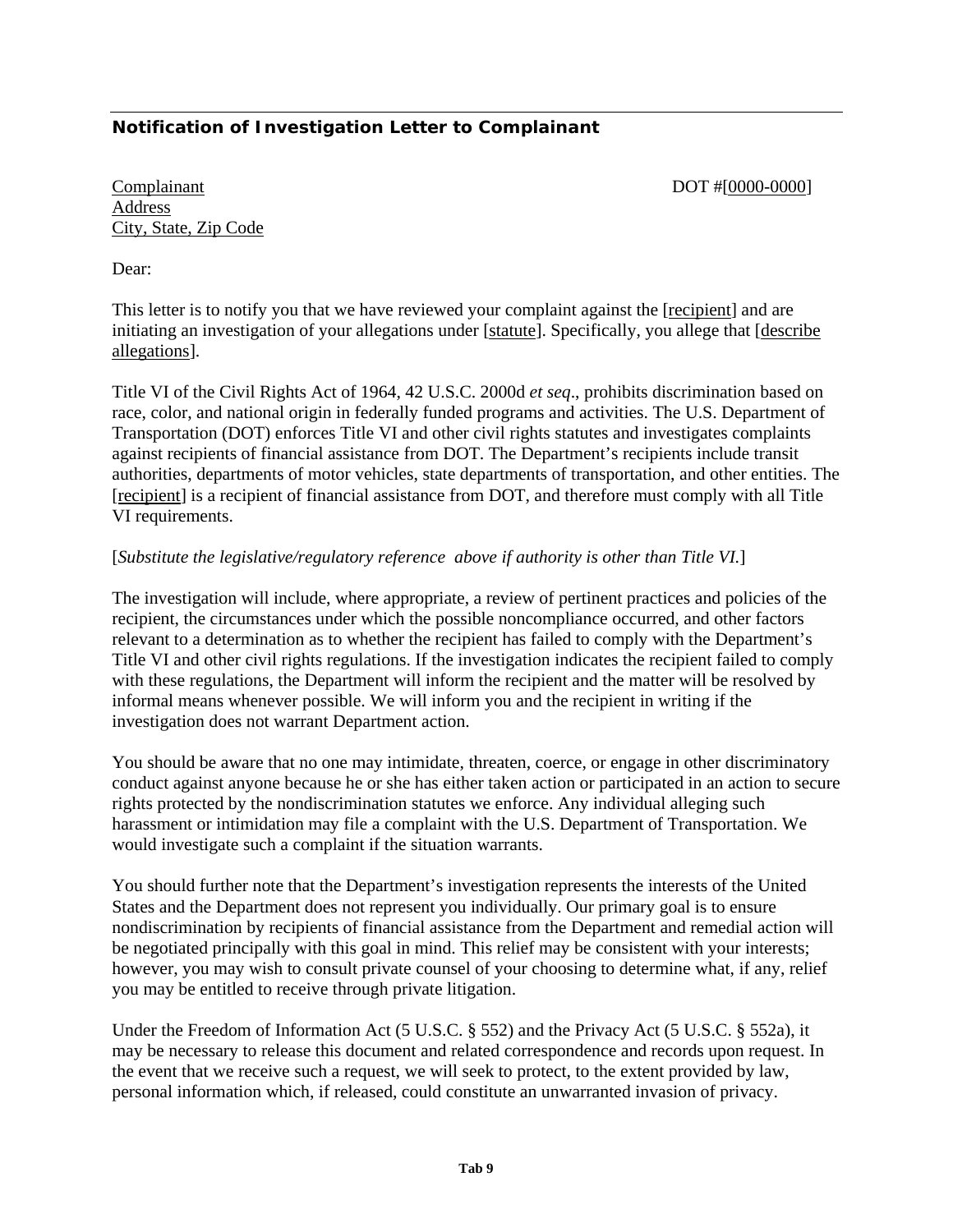[Name of staff member], the investigator assigned to this case, will be contacting you in the near future to schedule an interview with you [by telephone/in person]. We will keep you informed of the progress of our investigation. If you have any questions, please contact [investigator] at [(000) 000- 0000] (voice), [(000) 000-0000] (TTY), or electronically at [e-mail address]. Please reference the complaint number cited above in all future correspondence or contact with this office.

Sincerely,

DOT Official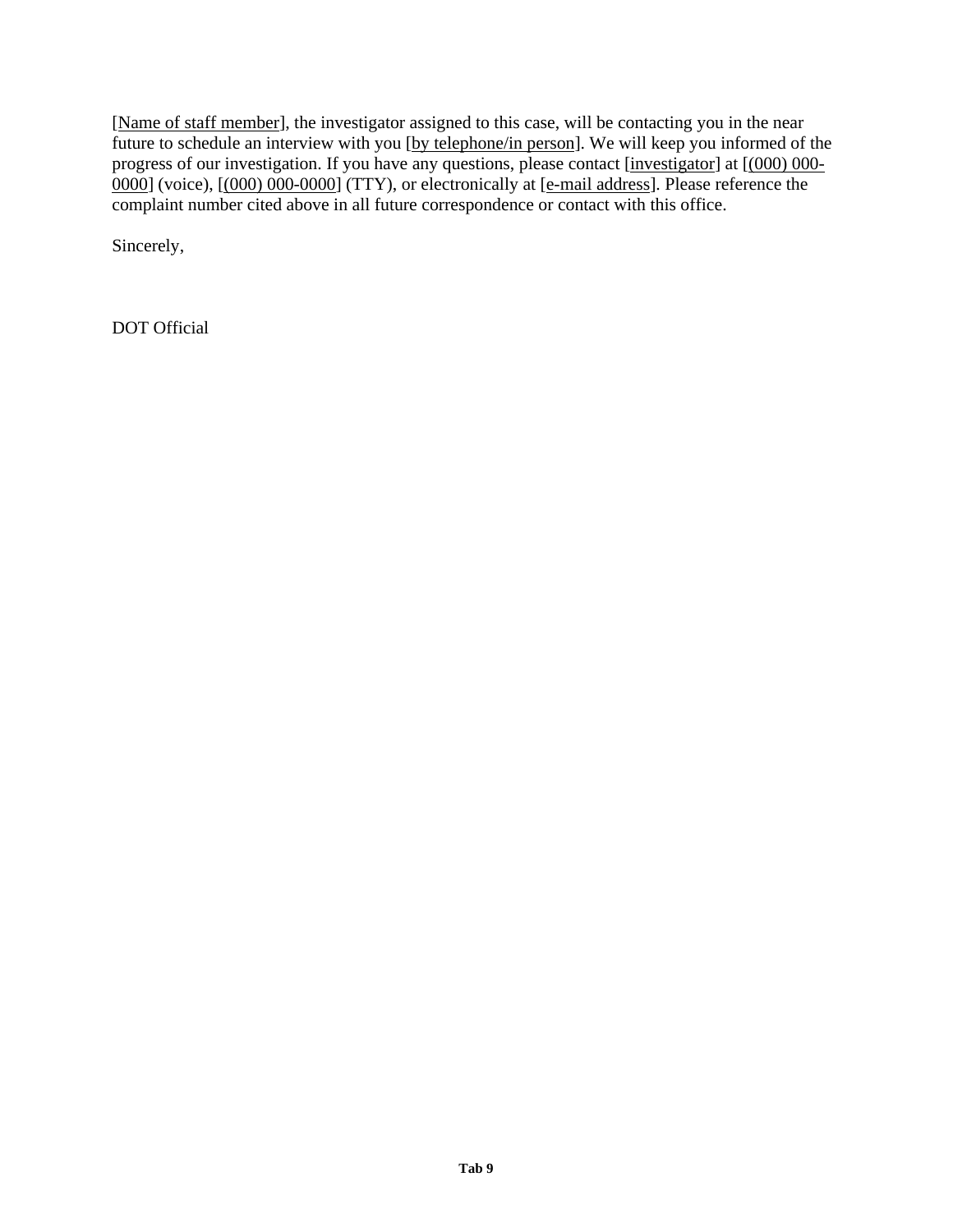# **Notification of Investigation Letter to Recipient**

Responsible Agency Official Address City, State, Zip Code

Re: DOT #[0000-0000] Complainant v. Recipient

Dear:

This letter is to notify you that the [OA], U.S. Department of Transportation (DOT), has received a complaint against the [recipient], alleging discrimination based on [basis or bases]. The complainant, [complainant's name], alleges that [describe allegations].

The [OA] is responsible for investigating complaints against recipients of financial assistance from DOT. Since the [recipient] is a recipient of financial assistance from DOT, Title VI of the Civil Rights Act of 1964, 42 U.S.C. 2000d *et seq*., applies. Title VI prohibits discrimination based on race, color, and national origin and provides jurisdiction for the [OA] to investigate the complainant's allegations.

# [*Substitute legislative/regulatory reference above if authority is other than Title VI*]

In addition to investigating complaints against DOT's recipients, we are required to make findings of fact and conclusions of law, and attempt to negotiate voluntary compliance if a violation is found. Our regulation also provides for the use of alternative means of dispute resolution, where appropriate, including settlement negotiations and conciliation. Generally, when an investigation is completed, the results of the investigation are sent to a recipient in a Letter of Findings. If the investigation reveals discrimination that violates [statute], attempts will be made to resolve the matter before issuing a violation Letter of Findings. If a violation letter is issued and an agreement cannot be reached on a remedy, enforcement action may be initiated. This enforcement may be an administrative hearing to terminate DOT's financial assistance to the programs and services of the [recipient], referral of the matter to the Department of Justice with a recommendation that appropriate proceedings be brought to enforce any rights of the United States under any law of the United States, or other means authorized by law. We are committed to resolving this complaint in a productive and amicable manner.

[In order to facilitate our investigation, we will send you an initial Information Request in the near future. We will review and analyze your response, and determine whether further investigation is necessary, including an on-site visit to conduct interviews and review additional documents.]

[In order to facilitate our investigation, we request that you submit a position statement responding to the allegations listed above, within 30 days of the date of this letter. Please include any pertinent documents, records, names of witnesses, (list as appropriate) to support your statement.]

[We believe that the issues raised in this complaint may best be addressed through a negotiated settlement. If you are interested in entering into negotiations to address the allegations raised in this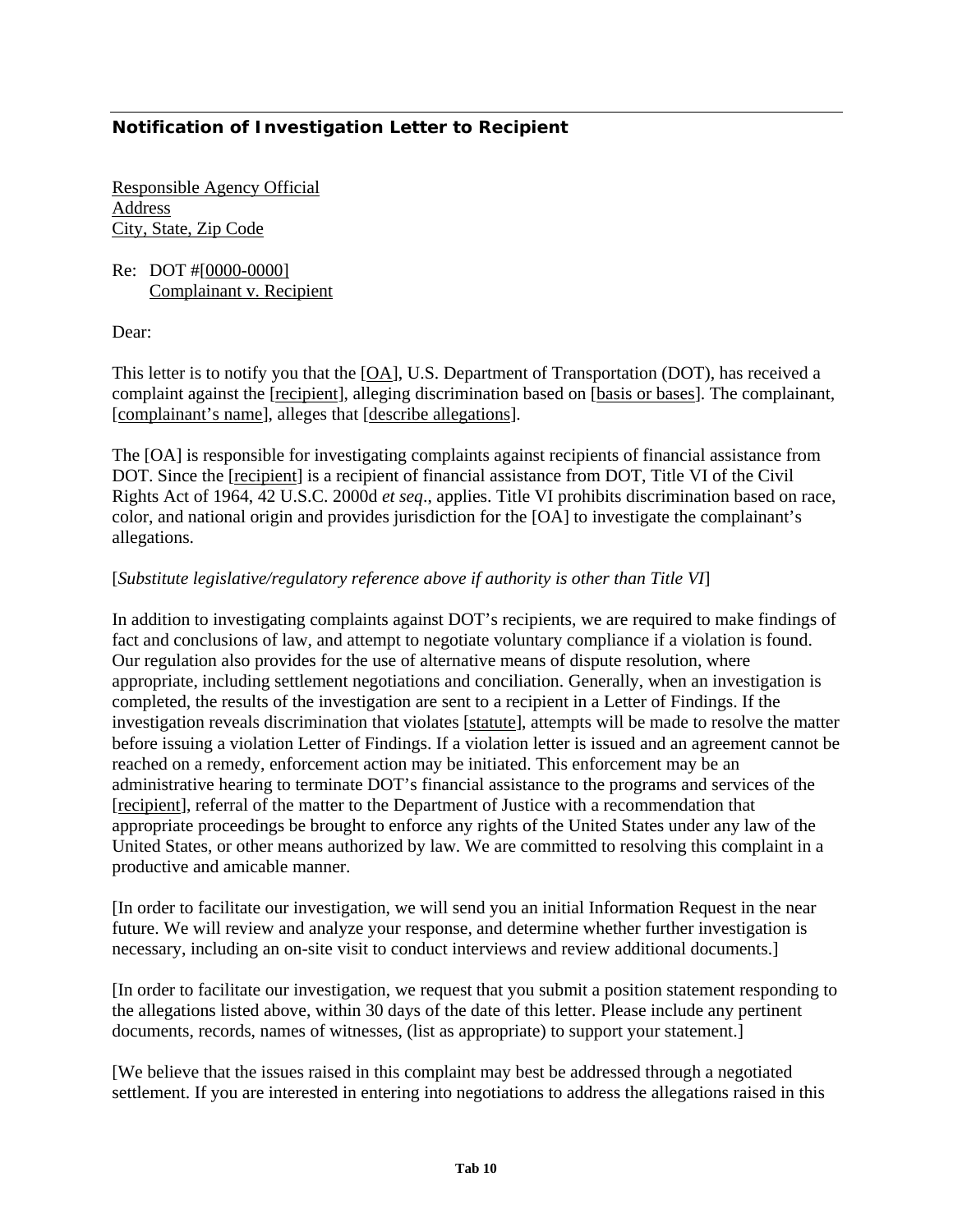complaint, please notify [staff member], the investigator assigned to this case, at [(000) 000-0000] (voice) or  $[(000) 000-0000]$  (TTY) within 15 days of the date of this letter.

We are obligated to inform you that no one may intimidate, threaten, coerce, or engage in other discriminatory conduct against anyone because he or she has either taken action or participated in an action to secure rights protected by the civil rights laws we enforce. Any individual alleging such harassment or intimidation may file a complaint with the U.S. Department of Transportation. We would investigate such a complaint if the situation warrants.

Under the Freedom of Information Act (5 U.S.C. § 552) and the Privacy Act (5 U.S.C. § 552a), it may be necessary to release this document and related correspondence and records upon request. In the event that we receive such a request, we will seek to protect, to the extent provided by law, personal information which, if released, could constitute an unwarranted invasion of privacy.

If you or your staff wish to discuss this complaint, please feel free to contact [staff member] at  $(000)$ 000-0000] (voice), [(000) 000-0000] (TTY), or electronically at [e-mail address]. Please direct any written correspondence regarding this matter to [investigator and address] and reference the complaint number cited above. Thank you for your cooperation.

Sincerely,

DOT Official

Enclosure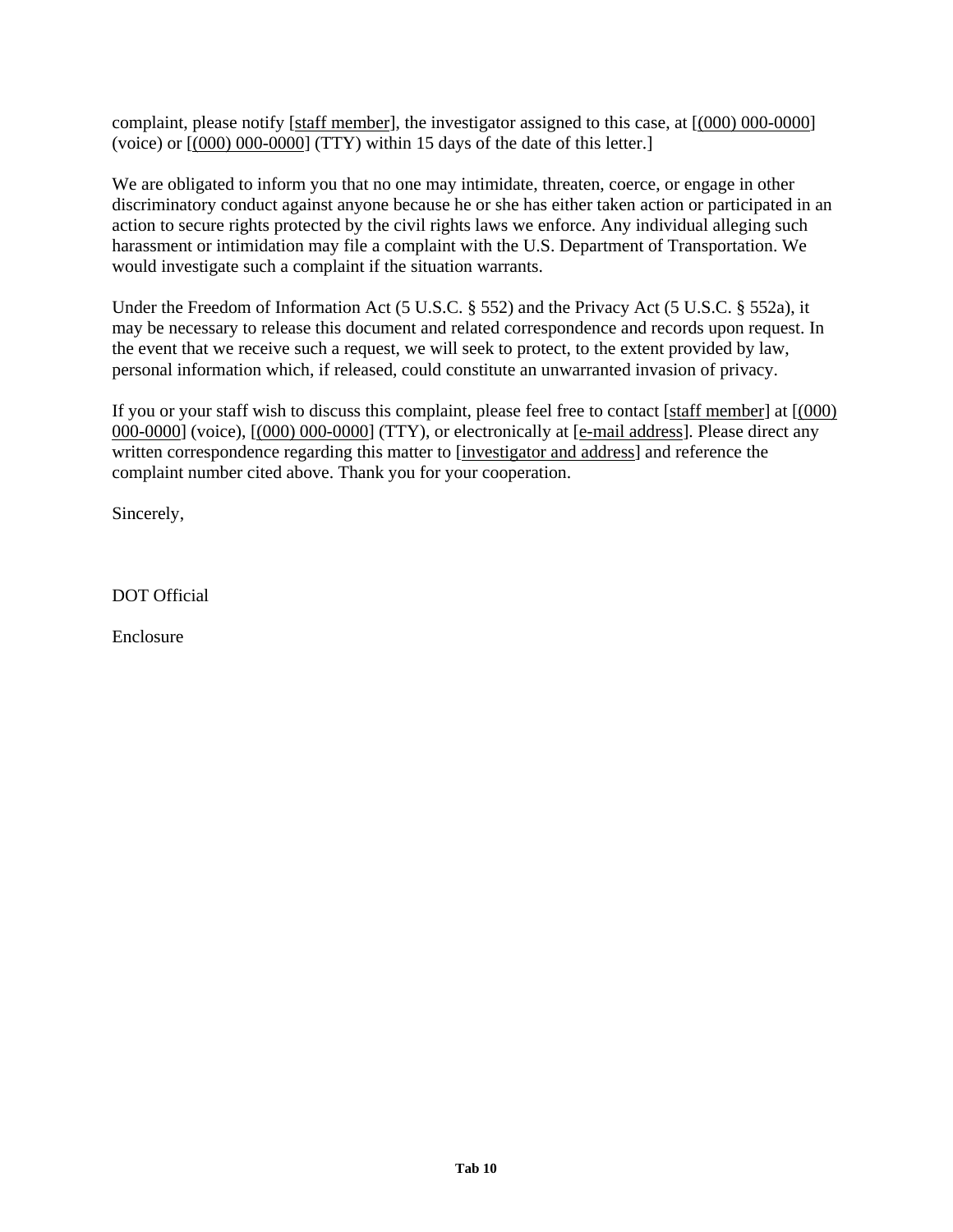### **Investigative Plan Format**

# **INVESTIGATIVE PLA[N\\*](#page-71-0)**

# **Case Number**

2007-0046

### **Complainant**

Douglas McManus 123 South Street Anywhere, USA 14456 (571) 555-1212

### **Recipient**

State Department of Transportation 1409 ABE Boulevard Anywhere, USA 14457 (571) 555-1456

Contact: James Perry, Transportation Director

#### **Investigator**

Mary Smith, Equal Opportunity Specialist

# **I. JURISDICTION**

This section should note that a covered basis of discrimination (e.g., race, sex, or disability) has been alleged in a timely fashion against an agency's recipient, giving DOT jurisdiction to investigate.

For example:

 $\overline{a}$ 

*Timeliness:* Complainant alleges ongoing violations. *Recipient Status:* The State Department of Transportation received XYZ grants in May 2004. *Basis:* Race—African American *Legal Authority:* Title VI of the Civil Rights Act of 1964, 49 CFR Part 26

<span id="page-71-0"></span><sup>\*</sup> Some language in this appendix was excerpted from the Department of Justice's *Investigation Procedures Manual for the Investigation and Resolution of Complaints Alleging Violations of Title VI and Other Nondiscrimination Statutes*, September 1998, at http://www.usdoj.gov/crt/ grants\_statutes/complain.html #format. DOJ's manual in the beginning of Chapter 5 provides extensive guidance on planning investigations, including how to apply the appropriate legal theories and evidentiary standards.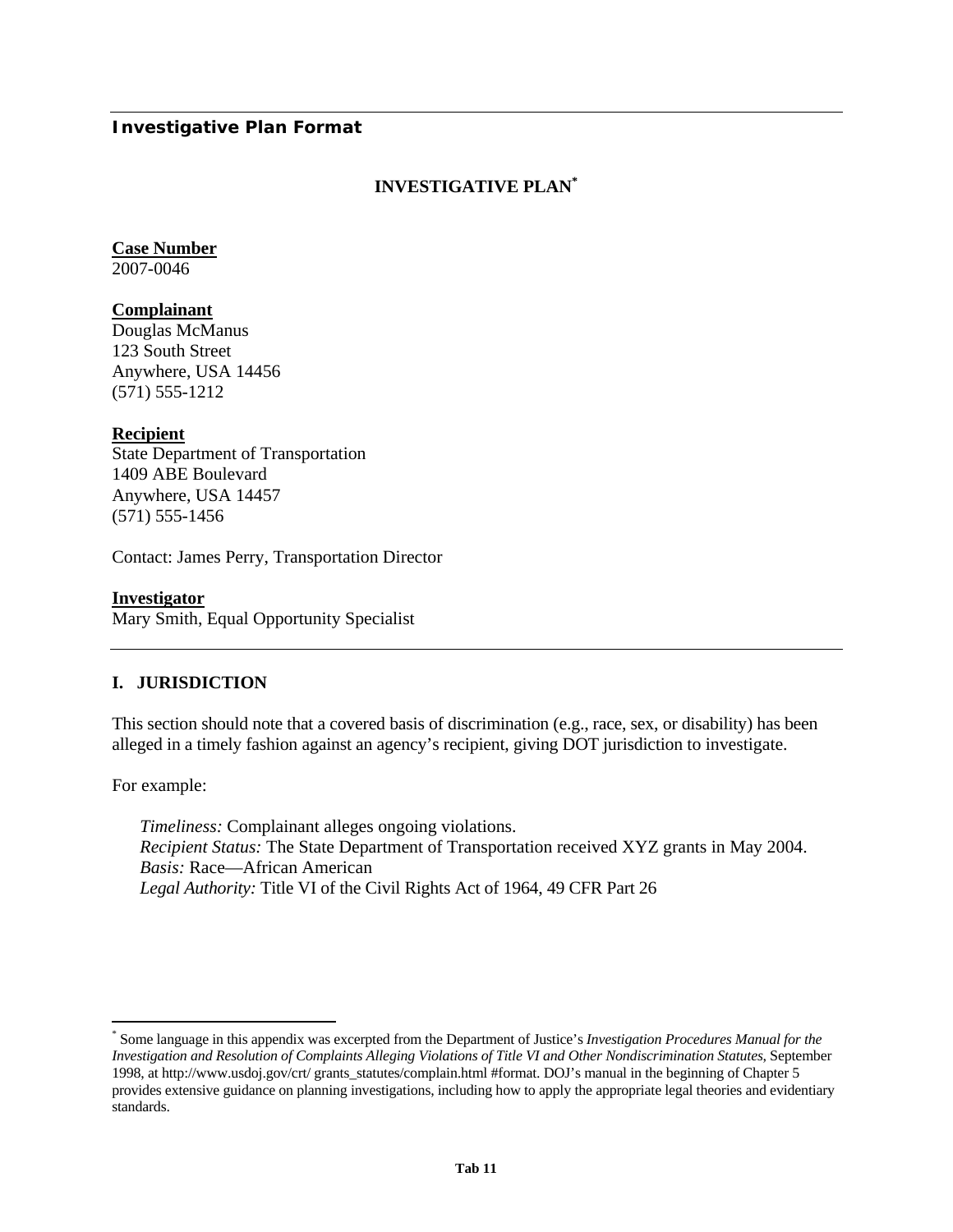# **II. ISSUES**

Here the investigator should identify the specific action, policy, or practice responsible for the alleged discrimination (e.g., denial of transportation services, harassment, retaliation for filing a complaint or giving testimony in an investigation, provision of unequal services). The issues should be numbered.

For example:

- 1. Complainant alleges that the State Department of Transportation (SDOT) has not always followed the requirements of 49 CFR Part 26 relative to the DBE program eligibility standards for certification.
- 2. Complainant alleges that SDOT has not sufficiently publicized the third-party challenge procedure.
- 3. Complainant alleges that the SDOT has provided slow payments to minority contractors.

## **III. APPLICABLE LEGAL THEORIES**

The applicable legal theory of discrimination, which will determine the standards of proof needed to establish a violation, should be listed in this section. Two primary legal theories are used to establish a case of prohibited discrimination: intentional discrimination/disparate treatment and disparate impact/effects.

## **IV. DATA NEEDED**

In this section, the investigator should list the data that must be gathered during the investigation and their source. Both documentary evidence, such as business records, and testimonial (or oral) evidence should be listed. The list of documents may correspond to the Issues outlined in Section II above.

For example:

#### **Issue #1**

Complainant alleges that the SDOT has not always followed the requirements of 49 CFR Part 26 relative to the DBE program eligibility standards for certification.

#### **Documents Needed**

- 1. Policies and procedures regarding the DBE certification process (Source: Recipient).
- 2. Copies of all documents used in the certification process (Source: Recipient).
- 3. Documents that show the number of certifications and certification denials processed anytime from January 1, 1996, to the present. Indicate the reason for any certification denial (Source: Recipient).

A list of interview questions for the complainant, recipient, and witnesses may be included in this section.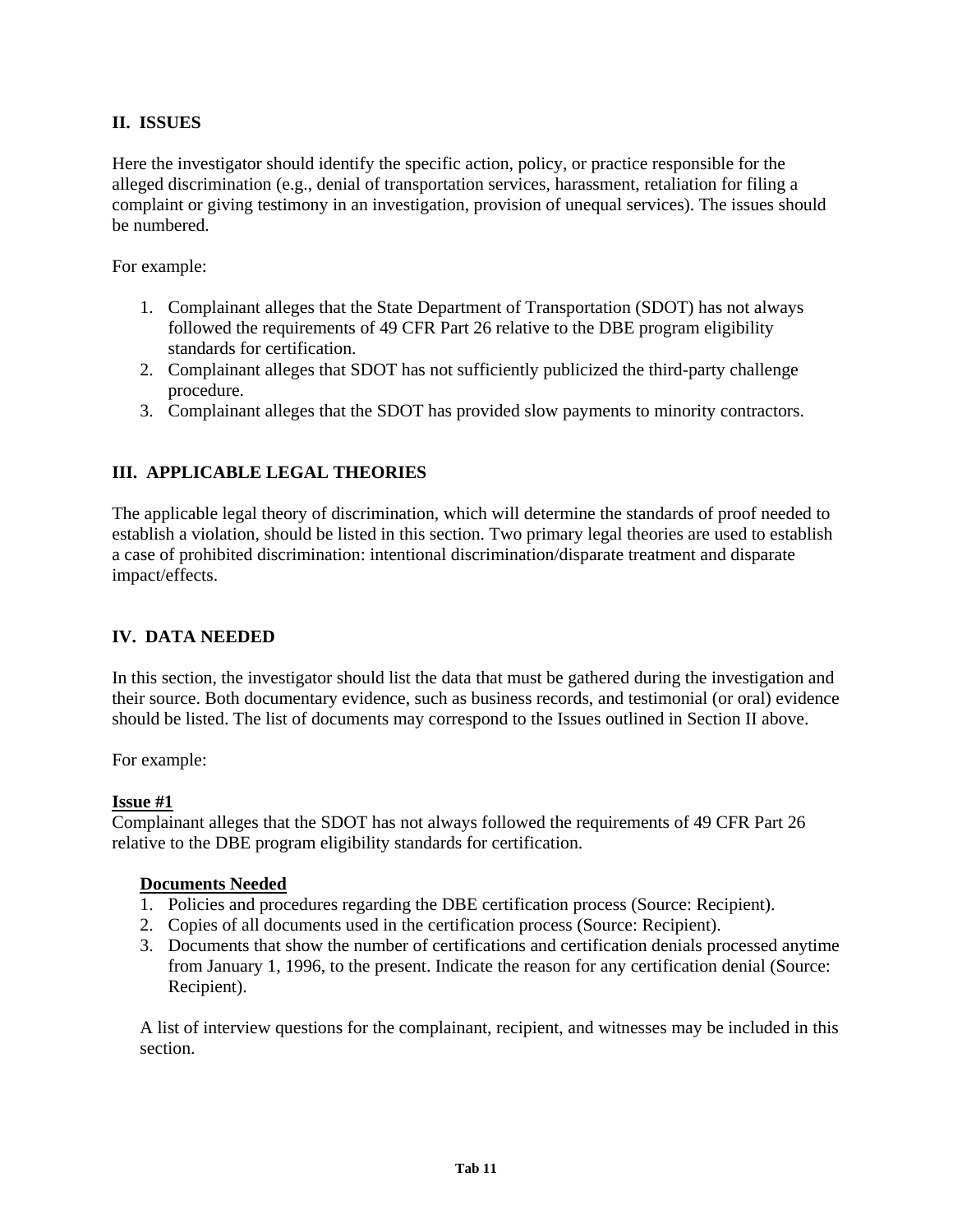## **V. PROPOSED ACTIVITY SCHEDULE**

This section should list the anticipated sequence of activities that will be important in proving whether discrimination occurred or not.

For example:

Notification and data request by [date]. Response due from recipient [date]. Interviews by [date]. On-site visit by  $\boxed{\text{date}}$ . Analysis of data by [date]. Discussion of settlement with recipient, if applicable, by [date]. Letter of Findings issued by [date].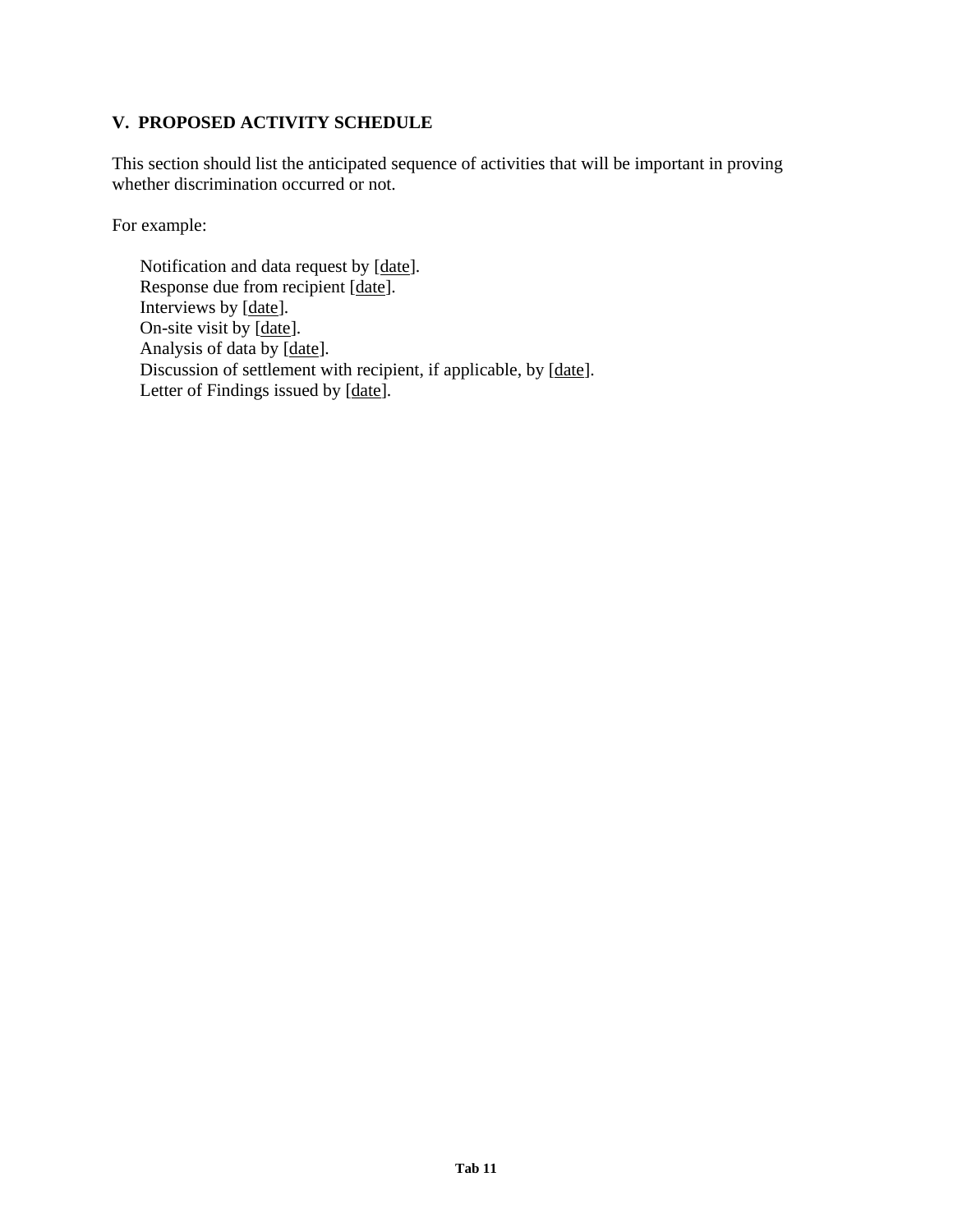## **Investigative Report Format**

## **INVESTIGATIVE REPOR[T\\*](#page-74-0)**

# **Case Number**

2007-0047

## **Complainant**

Michael Kennedy 123 South Street Anywhere, USA 14456 (571) 555-1212

### **Recipient**

State Department of Transportation 1409 ABE Boulevard Anywhere, USA 14457 (571) 555-1456

Contact: Janice King, Transportation Director

#### **Investigator**

Roger Johnson, Equal Opportunity Specialist

## **I. INTRODUCTION (OPTIONAL)**

This section should provide the reader with a historical overview of the actions taken on the case prior to DOT's involvement and should chart an office's activities prior to accepting the complaint for investigation.

## **II. APPLICABLE LAWS/REGULATIONS**

For example, Title VI of the Civil Rights Act of 1964; and DOT DBE regulations at 49 CFR Part 26.

## **III. BASIS**

 $\overline{a}$ 

For example, race, sex, or disability.

<span id="page-74-0"></span><sup>\*</sup> Some language in this appendix was excerpted from the Department of Justice's *Investigation Procedures Manual for the Investigation and Resolution of Complaints Alleging Violations of Title VI and Other Nondiscrimination Statutes*, September 1998, at http://www.usdoj.gov/crt/ grants\_statutes/complain.html# format. A completed sample Investigative Report also can be found in the DOJ manual.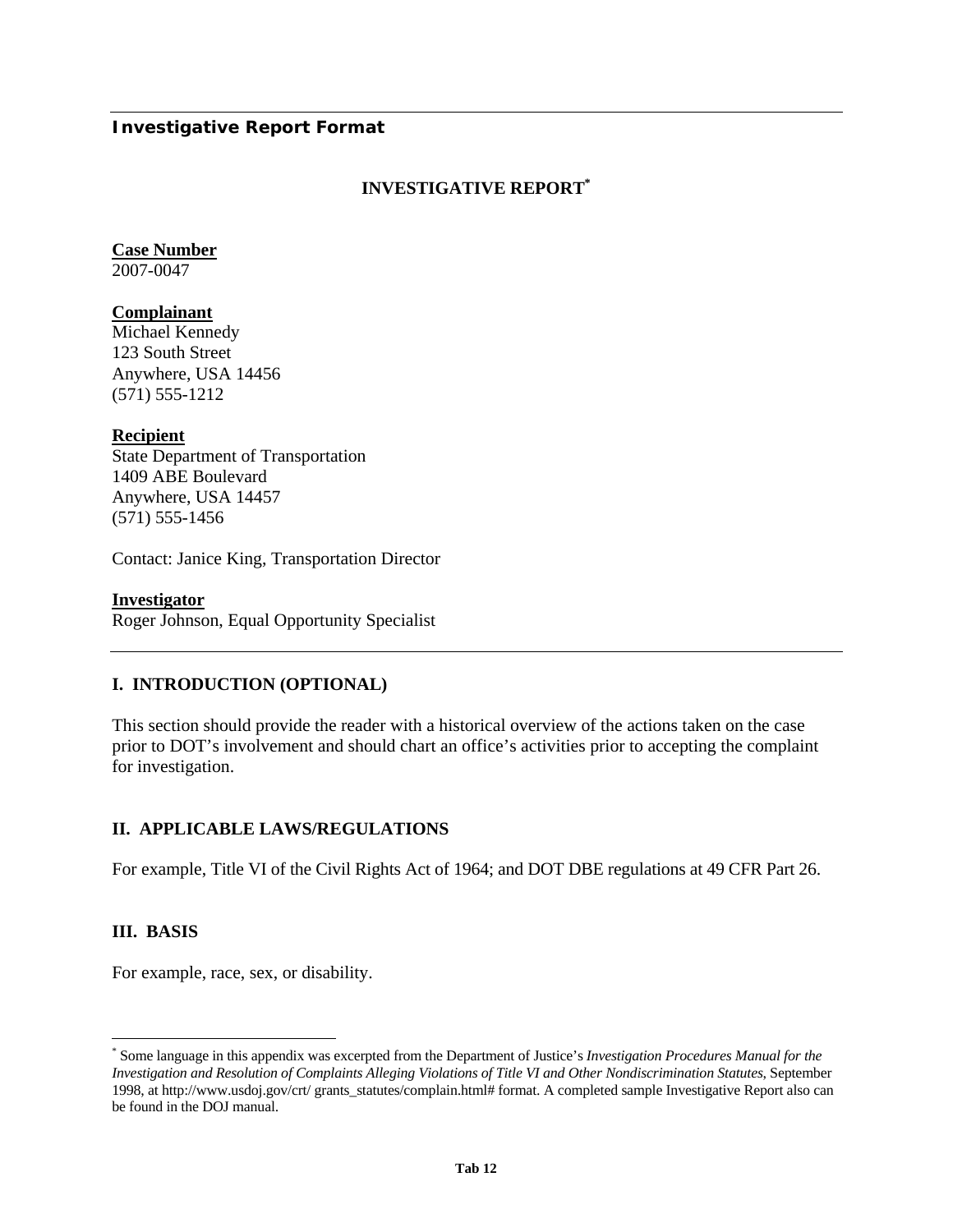## **IV. ALLEGATIONS**

In this section, the investigator should describe each individual or class allegation, stating it as succinctly and clearly as possible. The allegations should be numbered.

## **V. METHODOLOGY**

Here the investigator should explain *how* the investigation was conducted, *what* documents were reviewed, and *which* witnesses were interviewed. The investigator need not provide the names and addresses of the witnesses, but should provide the reader with both quantitative and qualitative information about what he or she did with sufficient specificity to identify the types of documents reviewed (e.g., ADA transition plans, business plans, citizen complaints, internal grievances) and the category and number of witnesses interviewed (e.g., three witnesses for the complainant, seven witnesses for the recipient, and two individuals identified by the investigator).

## **VI. FINDINGS AND ANALYSIS FOR EACH ALLEGATION**

All facts relevant to the investigator's analysis and recommended determination in the case should be set forth in this section. It is important both to the settlement/conciliation process and for establishing credibility of the determination that only clear, accurate, and factual evidence be included in this section. Facts should be presented in a logical sequence, such as the chronological order of the events or by subject matter. Factual issues in dispute should be resolved through examination of the relevant documents and the testimony in the record. Where appropriate, specific evidence supporting a finding should be cited, e.g., "statement of John Doe, who was at the meeting with the director on June 2, 2003."

Each fact or series of related facts should be sequentially numbered and listed separately.

In this section, the investigator also conducts an analysis of the facts presented, and draws his or her conclusions as to the validity of the complainant's allegations based on that analysis. Each fact should be weighed against the allegation to which it pertains, and a prima facie case of discrimination either established based on the preponderance of the evidence or the allegation rejected as without merit. An example from the Federal Highway Administration shows how this section could be organized:

## **Issue #3**

Complainant James Doe alleges that he has submitted 30 bids to prime contractors in the State DOT for highway contracts during the past two years. The Complainant alleges that he has not received a telephone call or any other communication from these contractors since he started filing complaints of race discrimination.

## **Analysis**

The State DOT stated that it does not receive bids submitted to the prime contractors. The State DOT further stated it does not require prime contractors to document how they process bids that are received from DBE firms or identify all DBE bidders and provide reasons for how they chose the successful DBE bidder.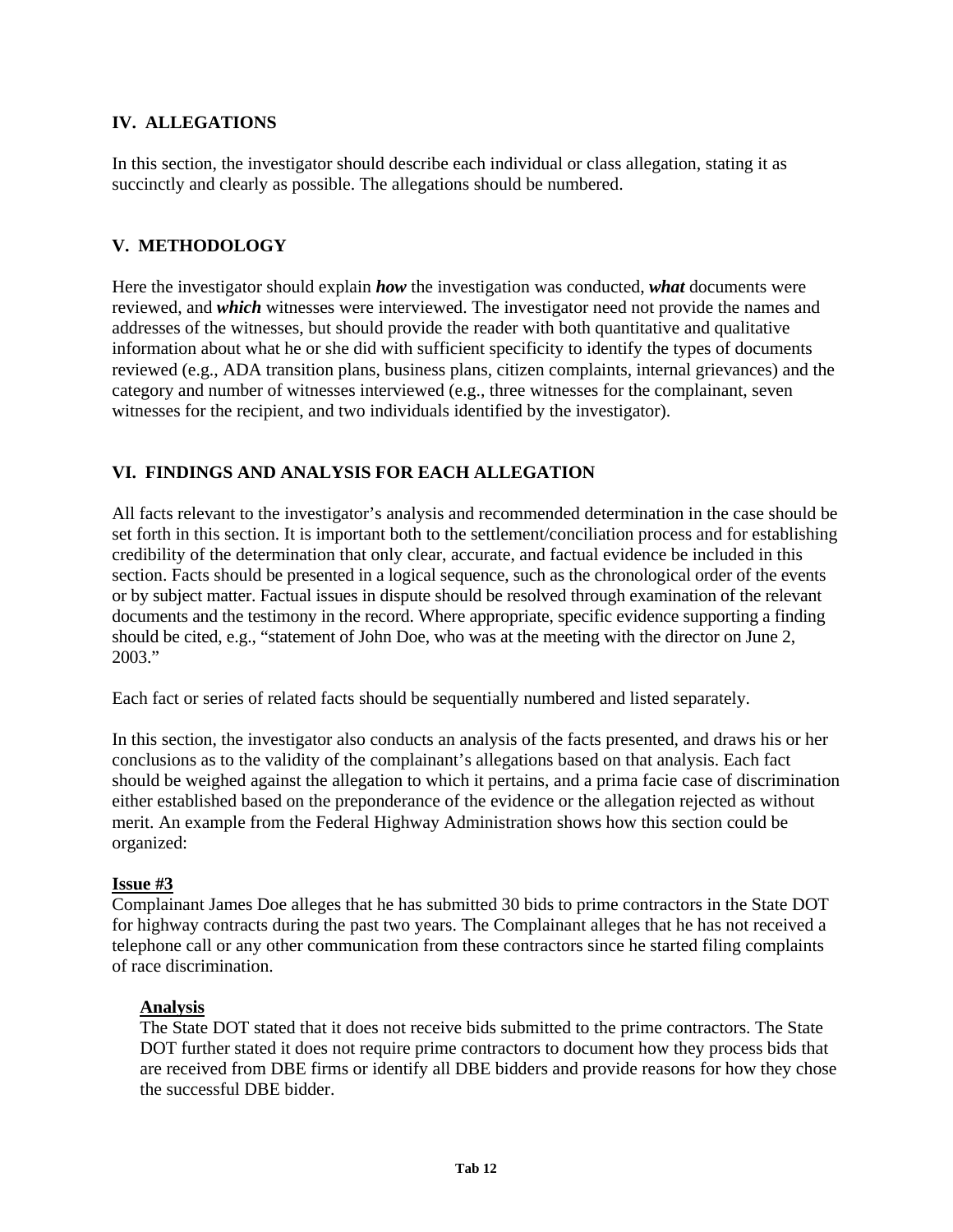The record shows that Complainant James Doe was not awarded any contracts anytime during the period reviewed for this investigation.

The record shows that African American DBEs are not awarded contracts in accordance with their representation in the DBE program. The record further shows that State DOT does not have a procedure in place to monitor the selection practices of its prime contractors. The regulations at 49 CFR § 21.7 and the Federal-aid project agreements require that the recipients of federal financial assistance provide assurances that all programs will be conducted in compliance with all the requirements of Title VI and other related statutes. The record shows that State DOT is not carrying out this requirement with regard to the prime contractors selection of DBEs.

## **VII. DECISION AND RECOMMENDED CORRECTIVE/REMEDIAL ACTION**

In this section, the investigator includes a brief statement indicating whether or not the recipient was found to have discriminated. Next, the investigator describes the action(s), if any, required of the recipient in order to make the complainant whole and eliminate the discriminatory practices. The investigator may want to seek those remedies suggested by the complainant, but must remember that the complaint is between the recipient and DOT concerning a violation(s) of a federal civil rights statute(s). The investigator should ensure that the remedy DOT seeks will provide both remedial relief for identified victims and prospective relief (e.g., changes in policies and procedures, training for staff, development of adequate complaint procedures, a public notice to beneficiaries concerning new procedures) required to bring the recipient into compliance. Both remedial and prospective relief (corrective action) should be specifically identified, not implied.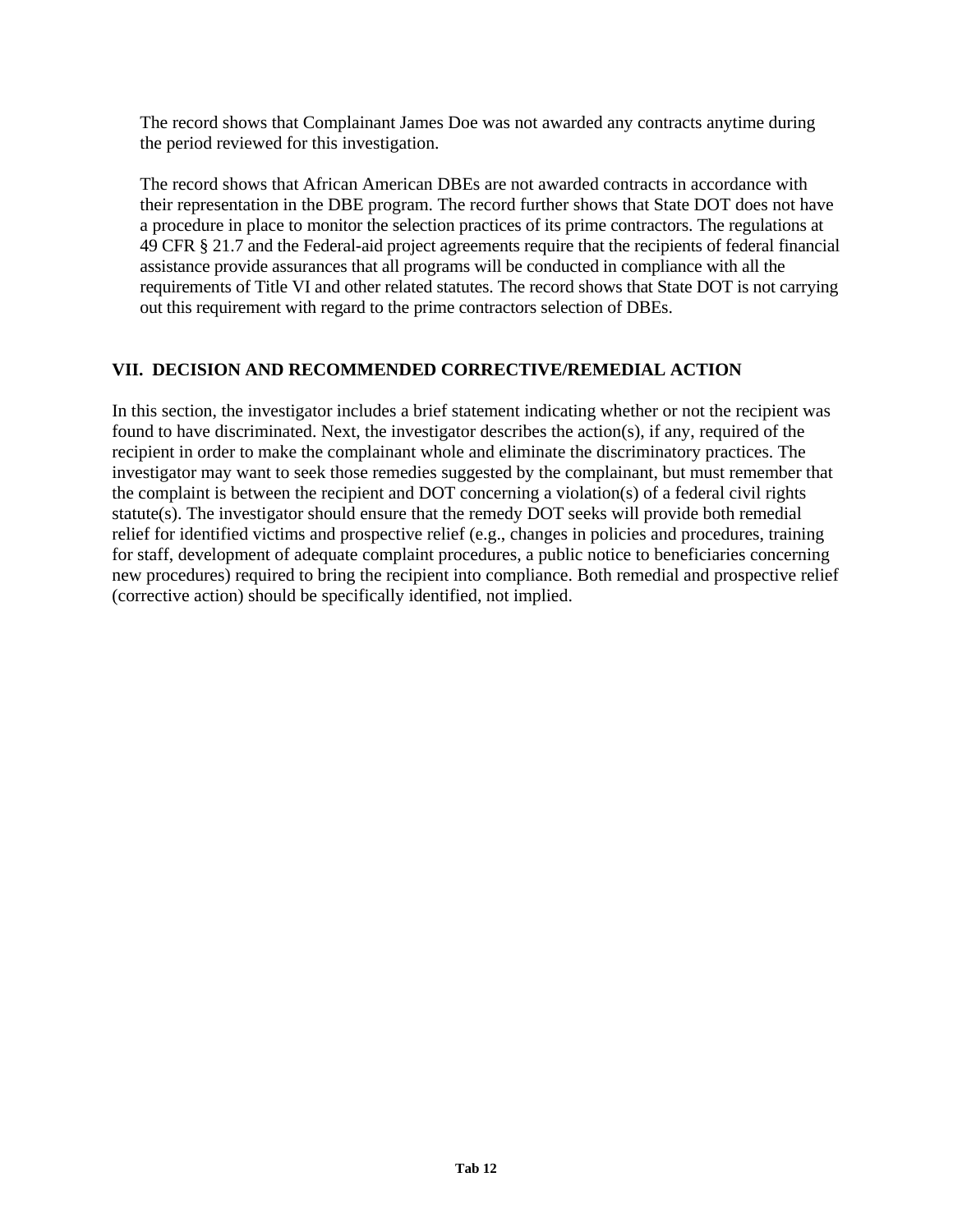# **Cover Letter for Investigative Report**

### DOT #[0000-0000]

Recipient Address City, State, Zip Code

Dear:

The [OA] has completed the investigation of the complaint of discrimination received [date] by [complainant] against the [recipient]. Based on the evidence reviewed during the investigation, the [OA] has concluded that such evidence does not support the allegation(s) raised in the complaint of discrimination. A copy of the Investigative Report is enclosed.

Anyone who intimidates, threatens, coerces, or engages in other discriminatory conduct against a complainant or any witness because of actions taken to secure rights protected by civil rights laws may be found in violation of these laws. Any individual who believes he or she has been subjected to harassment or intimidation may file a complaint with the [OA].

Please be aware that under the Freedom of Information Act (5 U.S.C. § 552) and the Privacy Act (5 U.S.C. § 552a), it may be necessary to release this document and related correspondence and records. In the event we receive such a request, we will seek to protect personal information which, if released, could constitute an unwarranted invasion of privacy.

This concludes the [OA]'s processing of this complaint and no further action will be taken.

Sincerely,

DOT Official

Enclosure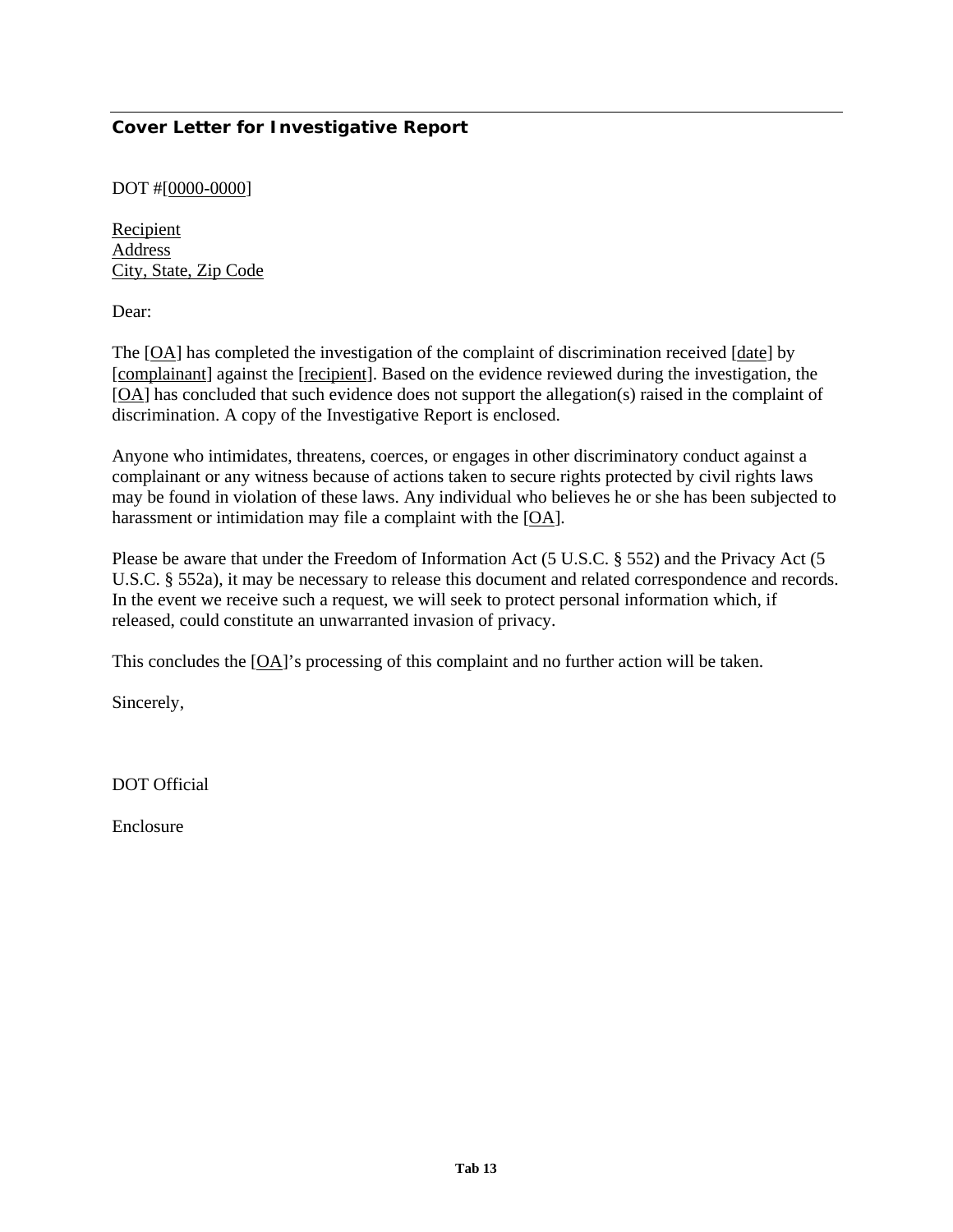# **No Violation Letter of Findings to Complainant**

## DOT #[0000-0000]

Complainant Address City, State, Zip Code

Dear:

The [OA] has completed the investigation of the complaint of discrimination that you filed against the [recipient]. In your complaint received by the [OA] on [date], you alleged [describe allegations broadly]. Specifically, you alleged [describe allegations] and you believe the reasons were due to your [basis].

Title VI of the Civil Rights Act of 1964, as amended, 42 U.S.C. 2000d *et seq*., prohibits discrimination based on race, color, and national origin in federally funded programs and activities. The U.S. Department of Transportation (DOT) enforces Title VI and other civil rights statutes and investigates complaints against recipients of financial assistance from DOT. The [recipient] receives funds from DOT, and therefore must comply with all Title VI requirements.

### [*Substitute legislative/regulatory reference above if authority is other than Title VI.*]

The [OA] has concluded that the evidence obtained during the investigation does not support the allegation(s) raised in your complaint.

#### [Explain why the recipient was found in compliance.]

Under the Freedom of Information Act (5 U.S.C. § 552) and the Privacy Act (5 U.S.C. § 552a), it may be necessary to release this information and related correspondence and records upon request. In the event that we receive such a request, we will seek to protect, to the extent provided by law, personal information which, if released, could constitute an unwarranted invasion of privacy.

You should be aware that no one may intimidate, threaten, coerce, or engage in other discriminatory conduct against anyone because he or she has taken action or participated in an action to secure rights protected by the [statute]. Any individual alleging such harassment or intimidation may file a complaint with the [OA]. We would investigate such a complaint if the situation warrants.

If you have any questions concerning this letter, please contact [staff member], who can be reached at [(000) 000-0000] (voice), [(000) 000-0000] (TTY), or electronically at [e-mail address]. Please reference the complaint number cited above in all correspondence or contact with this office.

This concludes the [OA]'s processing of this complaint and no further action will be taken.

Sincerely,

DOT Official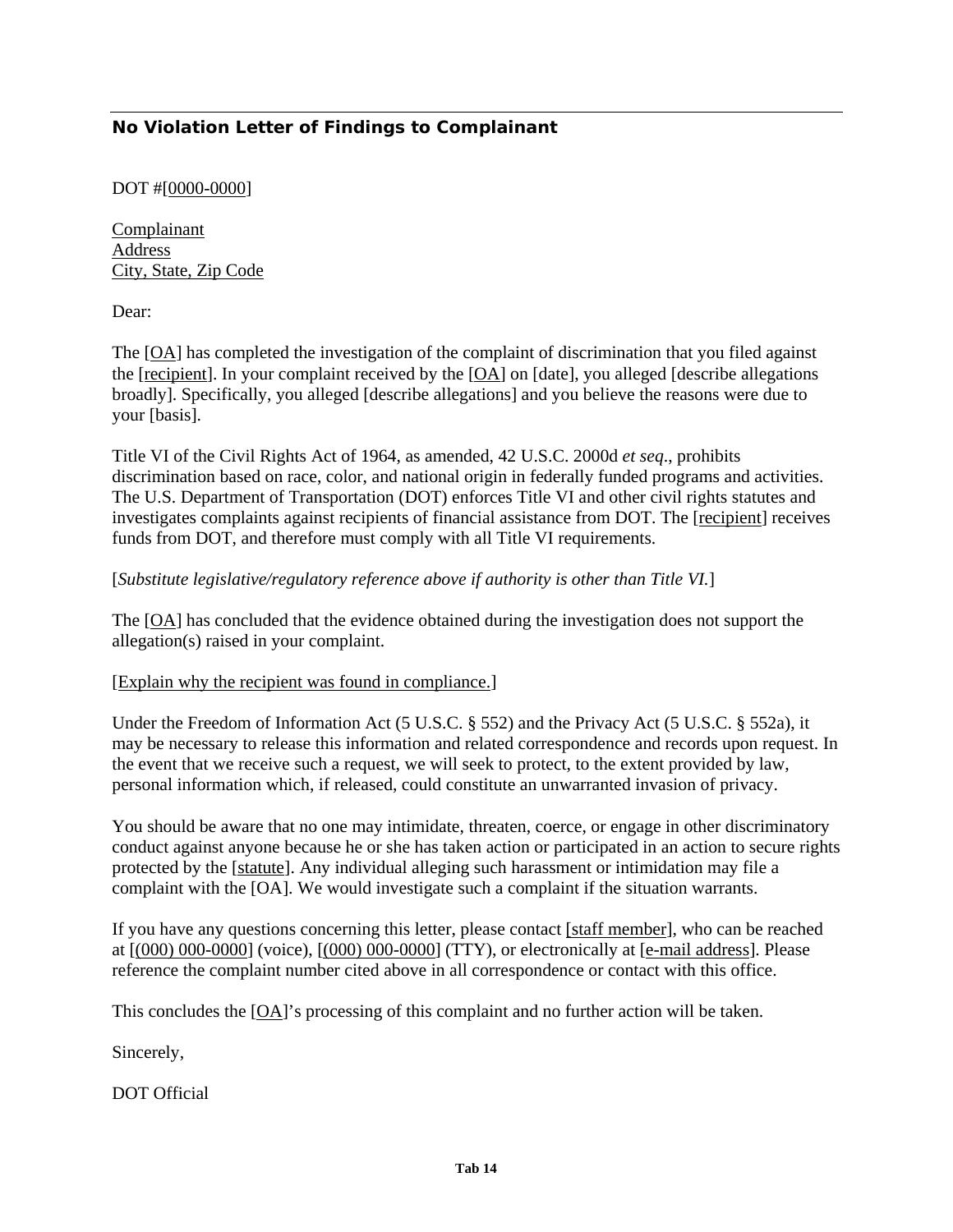# **No Violation Letter of Findings to Recipient**

## DOT #[0000-0000]

Recipient Address City, State, Zip Code

Dear:

The [OA] has completed the investigation of the complaint of discrimination filed by [complainant] against the [recipient]. The complaint, received by the [OA] on [date], alleges [describe allegations and include basis].

Title VI of the Civil Rights Act of 1964, as amended, 42 U.S.C. 2000d *et seq*., prohibits discrimination based on race, color, and national origin in federally funded programs and activities. The U.S. Department of Transportation (DOT) enforces Title VI and other civil rights statutes and investigates complaints against recipients of financial assistance from DOT. The [recipient] receives funds from DOT, and therefore must comply with all Title VI requirements.

### [*Substitute legislative/regulatory reference if authority is other than Title VI*.]

The [OA] has concluded that the evidence obtained during the investigation does not support the allegation(s) raised in the complaint.

#### [Explain why the recipient was found in compliance.]

Under the Freedom of Information Act (5 U.S.C. § 552) and the Privacy Act (5 U.S.C. § 552a), it may be necessary to release this information and related correspondence and records upon request. In the event that we receive such a request, we will seek to protect, to the extent provided by law, personal information which, if released, could constitute an unwarranted invasion of privacy.

You should be aware that no one may intimidate, threaten, coerce, or engage in other discriminatory conduct against anyone because he or she has taken action or participated in an action to secure rights protected by the [statute]. Any individual alleging such harassment or intimidation may file a complaint with the [OA]. We would investigate such a complaint if the situation warrants.

If you have any questions concerning this letter, please contact [staff member], who can be reached at [(000) 000-0000] (voice), [(000) 000-0000] (TTY), or electronically at [e-mail address]. Please reference the complaint number cited above in all correspondence or contact with this office.

This concludes the [OA]'s processing of this complaint and no further action will be taken.

Sincerely,

DOT Official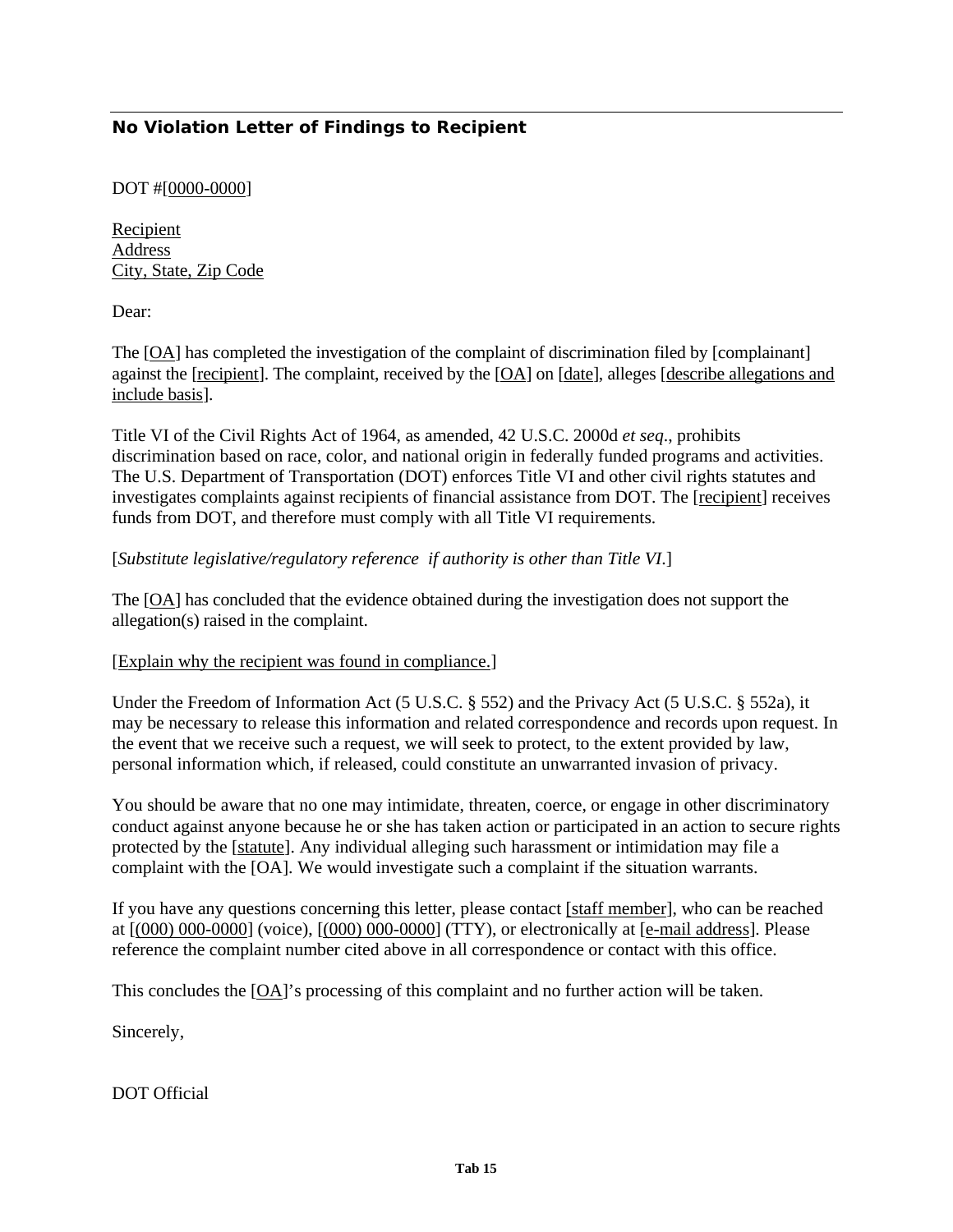## **Informal Settlement Agreement**

\_\_\_\_\_\_\_\_\_\_\_\_\_\_\_\_\_\_\_\_\_\_\_\_\_\_\_\_\_\_

# **[OPERATING ADMINISTRATION] U.S. DEPARTMENT OF TRANSPORTATION**

Complainant

DOT #[0000-0000]

Respondent

# **INFORMAL RESOLUTION AGREEMENT**

IT IS HEREBY AGREED by and between [name], hereinafter referred to as the Complainant, and the [name], hereinafter referred to as the Respondent as follows:

Section One: Purpose

This agreement is made between the parties for the complete and final settlement of their claims, differences, and actions with respect to the matters described below.

Section Two: Description of Allegation

The Aggrieved Person initiated the complaint of discrimination by a complaint filed on [date]. The Complainant alleged that [statement of allegations].

Section Three: Terms of Settlement

The Complainant and the Respondent enter into this agreement without any finding of discrimination having been determined. The parties agree to the following, which will resolve and settle all claims and issues arising from the above-mentioned allegation:

| ◠<br>ـ ت |  |  |
|----------|--|--|
| 3.       |  |  |

A. The parties agree that this settlement shall not constitute an admission of discrimination or violation of any provision of law on the part of the Respondent.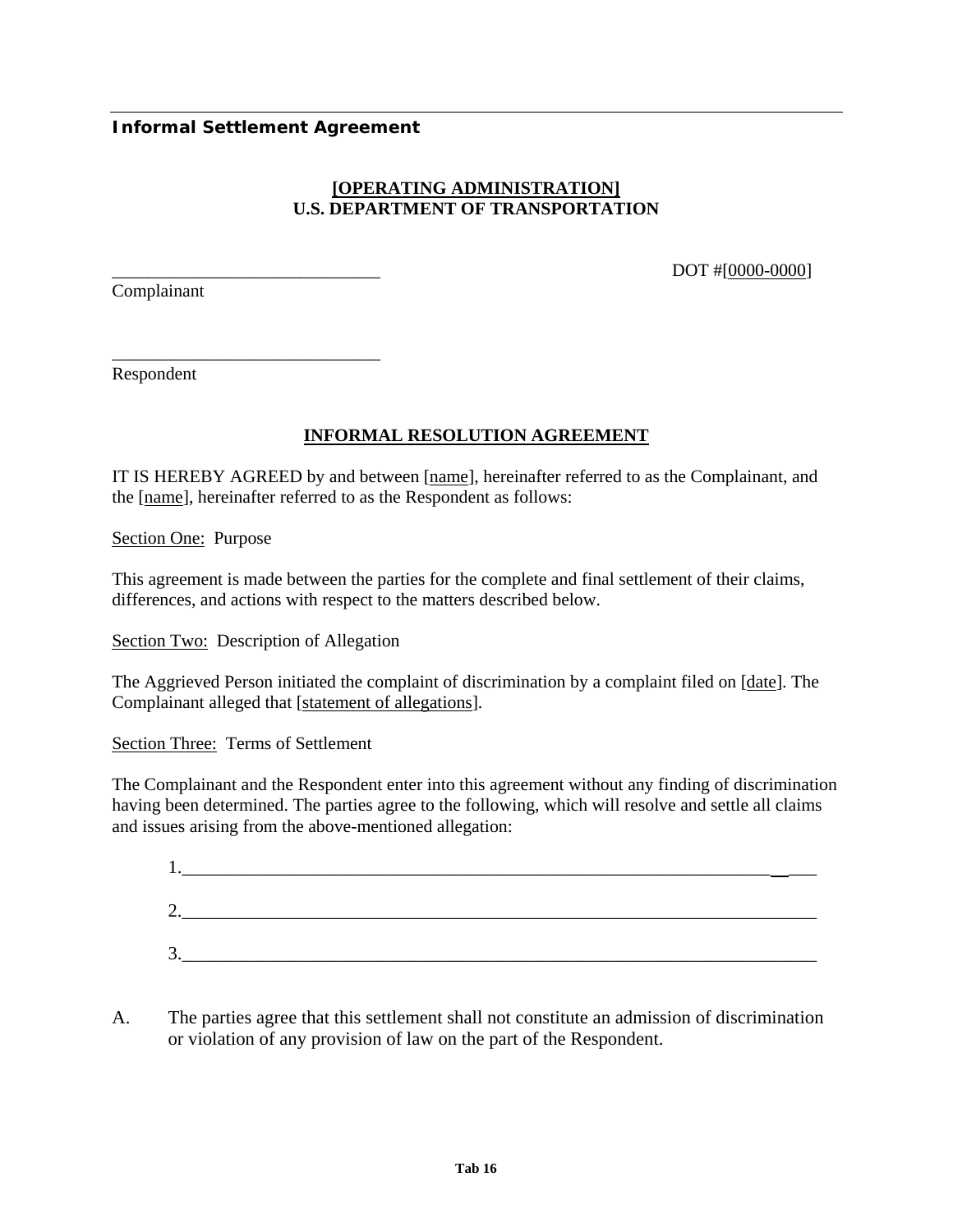- B. It is understood that if the Respondent fails to fulfill or rescinds any provision of this agreement, the Complainant, upon written request, shall be entitled to reinstate the matter for further processing from the point processing ceased.
- C. It is understood that if the Complainant fails to comply with the responsibilities under the terms of the agreement, the agreement may be terminated and any subsequent complaint based on the same issues will be rejected or canceled. The Respondent shall notify the [operating administration] in writing of its intention to terminate the agreement within days of the Complainant's failure to comply.
- D. The parties agree that this settlement constitutes the sole and complete understanding between them. No other promises or agreements shall be binding unless signed by them and made a part of this agreement.
- E. The parties agree that this settlement shall become effective on the date that the last signatory signs this agreement.

| Complainant                                          | Date |
|------------------------------------------------------|------|
| Respondent                                           | Date |
| Director, Civil Rights<br>[operating administration] | Date |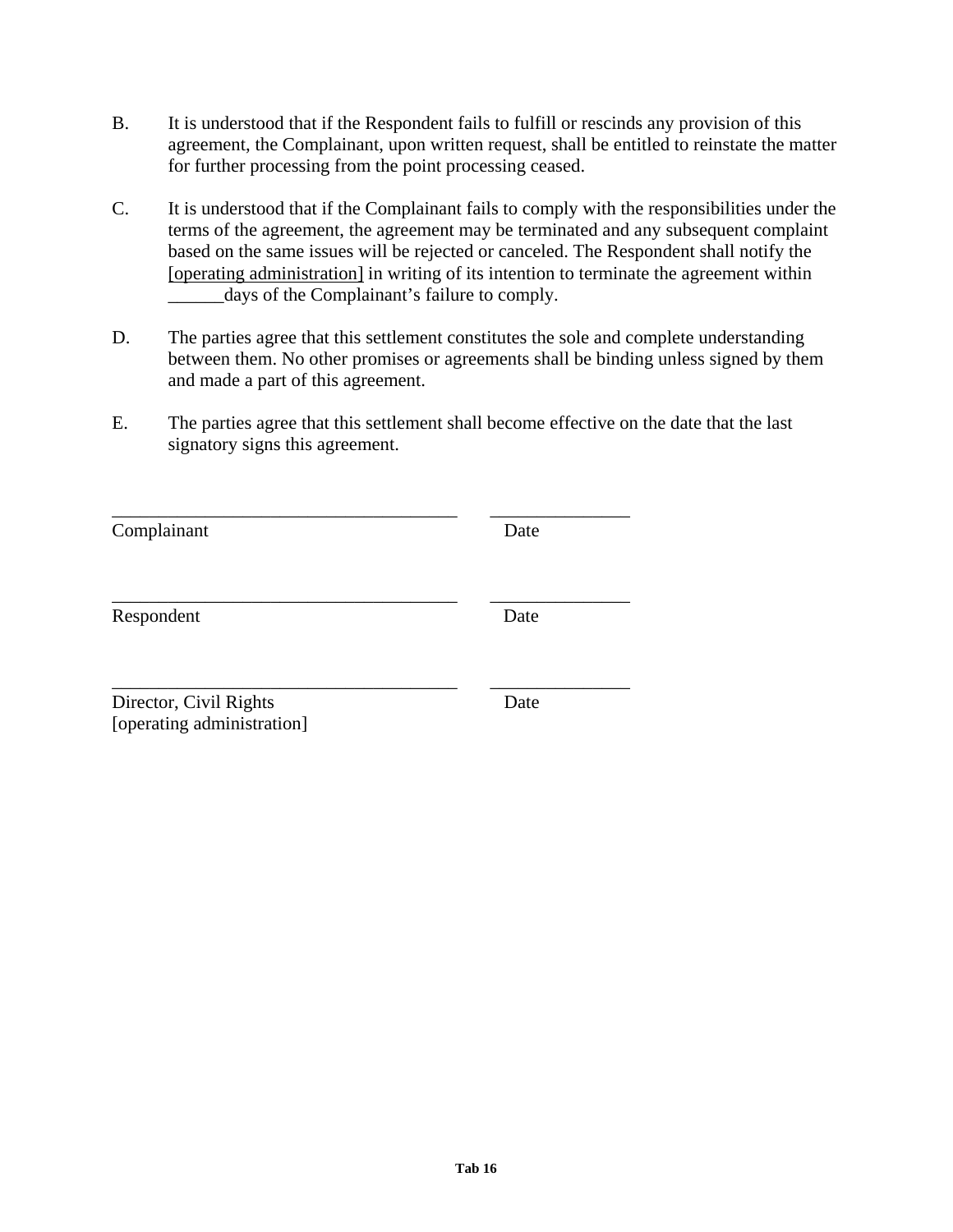# **Examples of Complaint Procedures Unique to Operating Administrations**[\\*](#page-82-0)

## **FEDERAL MOTOR CARRIER SAFETY ADMINISTRATION**

### Complaint Investigation

All complaints received by the service centers or the division offices will be forward to the FMCSA Office of Civil Rights (OCR) for appropriate action. Complaints received by OCR filed against grantees will be investigated by OCR. The OCR will make all determinations regarding the acceptance or rejection of complaints. All complaints received by the Service Centers or the Division Offices will be forwarded to OCR for appropriate action within 14 calendar days of receipt.

Generally, the OCR will assign complaints filed under the ADA to the Division Office for investigation. OCR will investigate all non-ADA related complaints of discrimination; however, the division office may be called upon by OCR to assist in investigations. The OCR will maintain a complaints log for all ADA complaints.

### Grantees

 $\overline{a}$ 

Complaints filed with grantees in which the grantee is named as the respondent, shall be forwarded to OCR for processing.

Generally, the OCR shall assign ADA complaints to the Division office for investigation.

The Division Office shall maintain a log for all complaints submitted by the grantee.

Complaints received by OCR filed against subgrantees will be sent to the grantee for investigation.

# **FEDERAL HIGHWAY ADMINISTRATION**

These procedures outline the responsibilities of the Headquarters Civil Rights (HCR), the Division offices, and the State Transportation Agencies (STA) in the complaint processing system.

The Division offices are responsible for informally resolving or, where necessary, investigating assigned ADA complaints. All complaints initially received by any FHWA office must be immediately forwarded to HCR. Complaints filed under Title VI against state subgrantees or contractors shall be investigated by the STA. Complaints filed against the STA will be investigated by FHWA. The HCR will issue decisions in all cases, including complaints investigated by the STA. It is imperative that all FHWA and state personnel understand that no information is to be disclosed or working papers shared with any party not involved in the processing of the investigation. Any questions about access to the files should be referred to the HCR.

<span id="page-82-0"></span><sup>\*</sup> Language in this appendix excerpted from the Federal Highway Administration's and Federal Motor Carrier Safety Administration's complaint processing manuals.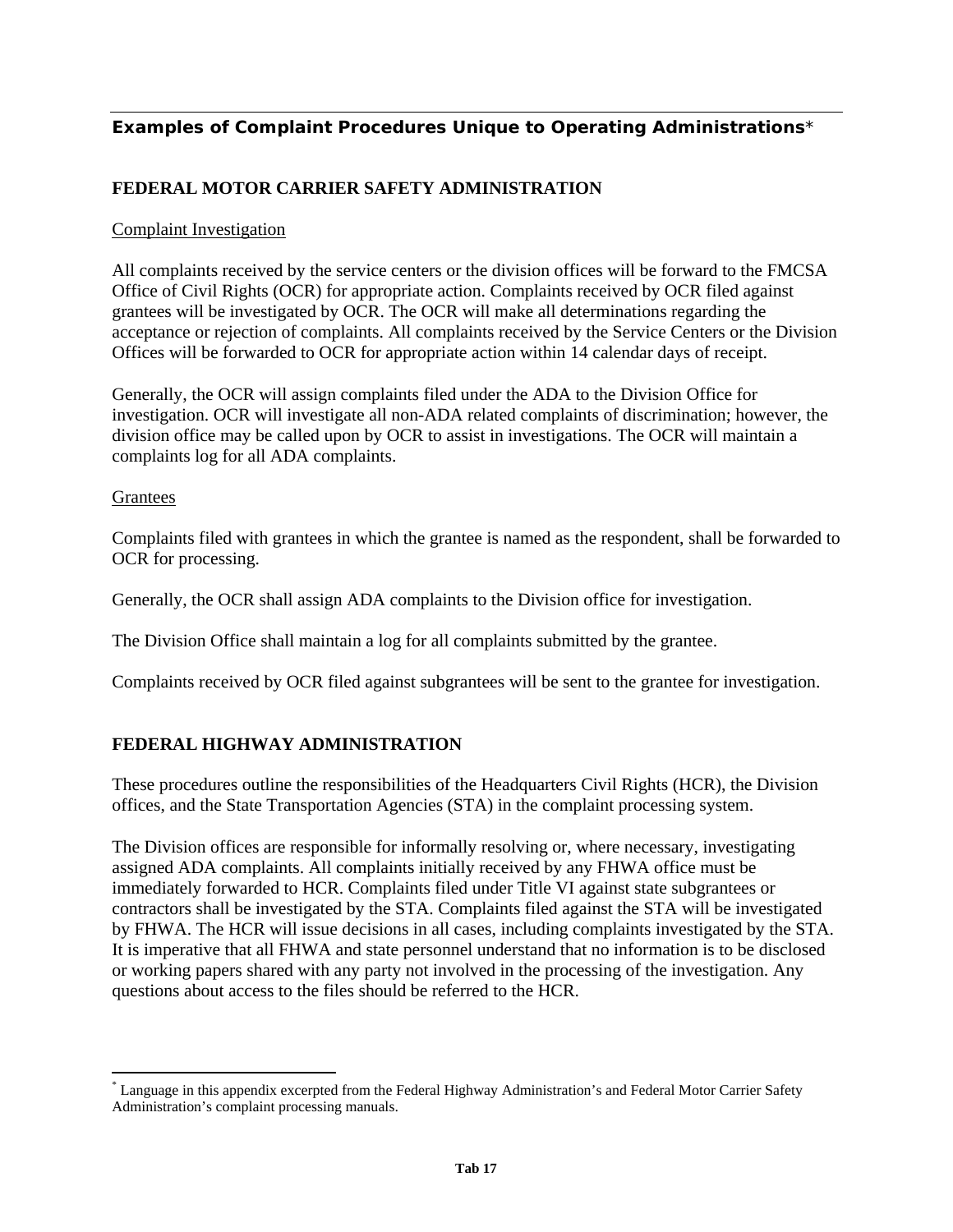# **PROCESSING COMPLAINTS**

## A. Responsibilities

- 1. Federal Highway Administration
	- a. The Director, Investigations and Adjudications in the Headquarters Civil Rights (HCR) will acknowledge receipt of all complaints filed with Headquarters, the resource centers or the division offices. The allegation will be analyzed and the complainant notified of those aspects accepted for investigation.
	- b. Complaints received by HCR filed against Federal-aid subrecipients and contractors will be sent to the appropriate STA for investigation.
	- c. All complaints received by the resource centers or the division offices will be forwarded to the Director, Investigations and Adjudication for appropriate action.
	- d. The Director, Investigations and Adjudication, will determine the matters accepted for investigation and determine whether the complaint will be reviewed or investigated by HCR, resource center civil rights staff, or a team involving division office and Resource Center personnel.
	- e. Complaints filed under the Americans with Disabilities Act (ADA) will be assigned to the appropriate division office for investigation if the complaint is lodged against the STA. ADA complaints filed against subrecipients will be referred by the involved division to the responsible STA for resolution or investigation. The division office will maintain the complaints log for all ADA complaints. ADA complaints against entities open to the public but not receiving Federal-aid and those involving law enforcement referred to FHWA by DOJ will be investigated by the Division to which the matter is referred for action
	- f. Except for ADA complaints, division office personnel will not investigate complaints lodged against the state for which it is responsible. Division office personnel may be assigned as team members or team leaders in investigations of complaints in other states.
	- g. The Investigations and Adjudications Team will obtain a control number for each complaint from the Departmental Office of Civil Rights (DOCR).
	- h. Upon request, resource center and SBU Directors and CBU Program Managers will designate knowledgeable and objective program personnel to provide information and insights into applicable Federal-aid programs in processes involved in complaints.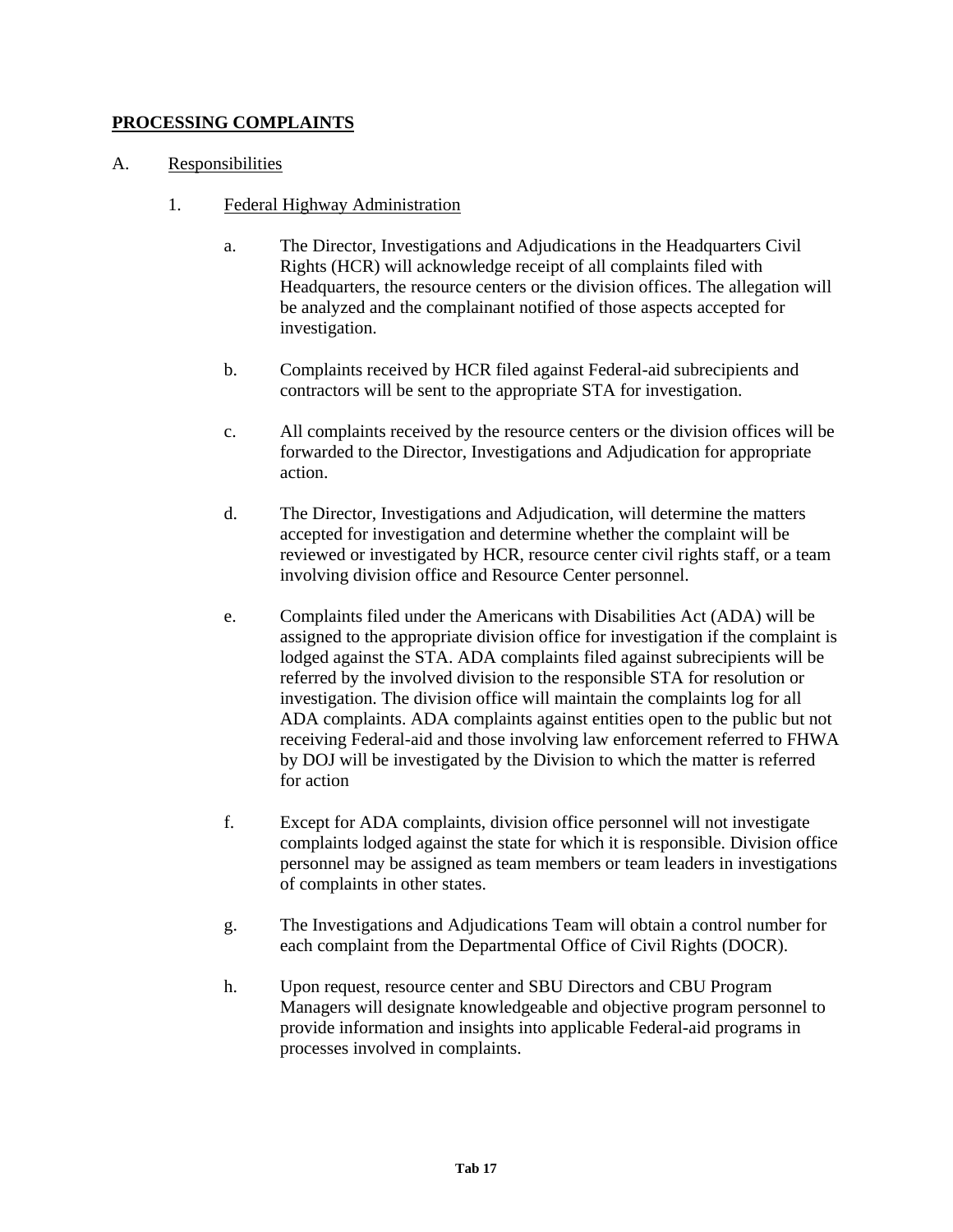# 2. STAs

- a. Complaints filed with STAs in which the STA is named as the Respondent, shall be forwarded to HCR for processing.
- b. Complaints received by HCR filed against Federal-aid subrecipients and contractors will be sent to the appropriate STA for investigation.
- c. Complaints filed with STAs against their recipients shall be processed by the STA in accordance with the FHWA approved complaint procedures as required under 23 CFR Part 200.
- d. STAs shall maintain a log of complaints which are filed with and investigated by the STA.
- e. In accordance with the regulations at 23 CFR  $\S$  200.9(b)(3), a copy of the complaint, together with a copy of the state's report of the investigation, shall be forwarded to the FHWA Division Office within 60 days of the date the complaint was received by the STA. An extension of an additional 60 days may be granted by the FHWA for justifiable reasons. The division office will forward the complaint to HCR for review and issuance.
- f. The Division Office shall also maintain a separate log designated for all complaints other than ADA complaints processed by the STA.
- 3. Subrecipients
	- a. Complaints filed with a subrecipient will be processed in accordance with the approved STA procedures.
	- b. In special cases warranting intervention to ensure justice, the FHWA may assume jurisdiction and either complete or obtain services to review or investigate a matter. Materials already obtained by state investigators may be relied upon, or supplemented or the matter may be re-investigated.

# B. Receipt and Acceptance

Upon receipt of a complaint by the FHWA, the Director, Investigations and Adjudication will determine jurisdiction and whether there is the need for additional information. The HCR has sole authority for accepting complaints for investigation. All complaints received by the resource centers or the division offices will be forwarded to HCR for appropriate action.

The Investigations and Adjudication Team will acknowledge receipt of all complaints received in HCR within 10 days of receipt.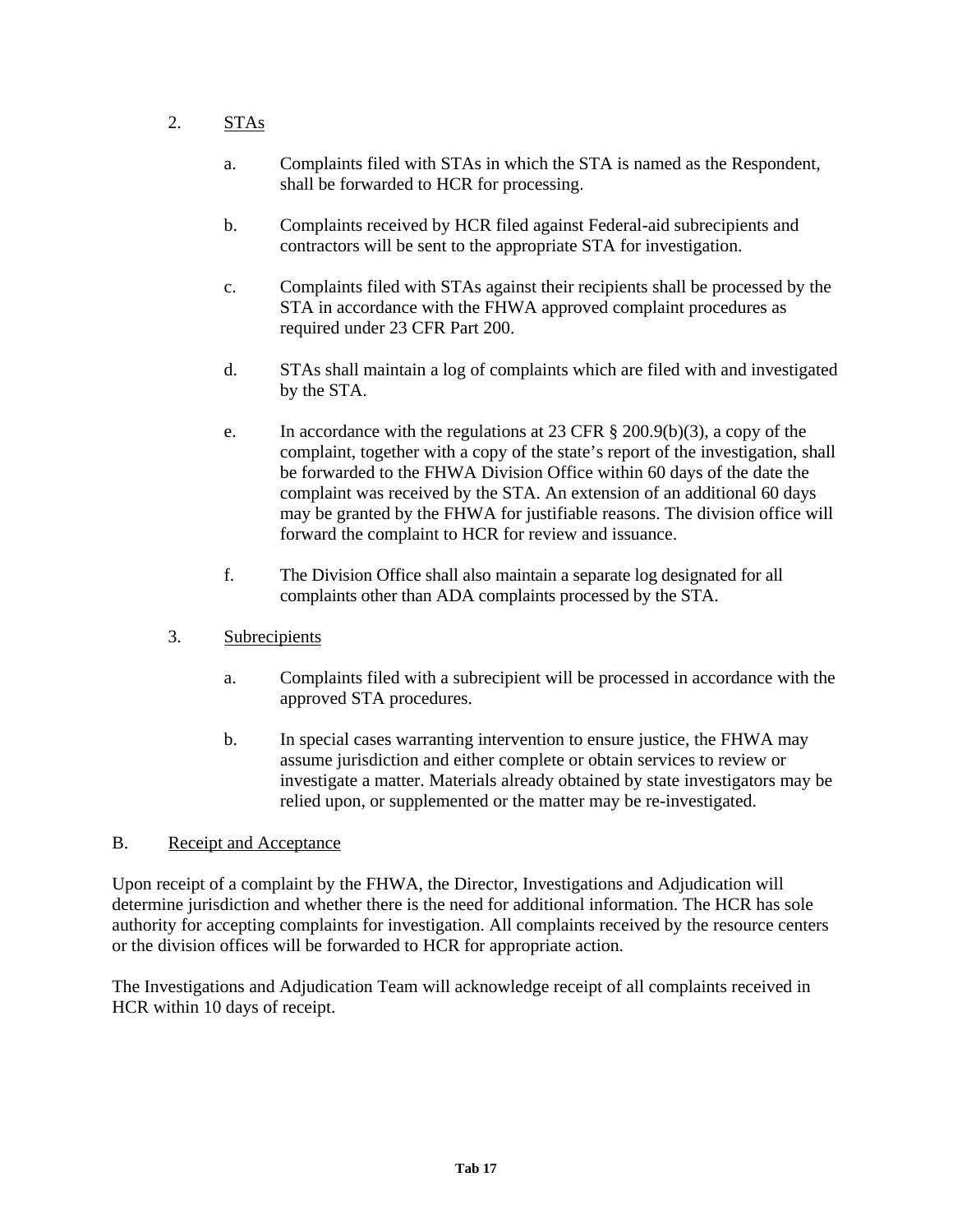## C. Timeframes

All complaints shall be investigated and an investigative report issued to all parties within 180 days from the initial receipt of the complaint. Complaints processed by the STA are bound by the timeframes outlined in 23 CFR § 200.9(b)(3).

## D. Final Agency Decisions

- 1. All final agency decisions and dismissals will be issued by the HCR, including all ADA decisions.
- 2. The investigator will forward the investigative report, investigative file, and a recommended decision to the Director, Investigations and Adjudication.
- 3. The STAs which have conducted investigations of complaints filed against subrecipients and contractors will submit their investigative reports, investigative files, and recommended decisions to the Director, Investigations and Adjudication.

The DOJ's Civil Rights Division takes the position that a Title VI finding of violation or no violation is a federal decision that cannot be delegated. Although a state recipient can conduct a Title VI investigation of its subrecipients or contractors and make a recommended finding to the federal decisionmaking authority, FHWA recipients must submit their proposed dispositions to FHWA for a Final Agency Decision. The HCR may request that further investigation be undertaken if the record of evidence is incomplete.

# **INVESTIGATING COMPLAINTS**

- A. Responsibilities
	- 1. DOT/Federal Highway Administration
		- a. Complaints filed directly with USDOT/FHWA against an STA shall be, at the discretion of the HCR, investigated by the Investigations and Adjudication Team or the civil rights staff of the resource center. The division office personnel may be assigned as team members or team leaders in investigations of complaints in states other than that to which they are permanently assigned.
		- b. Complaints filed directly with USDOT/FHWA against a contractor or subrecipient will be referred to the appropriate STA for investigation.
		- c. Complaints filed against FHWA shall be referred to the USDOT for appropriate action or referral to DOJ.
		- d. The HCR shall assign ADA complaints to the division offices for resolution or investigation.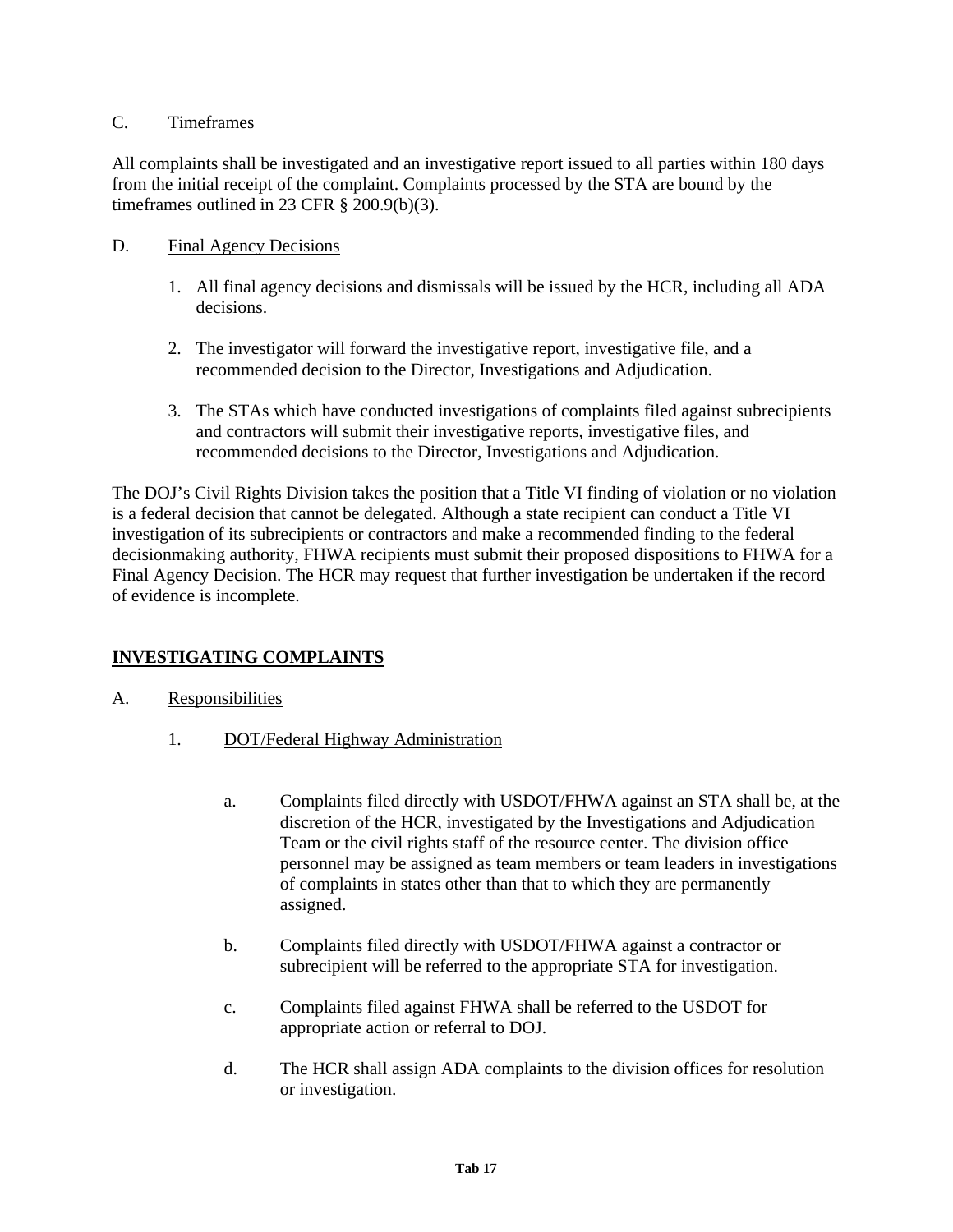- e. All final agency decisions shall be issued by the HCR, including findings on investigations conducted by the STAs.
- f. All informal agreements must be concurred in by the Director, HCR or his/her designee.
- g. The FHWA in cases involving allegations of program management with discriminatory impacts, may opt to conduct a program review to ascertain facts, and, if the need is indicated, rely on the compliance process to obtain needed corrections.
- 2. STAs
	- a. Complaints filed directly with an STA against contractors or subrecipients shall be investigated by the STA, utilizing procedures approved by FHWA in accordance with 23 CFR § 200.9(b)(3).
	- b. Complaints filed directly with the STA against the STA shall be forwarded directly to HCR.
	- c. The STAs which have conducted investigations of complaints filed against subrecipients and contractors will submit their investigative reports, investigative files, and recommended decisions to HCR for review, approval, and issuance.
	- d. The STA may use contract investigators to conduct investigations of complaints of discrimination, if the use of contract investigators will assist in preventing or eliminating a backlog of complaints. All complaints are to be investigated in accordance with approved complaint processing procedures.

The STA remains the responsible entity for all investigations received by it or referred to the STA by the FHWA.

- 3. Investigators
	- a. FHWA investigators and members of their teams will be issued letters of authority.
	- b. Investigators assigned a complaint for investigation shall obtain written statements from witnesses and copies of records and other evidence needed to ascertain the validity of allegations raised in the complaint. Witnesses are required to cooperate. Any failure to cooperate must be documented to allow appropriate action to be initiated.
	- c. Within 60 days of the completion of the investigation, investigators shall analyze the evidence, coordinate with disinterested program personnel as necessary, and complete and submit a report of findings of facts with recommendations to the Director, Investigation and Adjudication.